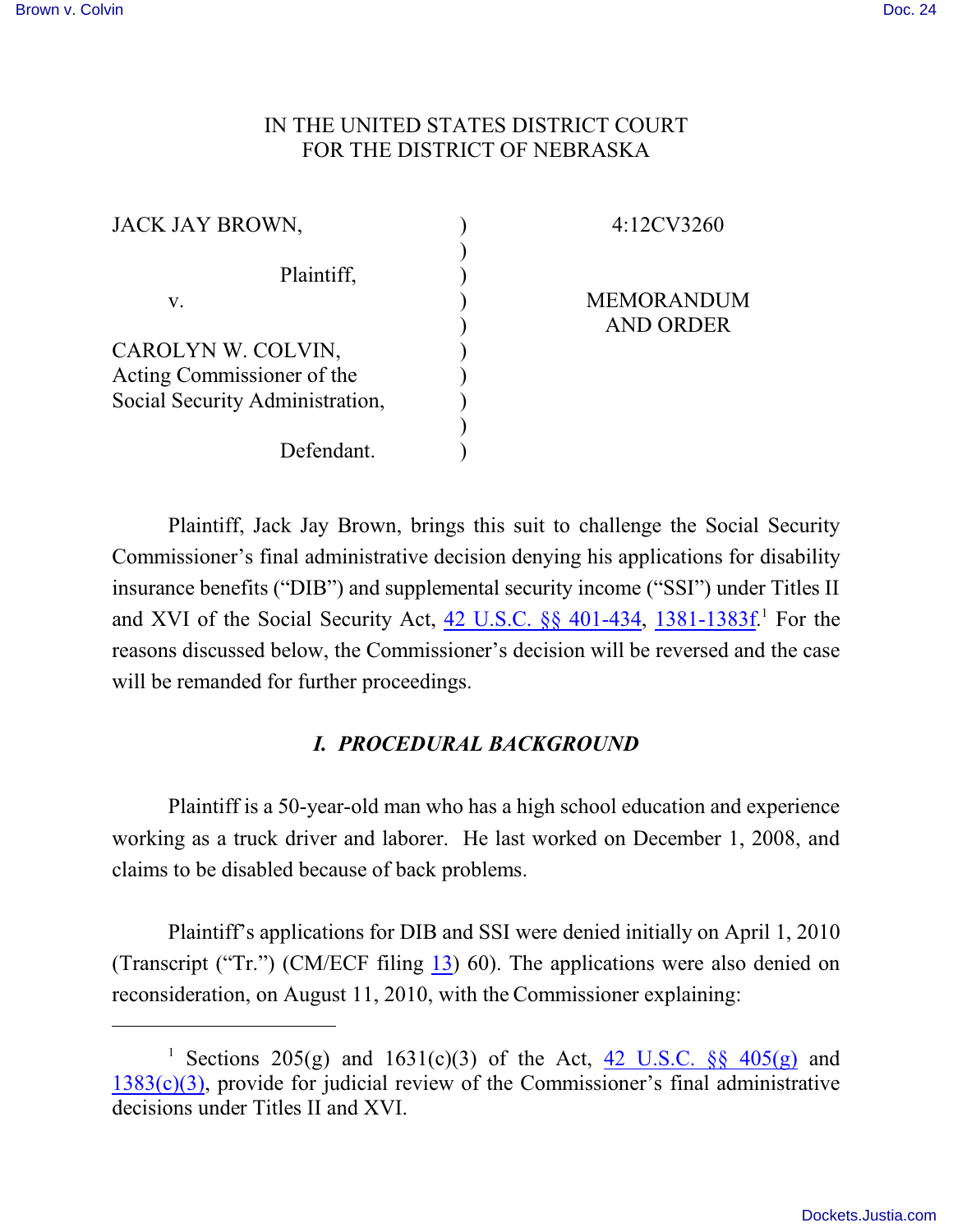You said that you are unable to work because of back injury.

The medical evidence shows you do have a history of the above conditions and some of your activities are limited. The current review of the medical evidence shows your condition prevents you from performing heavy physical labor and repetitive bending/stooping. While your physical health does limit some of your activities the medical evidence shows you are able to move about and lift/carry lighter types of objects in a satisfactory manner with the above restrictions.

The medical evidence in reference to your mental health shows your mental health would not significantly limit your ability to perform work activities.

We realize your condition prevents you from doing your past jobs but it does [not] prevent you from doing other types of work that is lighter and less strenuous. Thus, we are still unable to show you meet the guidelines for receiving disability benefits at this time.

(Tr. 67).

Following these denials, Plaintiff filed a request for an administrative hearing (Tr. 78-79). Robert J. Burbank, an administrative law judge ("ALJ"), conducted a hearing by video teleconferencing on January 18, 2012 (Tr. 26-49). Plaintiff was represented by counsel and testified at the hearing. A vocational expert, James Adams, also provided testimony. The ALJ issued an unfavorable decision on February 9, 2012, concluding that although Plaintiff is unable to perform any past relevant work, he is not disabled. Using the 5-step sequential analysis prescribed by Social Security regulations, $2$  the ALJ made the following findings:

 $2$  The Eighth Circuit has described the procedure as follows:

At the first step, the claimant must establish that he has not engaged in substantial gainful activity. The second step requires that the claimant prove he has a severe impairment that significantly limits his physical or mental ability to perform basic work activities. If, at the third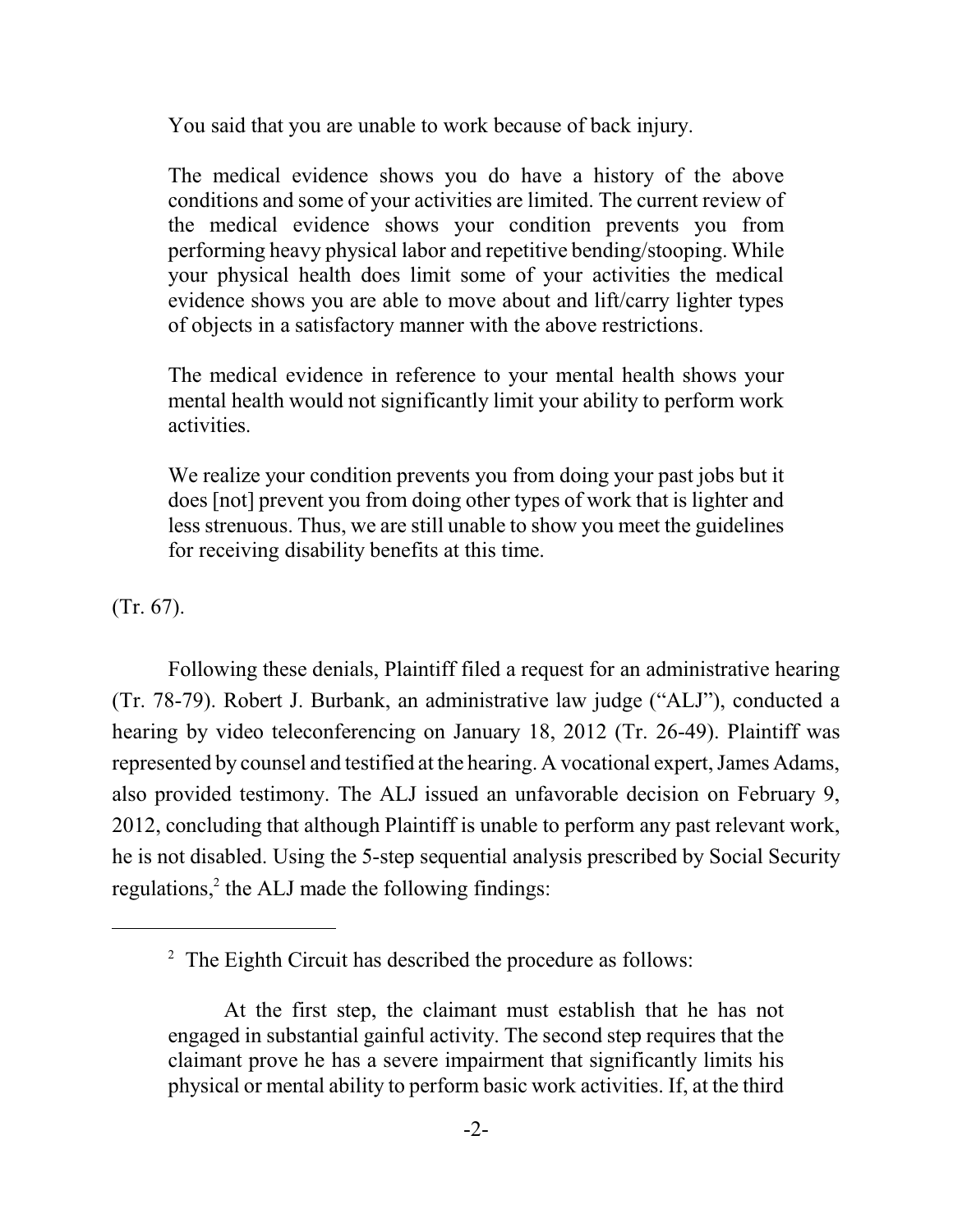**1. The claimant meets the insured status requirements of the Social Security Act through December 31, 2010.**

**2. The claimant has not engaged in substantial gainful activity since December 1, 2008, the amended alleged onset date (20 CFR 404.1571 et seq., and 416.971 et seq.).**

**3. The claimant has the following severe impairment: degenerative disc disease/osteoarthritis (20 CFR 404.1520(c) and 416.920(c)).**

\* \* \*

Additionally, a review of the medical record reflects the impairments of migraines (Exhibits 6F, pg. 6 and l0F, pg. 5); status-post kidney donation (Exhibits 4F and 6F, pg. 6); mood disorder and personality disorder (Exhibits 9F, pg. 1 and 11F, pg. 4). However, the claimant received a GAF of 60 upon discharge from the hospital in February 2010 and a GAF of 55 in March 2010 (Exhibits 9F, pg. 1 and 11F, pg. 5). Further, the medical record does not show a limitation in the claimant's ability to perform basic work activities due to these impairments and therefore, the undersigned finds that they are non-severe.

\* \* \*

# **4. The claimant does not have an impairment or combination of impairments that meets or medically equals the severity of one of the**

*Gonzales v. Barnhart*[, 465 F.3d 890, 894 \(8th Cir. 2006\)](https://web2.westlaw.com/find/default.wl?rs=WLW11.07&rp=%2ffind%2fdefault.wl&vr=2.0&fn=_top&mt=Westlaw&cite=465+F.3d+894+&sv=Split) (footnote omitted).

step, the claimant shows that his impairment meets or equals a presumptively disabling impairment listed in the regulations, the analysis stops and the claimant is automatically found disabled and is entitled to benefits. If the claimant cannot carry this burden, however, step four requires that the claimant prove he lacks the [residual functional capacity ("RFC")] to perform his past relevant work. Finally, if the claimant establishes that he cannot perform his past relevant work, the burden shifts to the Commissioner at the fifth step to prove that there are other jobs in the national economy that the claimant can perform.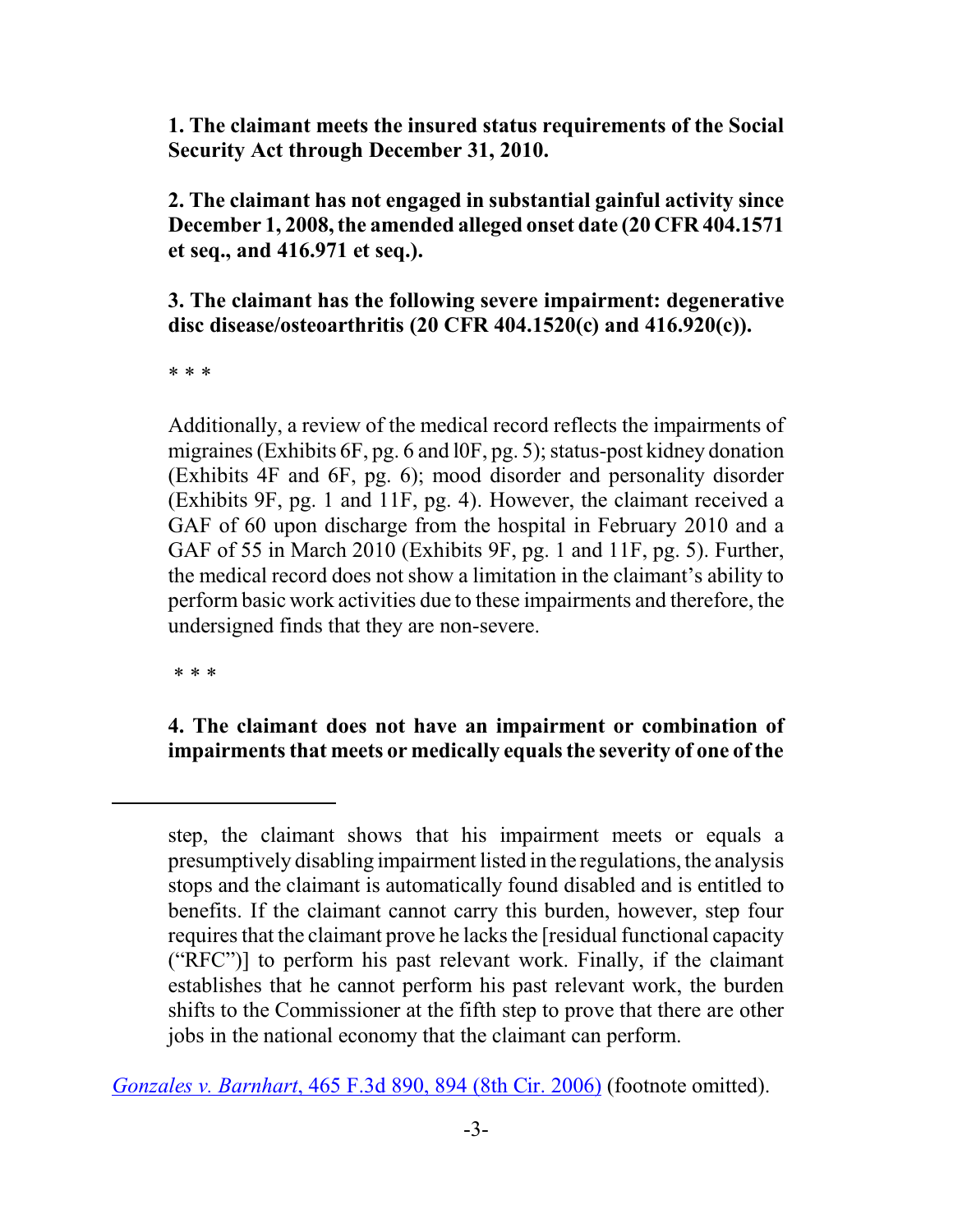# **listed impairments in 20 CFR Part 404, Subpart P, Appendix 1 (20 CFR 404.1520(d), 404.1525,404.1526, 416.920(d), 416.925 and 416.926).**

The claimant has a "severe" physical impairment within the meaning of the applicable regulations, but this impairment does not meet or medically equal any of the listed impairments including 1.04. The claimant does not allege that he has an impairment of listing level severity nor has he met his burden of presenting medical evidence that supports such a finding. The undersigned has reviewed the medical evidence of record in its entirety and finds that the claimant's impairment does not meet or equal the level of severity set forth in any of the listed impairments. The claimant's condition does not meet the requirements of Listing 1.04 because the claimant does not have evidence of nerve root compression, or spinal arachnoiditis, or lumbar spinal stenosis resulting in pseudoclaudication.

**5. After careful consideration of the entire record, the undersigned finds that the claimant has the residual functional capacity to perform light work as defined in 20 CFR 404.1567(b) and 416.967(b), in that the claimant can lift up to twenty pounds occasionally and lift or carry up to ten pounds frequently; stand and/or walk for six hours out of an eight-hour workday; and sit for six hours out of an eight-hour workday. Further, the claimant is occasionally able to reach in all directions, climb, balance, stoop, kneel, crouch, and crawl, and should avoid concentrated exposure to vibrations and hazards.**

\* \* \*

On the amended alleged disability onset date, the claimant was a 45-year old man who asserts that he is unable to work due to a back injury and lumbar fractures (Exhibits 4E, pg. 1; 12E, pg. 2; and 24E). At the hearing, the claimant testified that his back pain started when he broke his back in 2002, his pain is currently an "8" or "9" on a scale of 1-10, it extends to his feet and hands, causes migraines and difficulties sleeping, and he was terminated from his prior job as a truck driver due to his pain. The claimant also testified that he lies down two to three times a day to alleviate his pain, he has difficulties moving his legs, his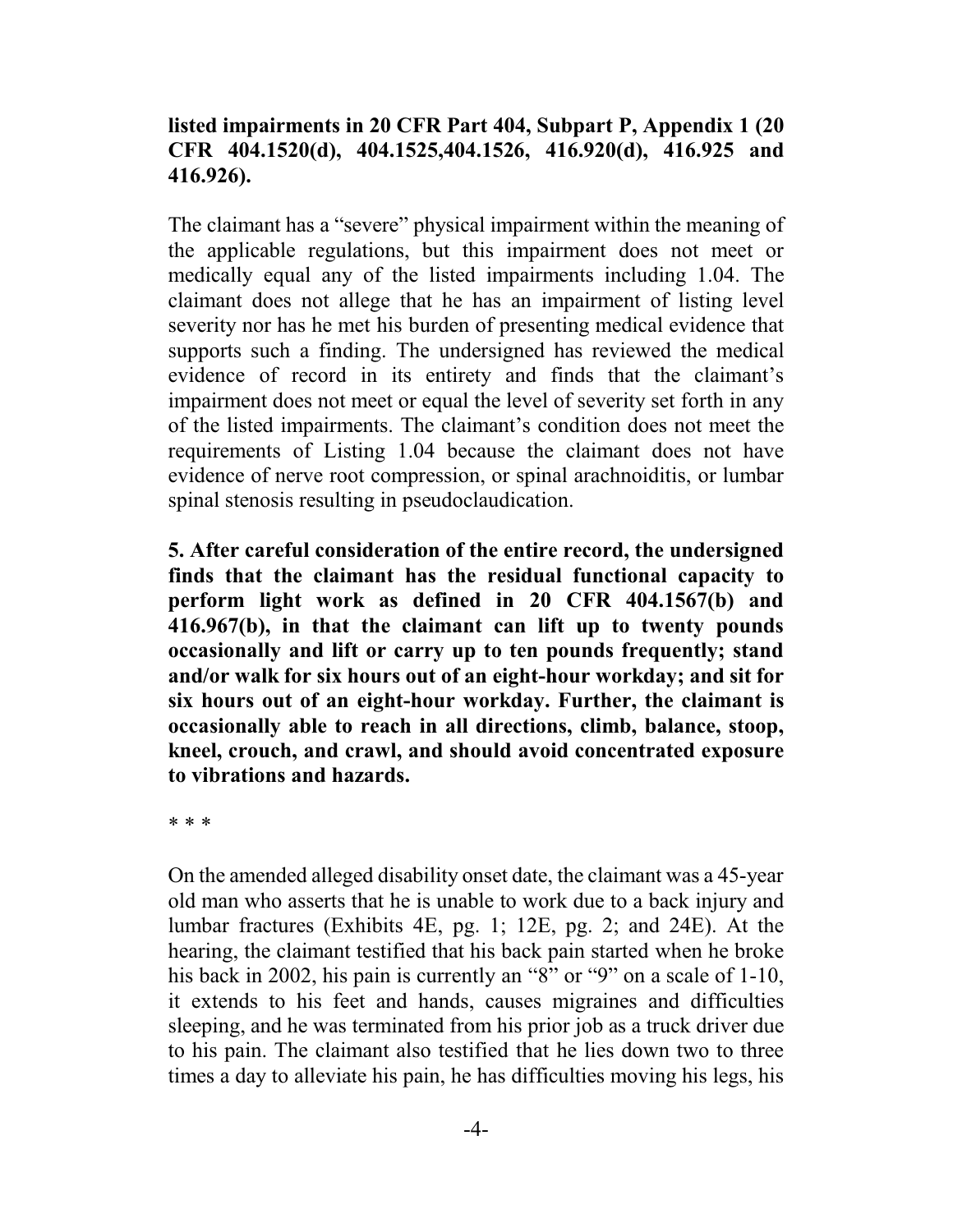legs tingle and have pressure, and he uses a cane for balance. Regarding his physical abilities, the claimant testified that he can stand for 5-15 minutes, walks every 30 minutes, sits for half the day, and that sitting is his most comfortable position, but he could not work a "desk job" because his back pain is too severe. Further, the claimant testified that he tries to walk for exercise, does some chores "as [he] can" including sweeping, washing the dishes, feeding the dogs and doing laundry. Previously, the claimant stated that he cooks, can drive for one and a half hours, sits and watches television, and can sit for two to three hours at one time with breaks, but is not able to do much due to pain (Exhibits 13E and 14E).

The undersigned finds that the claimant is limited to light exertional work, with the restrictions noted above, because of his impairment. Solely for historical perspective, the medical record reveals that the claimant suffered a spinal fracture and underwent an MRI in June 2002 that revealed degenerative disc disease without severe focal spinal stenosis or compression of the thoracic spinal cord as well as degenerative signal in the lumbar spine. An MRI of his cervical spine in August 2002 revealed only "very minor" disc bulging (Exhibits 1F and 2F, pgs. 7-9). That same month, x-rays of the claimant's lumbar spine revealed only "mild" degenerative changes (Exhibit 5F, pg. 53).

Subsequently, Timothy J. Birney, M.D., submitted a Worker's Compensation opinion in April 2003 that the claimant has a combined impairment of 14%, could work part-time at the medium exertional level, and work full-time at the light and sedentary exertional levels with alternating positions (Exhibit 5F, pgs. 61-64). Despite Dr. Birney's treating relationship with the claimant, the undersigned does not give his opinion controlling weight, but instead givesit partial weight because the medical record, including the objective imaging, indicates that the claimant is able to work full-time at both the light and sedentary exertional levels. However, Dr. Birney's opinion is remote in time, Social Security uses different standards for evaluating disability that [*sic*] Worker's Compensation, and whether an individual is disabled or able to work is an issue reserved for the Commissioner (20 CFR §§ 404.1527(e), 416.927(e); SSR 96-Sp, 61 Fed. Reg. at 34472).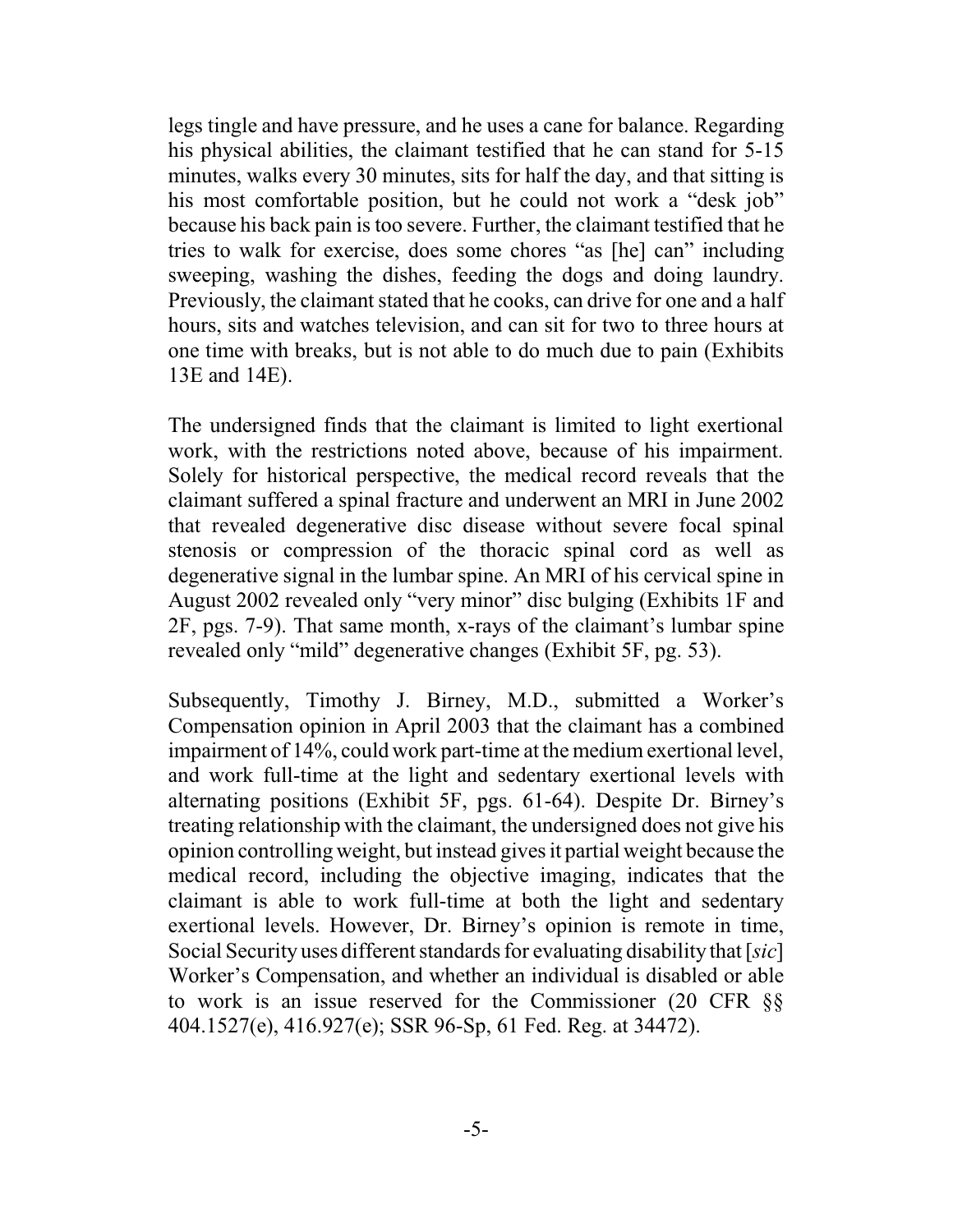Similarly, the claimant underwent a Functional Capacity Evaluation in March 2003 that opined he could work part-time at the medium exertional level, work full-time at the light and sedentary exertional levels, would benefit from alternating positions, and could occasionally sit, stand, walk, climb stairs utilizing bilateral handrails and should limit overhead reaching to a minimum (Exhibit 5F, pgs. 14-45). As with Dr. Birney's opinion, the undersigned gives these opinions partial weight because the medical record, including the objective imaging, shows that the claimant is able to work full-time at both the light and sedentary exertional levels. However, these opinions were rendered by non-acceptable medical sources, they are remote in time, Social Security uses different standards for evaluating disability that [*sic*] Worker's Compensation, and whether an individual is disabled or able to work is an issue reserved for the Commissioner (20 CFR §§ 404.1527(e), 416.927(e); SSR 96-Sp, 61 Fed. Reg. at 34472).

Several years later, the claimant presented for a medical consultative examination with Leland F. Lamberty M.D., in January 2007 who noted that he "seemed to be in discomfort during the examination, but there are little else in the way of findings." Dr. Lamberty determined that the claimant had chronic back pain and intermittent numbness and tingling in his left lower extremity, and opined that he should not repetitively lift, twist or bend and would have difficulty working as a truck driver, but could perform sedentary work (Exhibit 6F). The undersigned gives Dr. Lamberty's opinion little weight because he only examined the claimant one time and his opinion is remote in time, in that it was rendered nearly two years prior to the claimant's amended alleged onset date.

More recently, the claimant underwent another medical consultative examination with David Lindley, M.D., in March 2010. Dr. Lindley noted that x-rays of the claimant's lumbosacral spine revealed loss of lumbar lordosis with only "mild" muscle spasm, abnormalities of the L4 and L5 vertebral bodies, and sclerotic changes. After examination, Dr. Lindley diagnosed the claimant with osteoarthritis with an old injury at L4 and L5 as well as back pain, and opined that "he has not been deemed a candidate for surgery and is getting increasing disability related to this" (Exhibit l0F). The undersigned gives Dr. Lindley's opinion little weight because he only examined the claimant one time, it is inconsistent with the objective medical evidence that shows relatively benign findings, and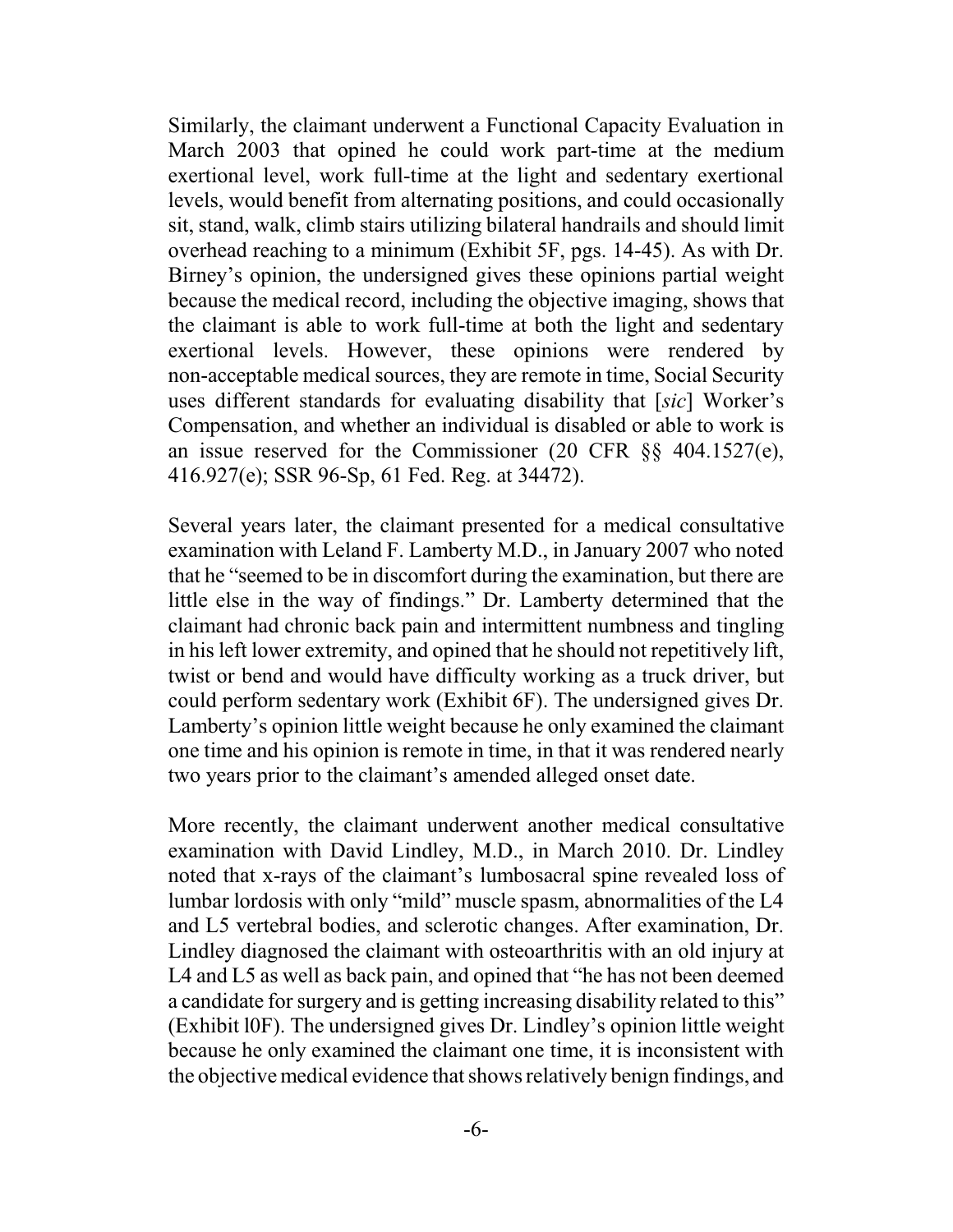whether an individual is disabled is an issue reserved for the Commissioner (20 CFR§§ 404.1527(e), 416.927(e); SSR96-Sp, 61 Fed. Reg. at 34472) (Exhibits 1F; 2F, pgs. 7-9; and 5F, pg. 53).

The State agency medical consultants opined that the claimant could perform work at the light exertional level with some postural, manipulative and environmental limitations (Exhibits 13F and 15F; see also Exhibit 7F rendered prior to the amended alleged onset date also opining to light exertional work). The undersigned gives the opinions of the State agency medical consultants' [*sic*] significant weight because they were rendered after a review of the medical record and the consultants are familiar with the definitions and evidentiary standards used by the Agency. Further, they are consistent with each other and the medical record including the objective imaging (Exhibits 1F; 2F, pgs. 7-9; and 5F, pg. 53).

After considering the evidence of record, the undersigned finds that the claimant's medically determinable impairments could reasonably be expected to produce the alleged symptoms, but that the claimant's statements concerning the intensity, persistence and limiting effects of these symptoms are generally not fully credible. The claimant is able to engage in a wide range of activities of daily living that could translate into performing a job including household chores such as sweeping, washing the dishes, feeding the dogs, and laundry. Therefore, the claimant is capable of performing basic work activities consistent with the residual functional capacity stated above.

While the medical record evidences that the claimant has degenerative disc disease/osteoarthritis, there is insufficient evidence in the record to support the level of limitation alleged by the claimant. On the contrary, there are few objective findings and what objective evidence does exist is relatively benign (Exhibits 1F; 2F, pgs. 7-9; and 5F, pg. 53). Further, the medical record indicates minimal treatment since his amended alleged onset date and gaps in treatment. While the claimant testified that he uses a cane for balance, there is no indication in the medical record that it was prescribed. Further, despite his allegations of severe pain, the claimant was in no apparent distress at the hearing and testified that he sits most of the day, which is his most comfortable position. Additionally, the claimant's migraines, status-post kidney donation,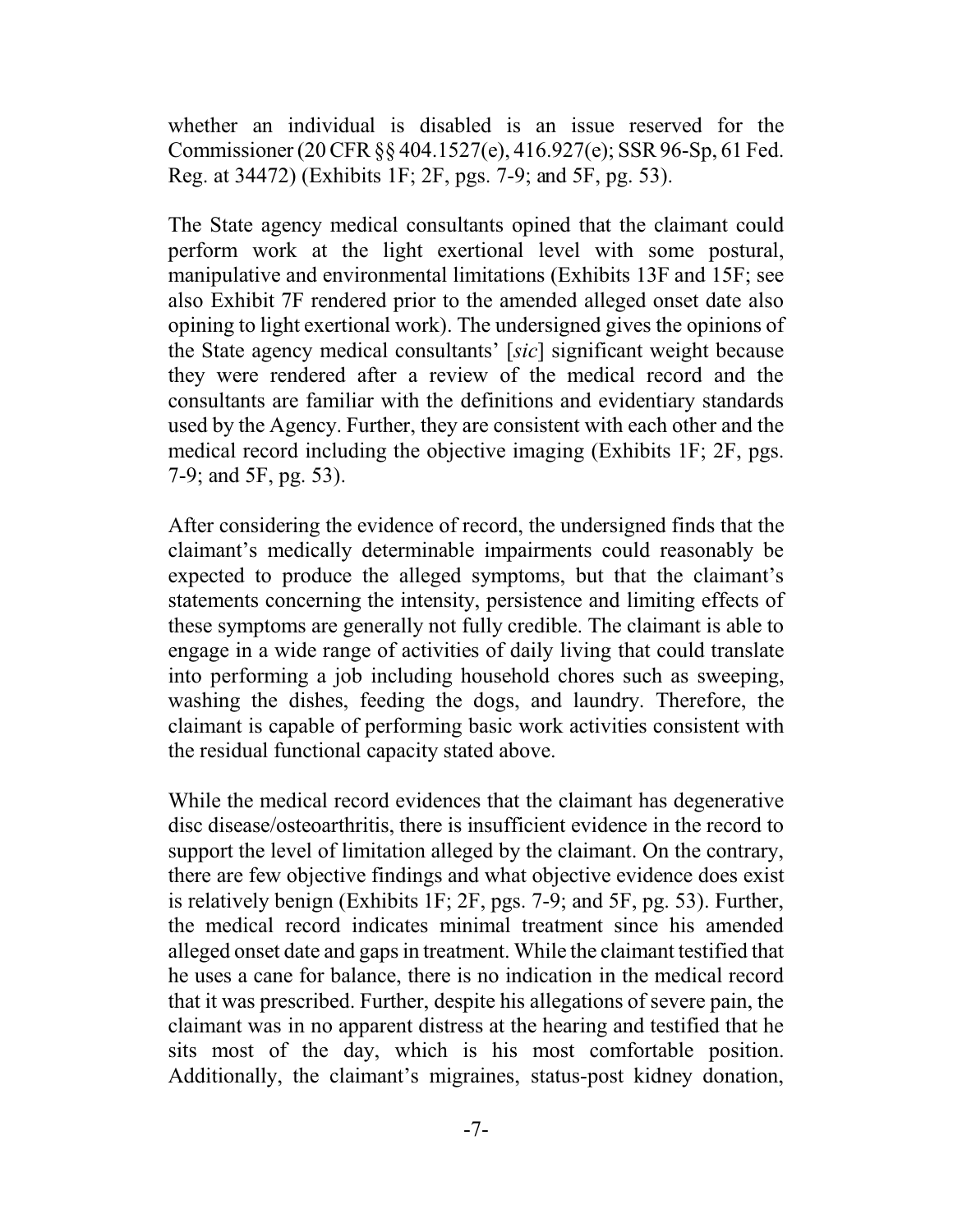mood disorder, and personality disorder were determined to be non-severe.

The undersigned further notes that the claimant testified that he has not received medical treatment because he is unable to afford it. However, the claimant also testified that he smokes cigarettes. Whether the claimant obtains cigarettes by buying them himself, borrowing money, or getting them from friends or family, his credibility is diminished because there is no indication that he has put as much energy or effort into finding alternative means to obtain medical treatment as he has put into obtaining cigarettes, despite his alleged lack of financial resources. The evidence does not document that the claimant was ever refused treatment or medication for any reason, including insufficient funds. Further, there is no persuasive evidence that the claimant ever sought the aid of any available public or private institution, program, or individual, to help defray the cost of treatment. Thus, the claimant's assertions that a lack of financial resources prevents his from getting treatment are unconvincing. If his impairments were truly as limiting and caused as much misery as the claimant has alleged, it seems that he would pursue regular medical care more diligently.

Accordingly, based upon the objective evidence, the claimant's course of treatment, his level of daily activity and his work history, the undersigned has determined that the claimant retains the residual functional capacity for work at the light exertional level due to his degenerative disc disease/osteoarthritis. Further, the claimant's degenerative disc disease/osteoarthritis causes limitations including occasionally being able to reach in all directions, climb, balance, stoop, kneel, crouch and crawl, and should avoid concentrated exposure to vibrations and hazards. Weighing all relevant factors, the undersigned finds that claimant's subjective complaints do not warrant any additional limitations beyond those established in the residual functional capacity previously outlined in this decision. This residual functional capacity is based on the entire medical record and adjusted to give the claimant the benefit of the doubt with regard to his allegations of disability.

### **6. The claimant is unable to perform any past relevant work (20 CFR 404.1565 and 416.965).**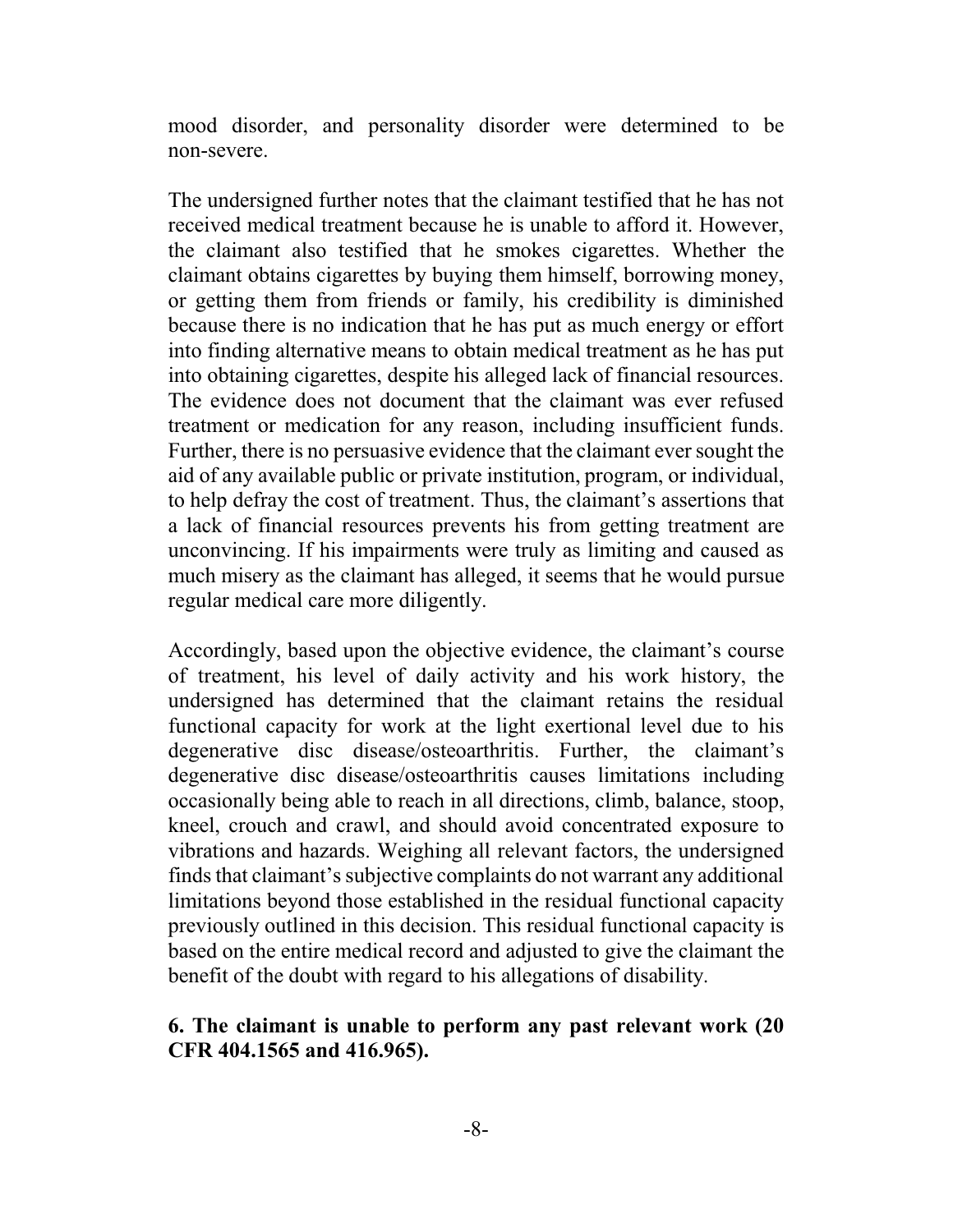The vocational expert stated that the claimant has the following past work: laborer (DOT# 421.687-010, heavy, unskilled, SVP 2); laborer (DOT# 851.383-010, heavy, skilled, SVP 5); tire repairer (DOT# 915.684-010, heavy, semi-skilled, SVP 3); and semi-truck driver (DOT# 904.383-010, medium, semi-skilled, SVP 4) (Exhibit 25E).

In response to my questions that assumed the existence of a hypothetical individual of the claimant's age, education, past relevant work experience and residual functional capacity, the vocational expert testified that such an individual could not perform any of the claimant's past work. The undersigned accepts the vocational expert's testimony and finds that the claimant is not capable of performing his past relevant work

**7. The claimant . . . was 45 years old, which is defined as a younger individual age 18-49, on the amended alleged disability onset date (20 CFR 404.1563 and 416.963).**

**8. The claimant has at least a high school education and is able to communicate in English (20 CFR 404.1564 and 416.964).**

**9. Transferability of job skills is not material to the determination of disability because using the Medical-Vocational Rules as a framework supports a finding that the claimant is "not disabled," whether or not the claimant has transferable job skills (See SSR 82-41 and 20 CFR Part 404, Subpart P, Appendix 2).**

**10. Considering the claimant's age, education, work experience, and residual functional capacity, there are jobs that exist in significant numbers in the national economy that the claimant can perform (20 CFR 404.1569, 404.1569(a), 416.969, and 416.969(a)).**

\* \* \*

If the claimant had the residual functional capacity to perform the full range of light work, a finding of "not disabled" would be directed by Medical-Vocational Rule 202.21. However, the claimant's ability to perform all or substantially all of the requirements of this level of work has been impeded by additional limitations. To determine the extent to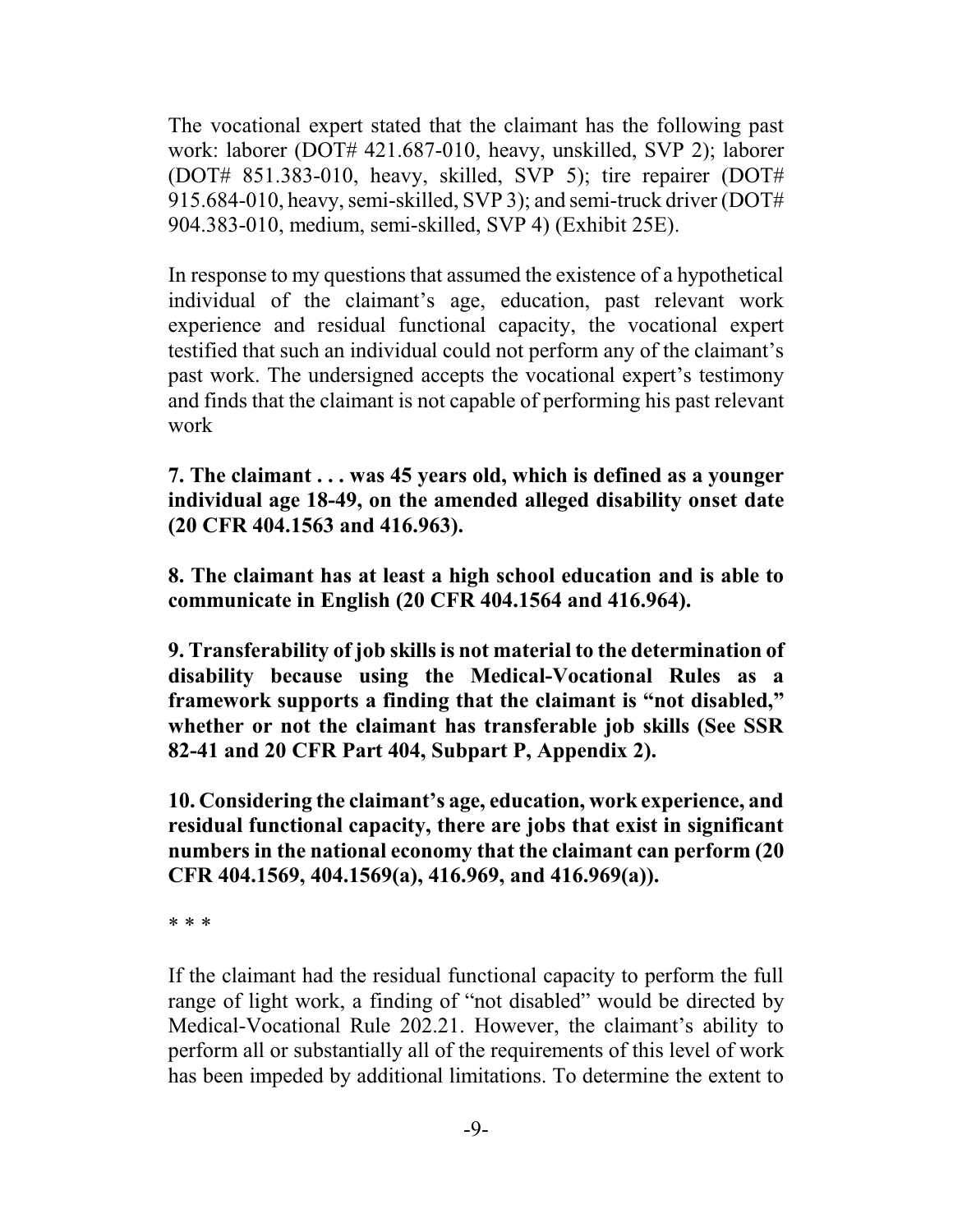which these limitations erode the unskilled light occupational base, the AdministrativeLaw Judge asked the vocational expert whether jobs exist in the national economy for an individual with the claimant's age, education, work experience, and residual functional capacity. The vocational expert testified that given all of these factors the individual would be able to perform the requirements of representative occupations such as: order clerk (DOT# 209.567-014) a sedentary, unskilled position with 1,500 jobs available in Nebraska and 211,370 jobs available nationally; surveillance systems monitor (DOT# 379.367-010) a sedentary, unskilled position with 500 jobs available in Nebraska and 79,280 jobs available nationally; and charge-account clerk (DOT# 205.367-014) a sedentary, unskilled position with 1,500 jobs available in Nebraska and 204,730 jobs available nationally. Pursuant to SSR 00-4p, the undersigned has determined that the vocational expert's testimony is consistent with the information contained in the Dictionary of Occupational Titles.

Based on the testimony of the vocational expert, the undersigned concludes that, considering the claimant's age, education, work experience, and residual functional capacity, the claimant is capable of making a successful adjustment to other work that exists in significant numbers in the national economy. A finding of "not disabled" is therefore appropriate under the framework of the above-cited rule.

# **11. The claimant has not been under a disability, as defined in the Social Security Act, from December 1, 2008, through the date of this decision (20 CFR 404.1520(g) and 416.920(g)).**

(Tr. 13-20 (bold-face type and other emphasis in original)).

Plaintiff requested review of the ALJ's decision by the Appeals Council (Tr. 6). The request was denied on November 7, 2012 (Tr. 1-3). The ALJ's decision thereupon became the final decision of the Commissioner. *See [Van Vickle](http://web2.westlaw.com/find/default.wl?rp=%2ffind%2fdefault.wl&sv=Split&utid=3&rs=WLW11.10&cite=539+F.3d+828+&fn=_top&mt=EighthCircuit&vr=2.0) v. Astrue,* 539 F.3d [825, 828 \(8th Cir. 2008\)](http://web2.westlaw.com/find/default.wl?rp=%2ffind%2fdefault.wl&sv=Split&utid=3&rs=WLW11.10&cite=539+F.3d+828+&fn=_top&mt=EighthCircuit&vr=2.0).

Plaintiff filed this action on December 28, 2012. The filing was timely under [42 U.S.C. § 405\(g\)](https://web2.westlaw.com/result/result.aspx?ss=CNT&mt=Westlaw&n=1&cnt=DOC&rlt=CLID_FQRLT1611505515169&scxt=WL&service=Find&fmqv=c&rp=%2fFind%2fdefault.wl&vr=2.0&rlti=1&sv=Split&fn=_top&cite=42usc405&rs=WLW11.07).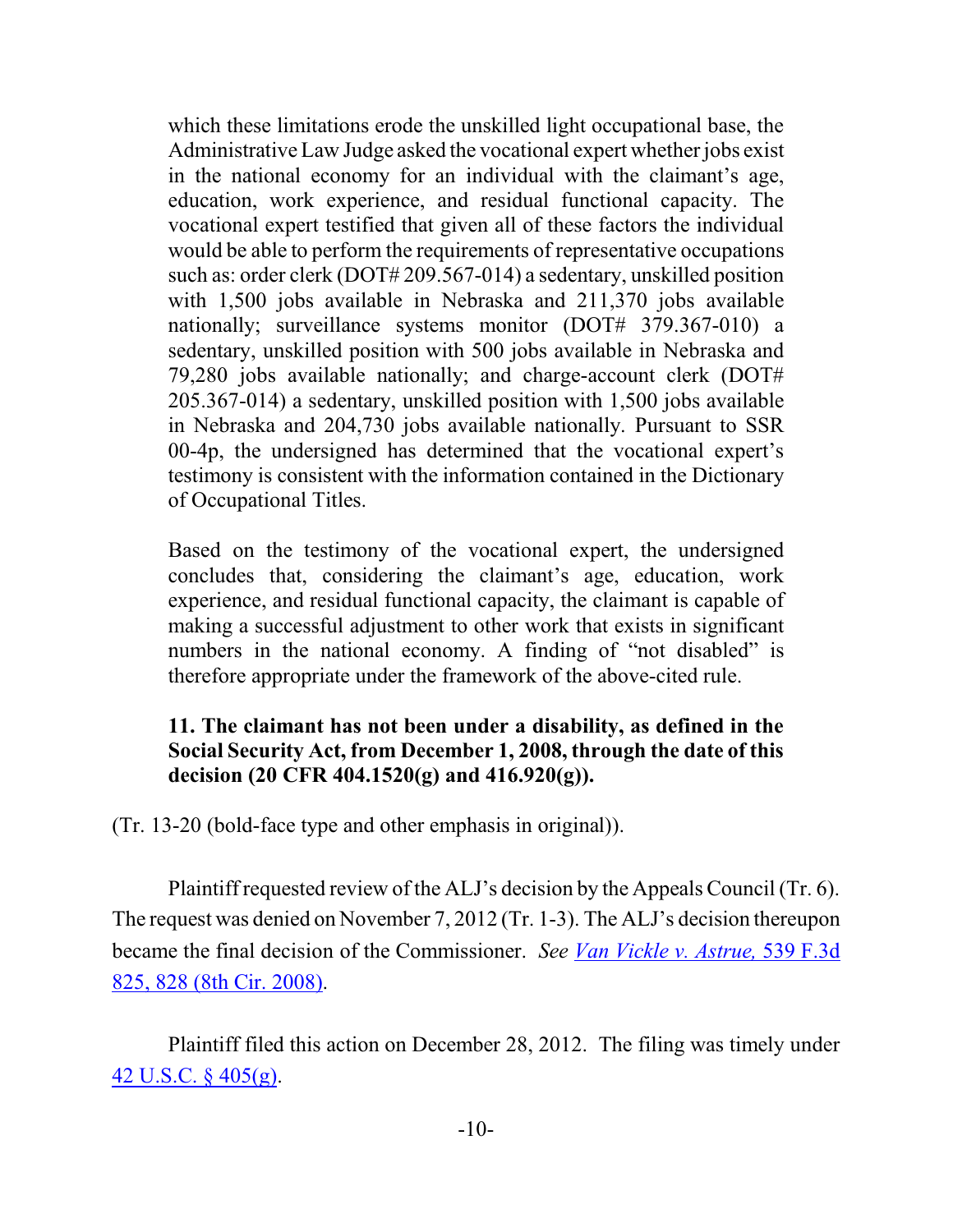#### *II. ISSUES*

Plaintiff contends the ALJ erred by failing to (1) identify all of Plaintiff's "severe" impairments, (2) make a proper assessment of Plaintiff's credibility, (3) give appropriate weight to medical opinions, (4) make a proper RFC assessment, and (5) make a correct "step 5" disability determination.

#### *III. DISCUSSION*

The applicable standard of review is whether the Commissioner's decision is supported by substantial evidence on the record as a whole. *See [Finch v. Astrue](https://web2.westlaw.com/find/default.wl?rs=WLW11.07&rp=%2ffind%2fdefault.wl&vr=2.0&fn=_top&mt=Westlaw&cite=+547+F.3d+935+&sv=Split)*, 547 [F.3d 933, 935 \(8th Cir. 2008\)](https://web2.westlaw.com/find/default.wl?rs=WLW11.07&rp=%2ffind%2fdefault.wl&vr=2.0&fn=_top&mt=Westlaw&cite=+547+F.3d+935+&sv=Split). " Substantial evidence is less than a preponderance but is enough that a reasonable mind would find it adequate to support the conclusion." *[Id.](https://web2.westlaw.com/find/default.wl?rs=WLW11.07&rp=%2ffind%2fdefault.wl&vr=2.0&fn=_top&mt=Westlaw&cite=+547+F.3d+935+&sv=Split)* (internal quotations and citations omitted). Evidence that both supports and detracts from the Commissioner's decision should be considered, but a final administrative decision is not subject to reversal by a reviewing court merely because some evidence in the record may support a different conclusion. *See [id.](https://web2.westlaw.com/find/default.wl?rs=WLW11.07&rp=%2ffind%2fdefault.wl&vr=2.0&fn=_top&mt=Westlaw&cite=+547+F.3d+935+&sv=Split)* Questions of law, however, are reviewed de novo. *See Olson v. Apfel*[, 170 F.3d 822](https://web2.westlaw.com/find/default.wl?rs=WLW11.07&rp=%2ffind%2fdefault.wl&vr=2.0&fn=_top&mt=Westlaw&cite=+170+F.3d+822+&sv=Split) [\(8th Cir. 1999\)](https://web2.westlaw.com/find/default.wl?rs=WLW11.07&rp=%2ffind%2fdefault.wl&vr=2.0&fn=_top&mt=Westlaw&cite=+170+F.3d+822+&sv=Split); *Boock v. Shalala*[, 48 F.3d 348, 351 n. 2 \(8th Cir. 1995\)](https://web2.westlaw.com/find/default.wl?rs=WLW11.07&rp=%2ffind%2fdefault.wl&vr=2.0&fn=_top&mt=Westlaw&cite=48+F.3d+351+&sv=Split).

#### *A. Plaintiff's Physical Impairments*

The ALJ determined at step 2 of the sequential analysis that Plaintiff is severely impaired by "degenerative disc disease/osteoarthritis" (Tr. 13). No other "severe" physical impairments were found to exist.<sup>3</sup> Plaintiff contends the ALJ committed

<sup>&</sup>lt;sup>3</sup> "An impairment is not severe if it amounts only to a slight abnormality that would not significantly limit the claimant's physical or mental ability to do basic work activities." *Kirby v. Astrue*[, 500 F.3d 705, 707-08 \(8th Cir. 2007\)](http://www.westlaw.com/find/default.wl?rs=CLWP3.0&vr=2.0&cite=500+F.3d+707) (citing *[Bowen v.](http://www.westlaw.com/find/default.wl?fn=_top&rs=WLW8.07&rp=%2ffind%2fdefault.wl&mt=Westlaw&vr=2.0&sv=Split&cite=482+us+153) Yuckert*[, 482 U.S. 137, 153 \(1987\)](http://www.westlaw.com/find/default.wl?fn=_top&rs=WLW8.07&rp=%2ffind%2fdefault.wl&mt=Westlaw&vr=2.0&sv=Split&cite=482+us+153); [20 C.F.R. § 404.1521\(a\)](http://www.westlaw.com/find/default.wl?fn=_top&rs=WLW8.07&rp=%2ffind%2fdefault.wl&mt=Westlaw&vr=2.0&sv=Split&cite=20+cfr+404.1521)). "If the impairment would have no more than a minimal effect on the claimant's ability to work, then it does not satisfy the requirement of step two." *[Id.](http://www.westlaw.com/find/default.wl?rs=CLWP3.0&vr=2.0&cite=500+F.3d+707)*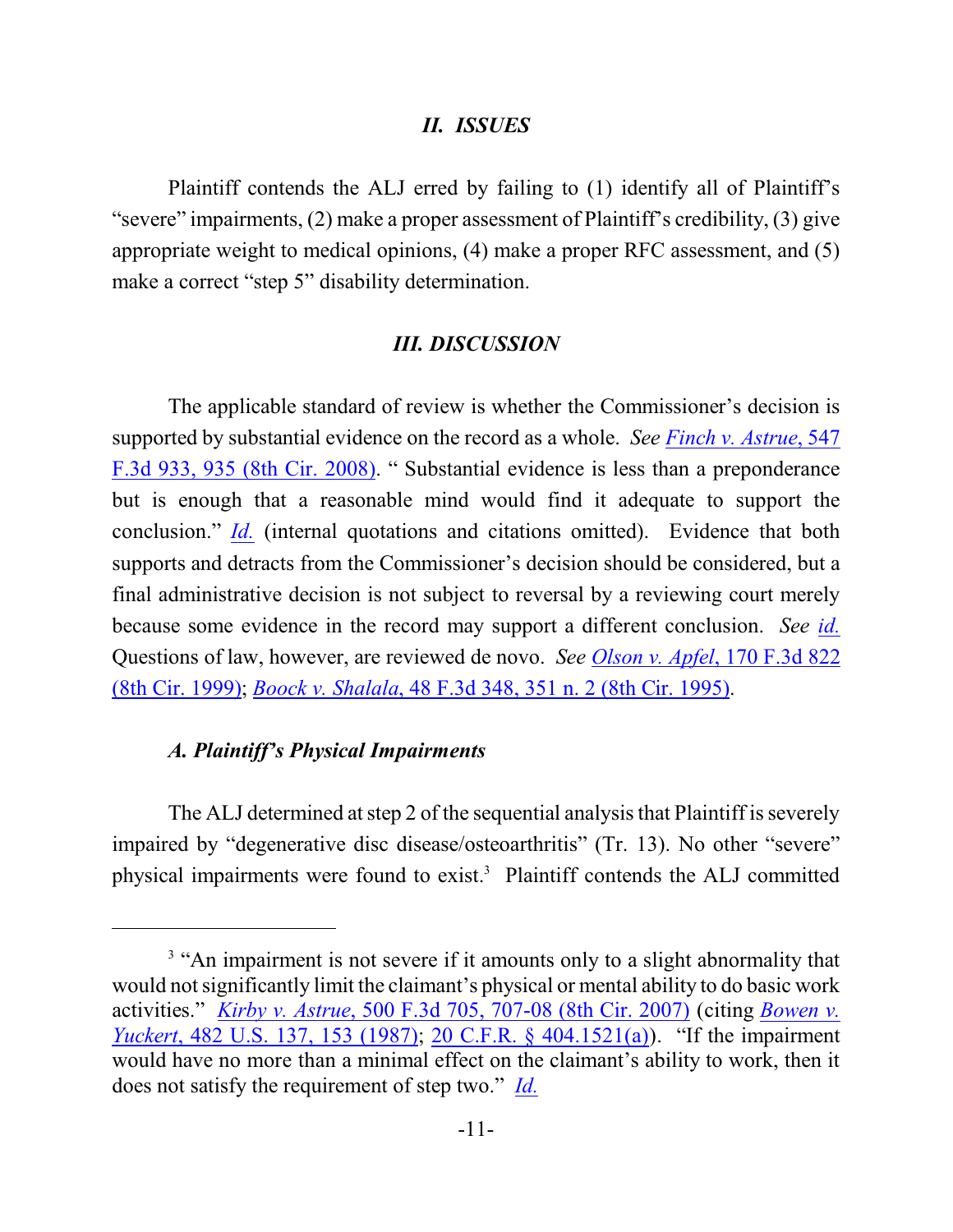reversible error at step 2 by overlooking or ignoring a diagnosis of "[c]ongenital/ developmental cervical stenosis C3 to C6, with early symptoms of cervical myelopathy," that was made by Timothy J. Birney, M.D., in 2002 (Tr. 530).<sup>4</sup>

Dr. Birney, who is an orthopaedic surgeon, first saw Plaintiff on June 27, 2002 (Tr. 535-539). Plaintiff reported he started experiencing bilateral hand and forearm numbness, along with bilateral elbow pain, in August 2001 (Tr. 535). After suffering a work-related injury to his upper back in May 2002, Plaintiff also began noticing

"Cervical spinal stenosis can develop from congenital pathology (the patient is born with a narrow spinal canal). This setting leaves the spinal cord vulnerable to compression from acquired degenerative disease processes or degenerative disease in which bony overgrowth and disc degeneration (herniation) further narrow the spinal canal over time." *[Id.](http://hjd.med.nyu.edu/spine/patient-education/spine-problems/neck-and-arm-pain/cervical-stenosis-and-myelopathy)*

"Symptoms from cervical spinal stenosis without spinal cord compression are usually limited to neck pain and symptoms from nerve root compression. They include sensory changes of tingling, numbness, and paresthesias in the upper extremity. These symptoms can overlap with those of developing cervical myelopathy ... and can include a gradual progression of clumsiness, weakness, or numbness in the hands or fingers." *[Id.](http://hjd.med.nyu.edu/spine/patient-education/spine-problems/neck-and-arm-pain/cervical-stenosis-and-myelopathy)*

"Dysfunction of the spinal cord is termed myelopathy. The dysfunction can result frommany sources including cervical stenosis and herniated discs.... Regardless of the precise form of damage, the spinal cord responds in a characteristic way, producing weakness in the limbs (legs, or legs in combination with arms), tightness or spasticity of movement, altered sensation, and even incontinence." *[Id.](http://hjd.med.nyu.edu/spine/patient-education/spine-problems/neck-and-arm-pain/cervical-stenosis-and-myelopathy)*

<sup>&</sup>lt;sup>4</sup> "Cervical stenosis is the narrowing of the spinal canal in the neck region and can occur from several causes, among them disc herniation and degenerative disc disease, or spondylosis. With advanced stenosis, nerve root and spinal cord compression can occur, with symptoms varying from mild to very serious.... When compression results in damage to the spinal cord, it is termed myelopathy." New York University Hospital for Joint Diseases Spine Center, "Patient Education, Neck and Arm Pain, Cervical Stenosis and Myelopathy," [http://hjd.med.nyu.edu/spine/patient](http://hjd.med.nyu.edu/spine/patient-education/spine-problems/neck-and-arm-pain/cervical-stenosis-and-myelopathy)[education/spine-problems/neck-and-arm-pain/cervical-stenosis-and-myelopathy](http://hjd.med.nyu.edu/spine/patient-education/spine-problems/neck-and-arm-pain/cervical-stenosis-and-myelopathy).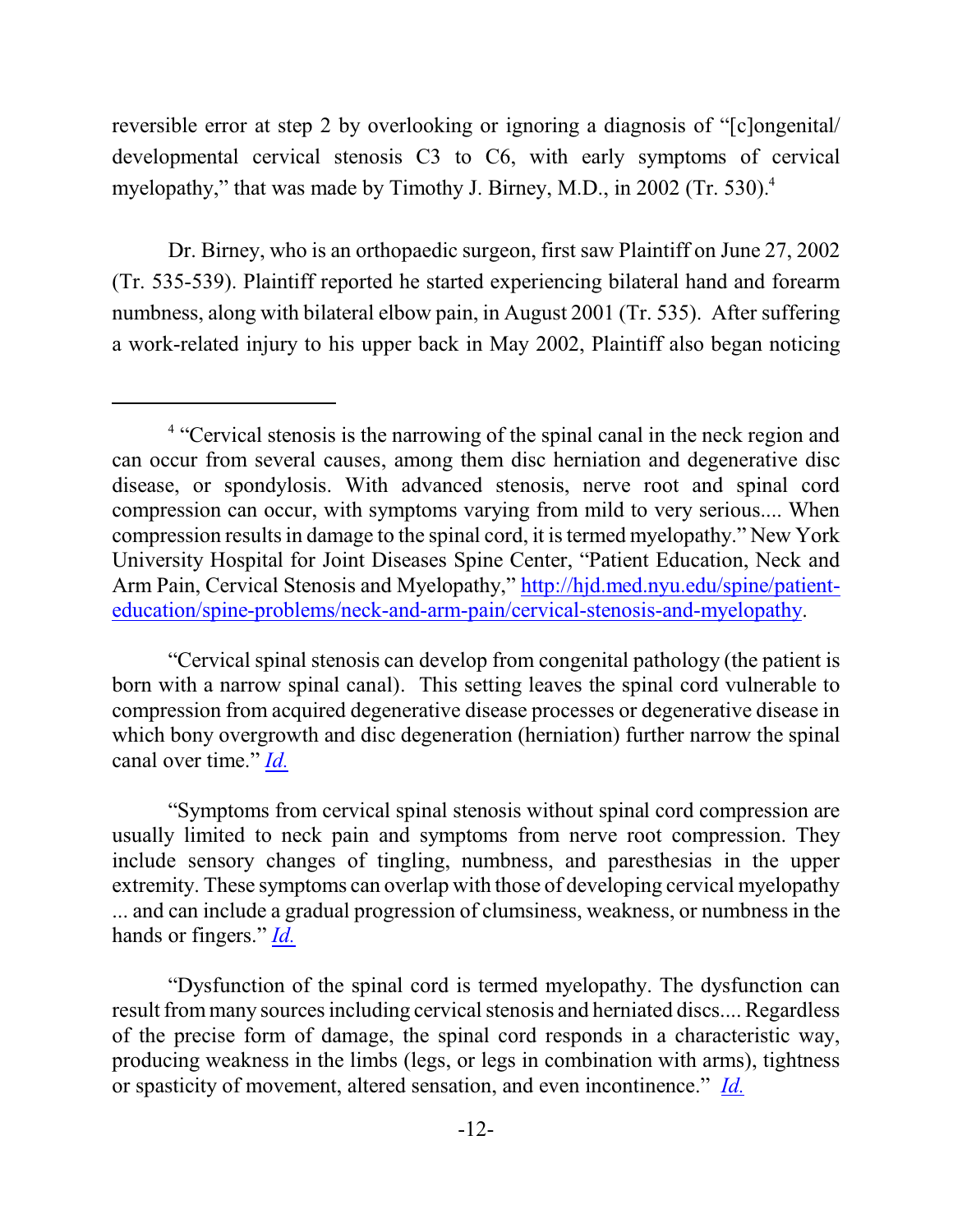bilateral lower extremity numbness that would last for a few minutes each morning upon awakening (Tr. 535-536).

Upon examination, Dr. Birney found mild tenderness to palpation at C3-4 and from C5 to C7, but greater tenderness from palpation in the thoracic spine (Tr. 536). In the lumbar spine Plaintiff had mild tenderness to palpation at L5-S1 and nowhere else (Tr. 537). Dr. Birney viewed x-rays of Plaintiff's lumbar spine taken on June 13, 2002, which showed only mild degenerative changes (Tr. 579). He also reviewed the radiologist's report for MRIs that were performed on June 19, 2002. The report noted "[d]egenerative disc disease with multiple Schmorl's nodes throughout the thoracic spine, but without severe focal spinal stenosis or compression of the thoracic spinal cord" (Tr. 377). The report also noted "[a]nteriorly wedged morphology of the T12 and L1 vertebrae," which could be either developmental, related to the Schmorl's nodes, or degenerative (Tr. 378). There was "no evidence of lumbar spinal stenosis or compression of the lumbar nerve roots" (Tr. 378).

Dr. Birney's initial diagnostics impressions included: "1. Acute interscapular pain, secondary to work related blunt trauma .... 2. Probable bilateral carpal tunnel syndrome. 3. Transient morning diffuse bilateral lower extremity numbness, etiology unclear .... 4. Bilateral epicondylitis, work related" (Tr. 538). Dr. Birney told Plaintiff he had Scheuermann's disease of the thoracolumbar region, but stated "this really is not his symptomatic area" (Tr. 539). He prescribed physical therapy for this particular complaint (Tr. 539). He also recommended neurological testing to confirm the carpal tunnel syndrome and to attempt to find a reason for the morning numbness in both legs (Tr. 538).

On July 24, 2002, Dr. Birney reviewed the MRIs from June 19, 2002. In the thoracic spine MRI, Dr. Birney saw "evidence of congenital/developmental anterior wedging at the thoracolumbar junction, consistent with Scheuermann's kyphosis, along with diffuse Schmorl's node formation from the L1 level up to about the T5 region," but "no evidence of disc herniation or other sources of neural impingement"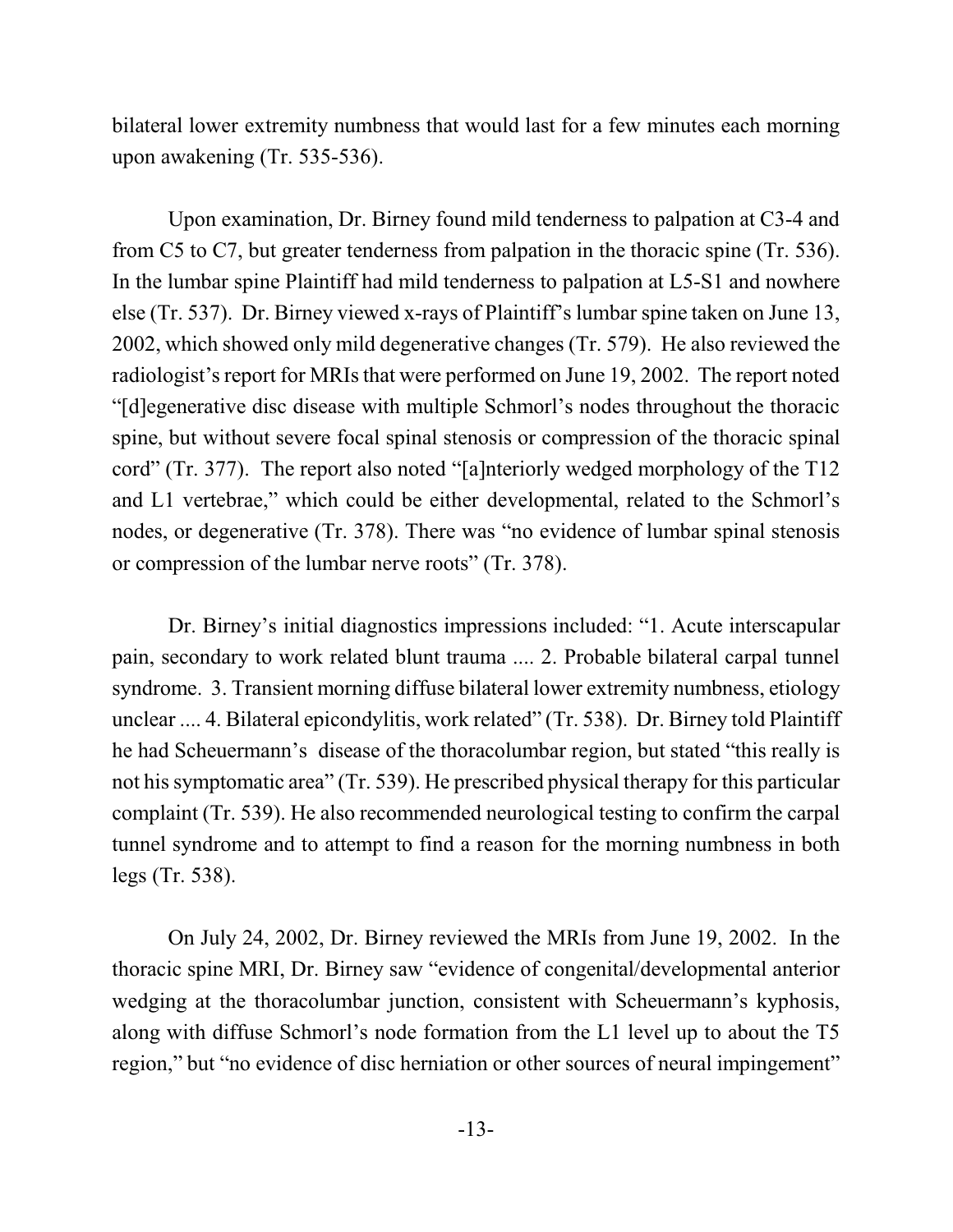(Tr. 533). Reviewing the MRI of Plaintiff's lumbosacral spine, Dr. Birney observed "evidence of loss of signal intensity at the L3-4, L4-5 and L5-S1 disc space levels" and "[c]entral annular bulging ... from L3 to the sacrum, but without stenosis or lateralizing nerve impingement" (Tr. 533). He also noted "developmental anterior wedging ... at T12 and L1" but saw "no evidence of neural impingement" (Tr. 533).

Dr. Birney ordered an MRI of Plaintiff's cervical spine, which was performed on August 5, 2002. The radiologist reported "[v]ery minor bulging of the discs at C3- C4 and at C5-C6 with minor flattening of the anterior wall of the thecal sac at these levels," but saw "no significant congenital spinal stenosis" and "[n]o other significant abnormality" (Tr. 379). However, when Dr. Birney reviewed the MRI on August 21, 2002, he made the following observations:

The patient's sagittal views show evidence of what appear to be mild broad disc protrusions at C3-4 and C5-6, in the context of an underlying congenital/developmental stenosis from C3 to C6, given that the patient has narrowing of the anterior and posterior subarachnoid spaces through those vertebral levels.

On the patient's axial views, I see no evidence of neural impingement at C2-3. At C3-4, the patient appears to have a mild broad disc protrusion at the level of the disc space, but slightly below the level of the disc space there appears to be some degree of disc protrusion and posterior osteophytic ridging which in combination with a congenital/ developmental stenosis, do result in a diminished AP canal dimension. His AP canal dimension there appears to measure almost 9 mm. At C4-5, there may be some mild posterior osteophytic ridging there, along with congenital/developmental stenosis that results in an AP canal dimension of about 10mm. At C5-6, the patient appears to have a broad disc protrusion with posterior osteophytic ridging that narrows both neural foramina and results in an AP canal dimension of about 9 mm. I see no evidence of neural impingement at C6-7 or at C7-T1.

(Tr. 532).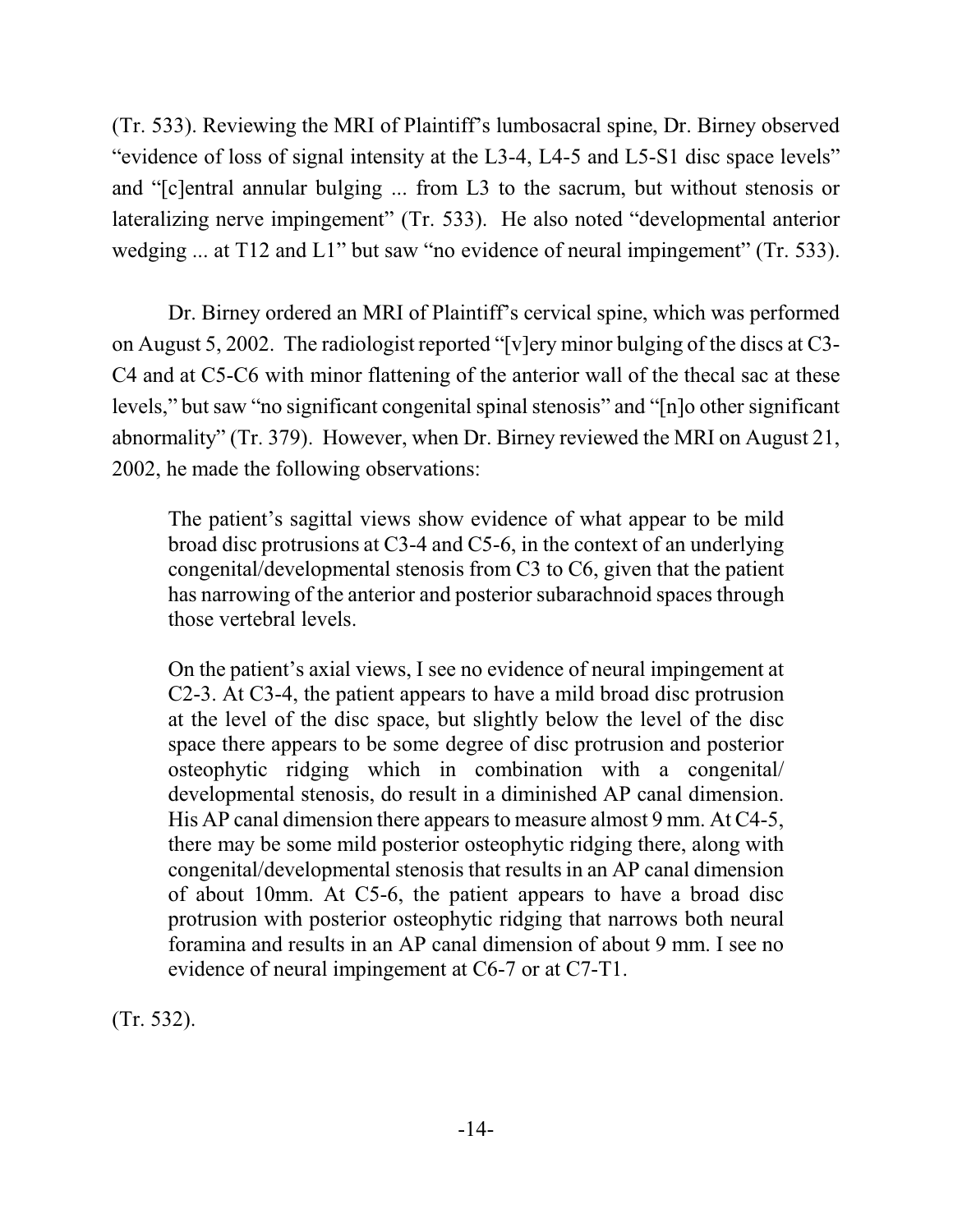Dr. Birney then telephoned Plaintiff to explain the MRI findings. His notes show the following discussion took place:

I explained to him that in the context of a congenital/developmentally narrowed canal, even mild disc protrusions and posterior osteophytic ridging can result in spinal stenosis that could be the cause of his current upper extremity complaints He reminds me that he also gets numbness in both lower extremities. He wanted to know how to proceed. I explained to him that very little can be done to enlarge his spinal canal, although he certainly could pursue Physical Therapy (PT) measures once again. Perhaps an epidural steroid injection might be effective, although unpredictable. If he feels he is experiencing progressive neurologic deterioration over time, then of course there is always the option of anterior decompression and fusion from C3 to C6. He does not appear to be sufficiently symptomatic to warrant surgery of this magnitude.

(Tr. 532).

Plaintiff received two cervical epidural steroid injections, on September 24 and October 20, 2002 (Tr. 412, 424). When Plaintiff saw Dr. Birney again on October 30, 2002, he reported that the injections "have resulted in fairly dramatic relief of his pain complaints in the neck, upper back, and upper extremities, though he still gets intermittent numbness in both hands and both lower extremities" (Tr. 530). Plaintiff also related that "he has loss of maximal grip strength and some decrease in manual dexterity" and "occasional unsteadiness of gait" (Tr. 530). Plaintiff felt "he can 'live with' his current symptomatic level if it can be maintained" and indicated "he would prefer not to consider surgical intervention unless his clinical condition deteriorates further over time" (Tr. 530).

Dr. Birney saw Plaintiff for the last time on February 26, 2003, when it was determined that Plaintiff had reached maximum medical improvement for purposes of his workers' compensation claim (Tr. 528). Plaintiff reported that the two cervical epidural steroid injections had "resulted in significant improvement in his sensation of upper and lower extremity numbness and weakness," but complained that he "still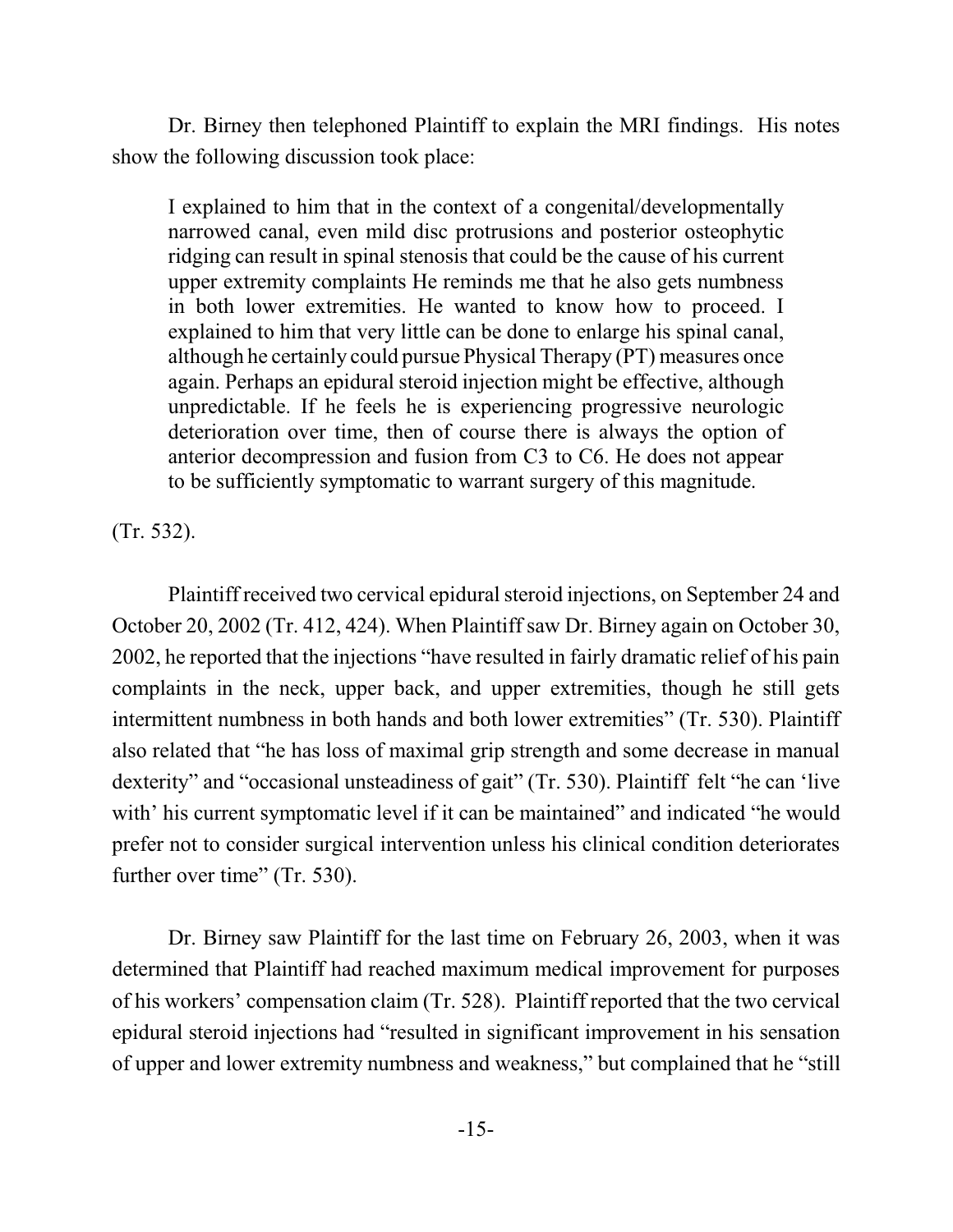has problems with persistent neck pain" and accompanying headaches (Tr. 528). It was recommended that Plaintiff see a neurologist to assess whether the headaches were cervically based and, if so, whether any medications would help (Tr. 528). Plaintiff does not appear to have followed this recommendation.

While the ALJ's decision does reference the August 2002 MRI of Plaintiff's cervical spine, the ALJ merely stated that the MRI "revealed only 'very minor' disc bulging" (Tr. 16), which was the radiologist's conclusion.<sup>5</sup> The ALJ made no mention of Dr. Birney's differing opinion that the MRI indicated cervical stenosis and that Plaintiff displayed early symptoms of cervical myelopathy.<sup>6</sup>

Although the ALJ did not reference Dr. Birney's diagnosis, the evidence does not prove that Plaintiff's cervical stenosis with myelopathy is a severe impairment.<sup>7</sup>

<sup>&</sup>lt;sup>5</sup> The radiologist also opined that there was "no significant congenital spinal stenosis" (Tr. 379). Dr. Birney's notes reflect that he considered the cervical stenosis "significant" and consistent with Plaintiff's complaints of pain and numbness in his upper and lower extremities.

<sup>6</sup> Pertinent to Dr. Birney's diagnosis, Listing 1.04A requires a finding of disability for "[d]isorders of the spine (e.g., herniated nucleus pulposus, spinal arachnoiditis, *spinal stenosis*, *osteoarthritis*, *degenerative disc disease*, facet arthritis, vertebral fracture), resulting in compromise of a nerve root (including the cauda equina) or the spinal cord" with "[e]vidence of nerve root compression characterized by neuro-anatomic distribution of pain, limitation of motion of the spine, motor loss (atrophy with associated muscle weakness or muscle weakness) accompanied by sensory or reflex loss and, if there is involvement of the lower back, positive straight-leg raising test (sitting and supine)." 20 C.F.R. Part 404, Subpart P, Appendix 1, § 1.04A (emphasis supplied). The ALJ determined that "the claimant's condition does not meet the requirements of Listing 1.04[A] because the claimant does not have evidence of nerve root compression" (Tr. 15). Plaintiff, however, does not contend the ALJ should have made a finding of disability at step 3.

<sup>7</sup> Plaintiff also criticizes the ALJ's failure to discuss Dr. Birney's diagnosis of Scheuermann's disease, but concedes this condition is encompassed by the ALJ's finding that Plaintiff has "degenerative disc disease/osteoarthritis" (Tr. 13).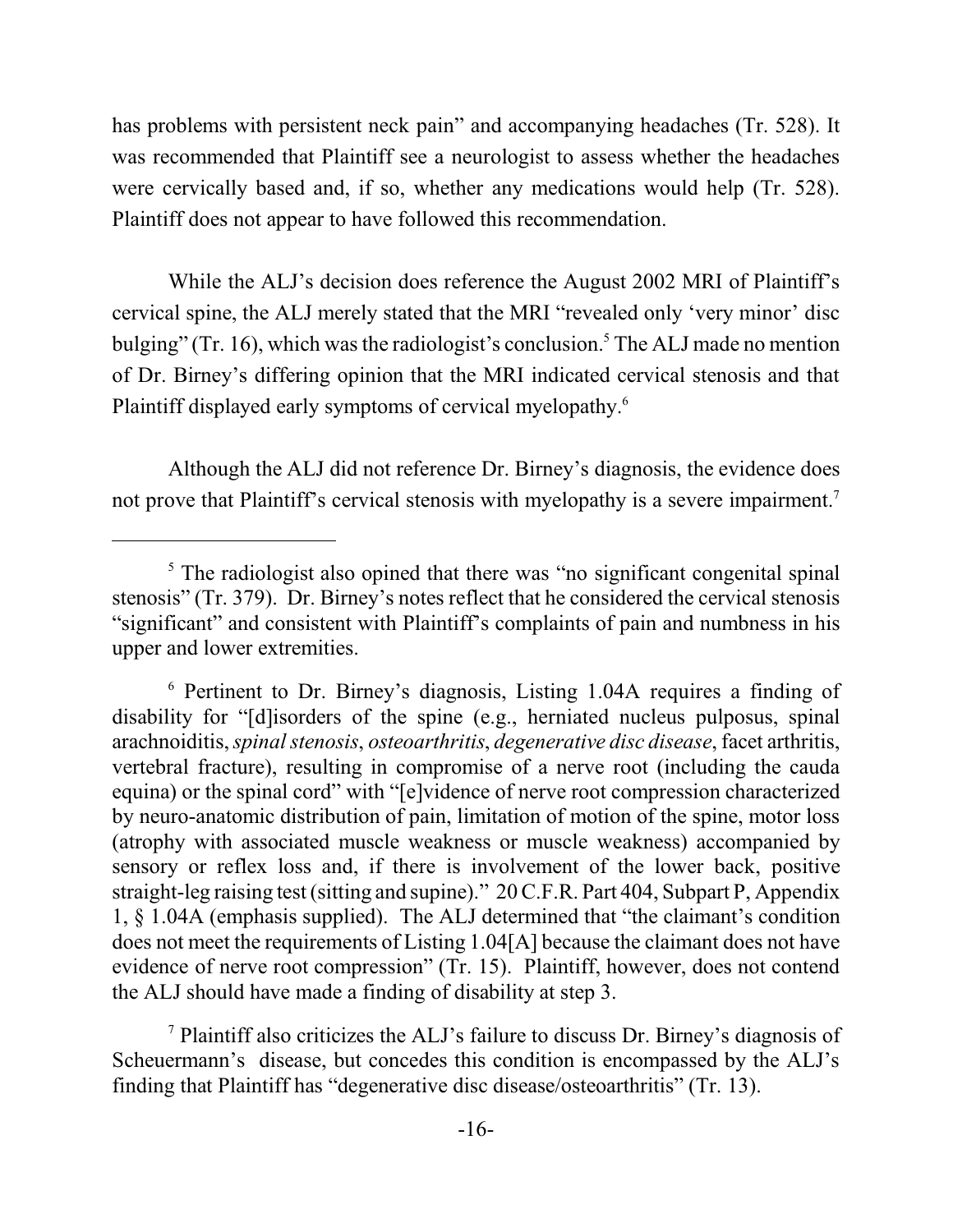Dr. Birney noted that Plaintiff was not "sufficiently symptomatic to warrant surgery" (Tr. 532) and that two steroid injections had "resulted in significant improvement in his sensation of upper and lower extremity numbness and weakness" (Tr. 528).

## *B. Medical Opinions*

"Medical opinions are statements from physicians and psychologists or other acceptable medical sources that reflect judgments about the nature and severity of [the claimant's] impairment(s), including [his or her] symptoms, diagnosis and prognosis, what [he or she] can still do despite impairment(s), and [his or her] physical or mental restrictions." [20 C.F.R. §§ 404.1527\(a\)\(2\)](https://web2.westlaw.com/find/default.wl?rs=WLW11.07&rp=%2ffind%2fdefault.wl&vr=2.0&fn=_top&mt=Westlaw&cite=20cfr404.1527&sv=Split), [416.927\(a\)\(2\)](https://web2.westlaw.com/find/default.wl?rs=WLW11.07&rp=%2ffind%2fdefault.wl&vr=2.0&fn=_top&mt=Westlaw&cite=20cfr416.927&sv=Split) . "If [the Commissioner] find[s] that a treating source's opinion on the issue(s) of the nature and severity of [the claimant's] impairment(s) is well-supported by medically acceptable clinical and laboratory diagnostic techniques and is not inconsistent with the other substantial evidence in [the claimant's] case record, [the Commissioner] will give it controlling weight." [20 C.F.R. §§ 404.1527\(c\)\(2\)](https://web2.westlaw.com/find/default.wl?rs=WLW11.07&rp=%2ffind%2fdefault.wl&vr=2.0&fn=_top&mt=Westlaw&cite=20cfr404.1527&sv=Split), [416.927\(c\)\(2\)](https://web2.westlaw.com/find/default.wl?rs=WLW11.07&rp=%2ffind%2fdefault.wl&vr=2.0&fn=_top&mt=Westlaw&cite=20cfr416.927&sv=Split). Otherwise, the weight given to a medical opinion depends upon (1) whether the source examined the claimant, and, if so, the frequency of examination; (2) whether the source treated the claimant, and, if so, the length, nature, and extent of the treatment relationship; (3) whether the opinion is supported by relevant evidence; (4) whether the opinion is consistent with the record as a whole; (5) whether the source is a specialist; and (6) any other relevant factors. *See* [20 C.F.R. §§ 404.1527\(c\)](https://web2.westlaw.com/find/default.wl?rs=WLW11.07&rp=%2ffind%2fdefault.wl&vr=2.0&fn=_top&mt=Westlaw&cite=20cfr404.1527&sv=Split), [416.927\(c\)](https://web2.westlaw.com/find/default.wl?rs=WLW11.07&rp=%2ffind%2fdefault.wl&vr=2.0&fn=_top&mt=Westlaw&cite=20cfr416.927&sv=Split). A decision that is not fully favorable "must contain specific reasons for the weight given to the treating source's medical opinion, supported by the evidence in the case record, and must be sufficiently specific to make clear to any subsequent reviewers the weight the adjudicator gave to the treating source's medical opinion and the reasons for that weight." *[Id.](https://web2.westlaw.com/find/default.wl?rs=WLW11.07&rp=%2ffind%2fdefault.wl&vr=2.0&fn=_top&mt=Westlaw&cite=ssr96-2p&sv=Split)*; *see also* [20 C.F.R. §§ 404.1527\(c\)\(2\)](https://web2.westlaw.com/find/default.wl?rs=WLW11.07&rp=%2ffind%2fdefault.wl&vr=2.0&fn=_top&mt=Westlaw&cite=20cfr404.1527&sv=Split), [416.927\(c\)\(2\)](https://web2.westlaw.com/find/default.wl?rs=WLW11.07&rp=%2ffind%2fdefault.wl&vr=2.0&fn=_top&mt=Westlaw&cite=20cfr416.927&sv=Split). ("We will always give good reasons in our notice of determination or decision for the weight we give your treating source's opinion."); Social Security [Ruling 96-8p, 1996 WL 374184, \\*7](http://www.westlaw.com/find/default.wl?rs=CLWP3.0&vr=2.0&cite=1996+WL+374184) (S.S.A. July [2, 1996\)](http://www.westlaw.com/find/default.wl?rs=CLWP3.0&vr=2.0&cite=1996+WL+374184) ("If the RFC assessment conflicts with an opinion from a medical source, the adjudicator must explain why the opinion was not adopted.").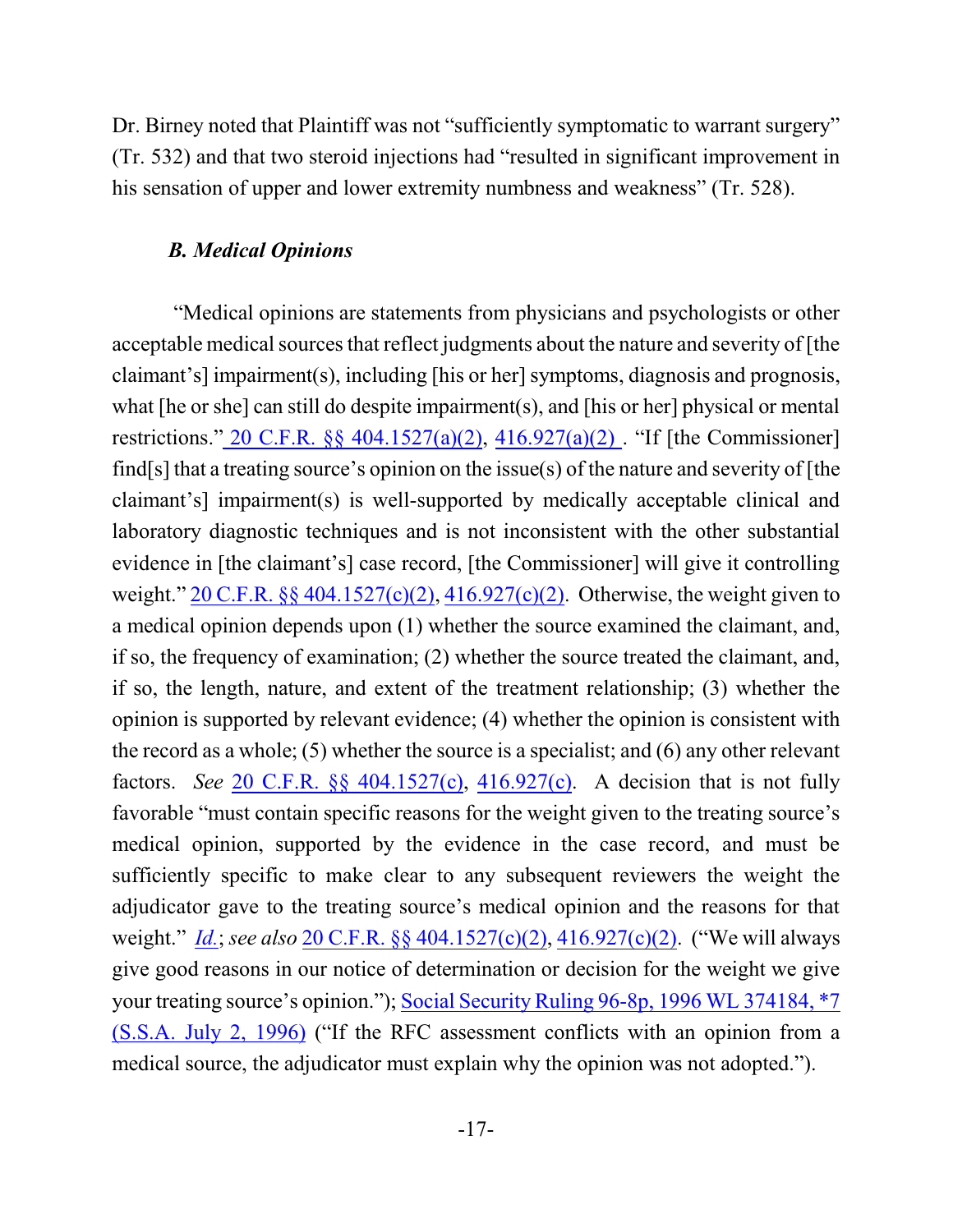#### *1. Dr. Birney*

In the present case, the ALJ gave "partial weight" to an opinion of Dr. Birney that in April 2003 "the claimant ha[d] a combined impairment of 14%, could work part-time at the medium exertional level, and work full-time at the light and sedentary exertional levels with alternating positions (Exhibit 5F, pgs. 61-64)" (Tr. 16). The ALJ found the opinion of this treating physician to be inconsistent with "the medical record, including the objective imaging, [which] indicates that the claimant is able to work full-time at both the light and sedentary exertional levels" (Tr. 16). In other words, the ALJ found no evidence to support Dr. Birney's opinion that Plaintiff must be able to alternate positions while working.<sup>8</sup>

The ALJ's explanation is inadequate because it fails to identify any purported inconsistencies in the medical record, other than to reference "objective imaging." As discussed above, Dr. Birney's interpretation of the August 2002 MRI of Plaintiff's cervical spine differed significantly from the radiologist's. The radiologist observed

<sup>&</sup>lt;sup>8</sup> More precisely, Dr. Birney opined that Plaintiff "would also benefit from being able to able to alternate positions every thirty minutes as required for comfort" (Tr. 590). This opinion was provided in a report letter to a workers' compensation insurer, in which Dr. Birney stated that "[t]he patient is released to return to work with the restrictions as per his most recent Functional Capacities Evaluation" (Tr. 590). The functional capacities evaluation (FCE) was performed on March 3, 2003 (Tr. 540- 571), less than a week after Plaintiff's final appointment with Dr. Birney . In the FCE report, the occupational therapist concluded that Plaintiff "demonstrates the ability to tolerate part-time job demands up to 4 hours per day within the medium work level category," "may be able to tolerate full-time job demands with the sedentary or light work category, and "may benefit from being able to alternate positions every 30 minutes to assist with pain management" (Tr. 570). In addition, as noted by the ALJ, the occupational therapist opined that Plaintiff "could occasionally sit, stand, walk, climb stairs utilizing bilateral handrails and should limit overhead reaching to a minimum (Exhibit 5F, pgs. 14-45)" (Tr. 16). "As with Dr. Birney's opinion, the [ALJ gave] these opinions partial weight because the medical record, including the objective imaging, shows that the claimant is able to work full-time at both the light and sedentary exertional levels" (Tr. 16).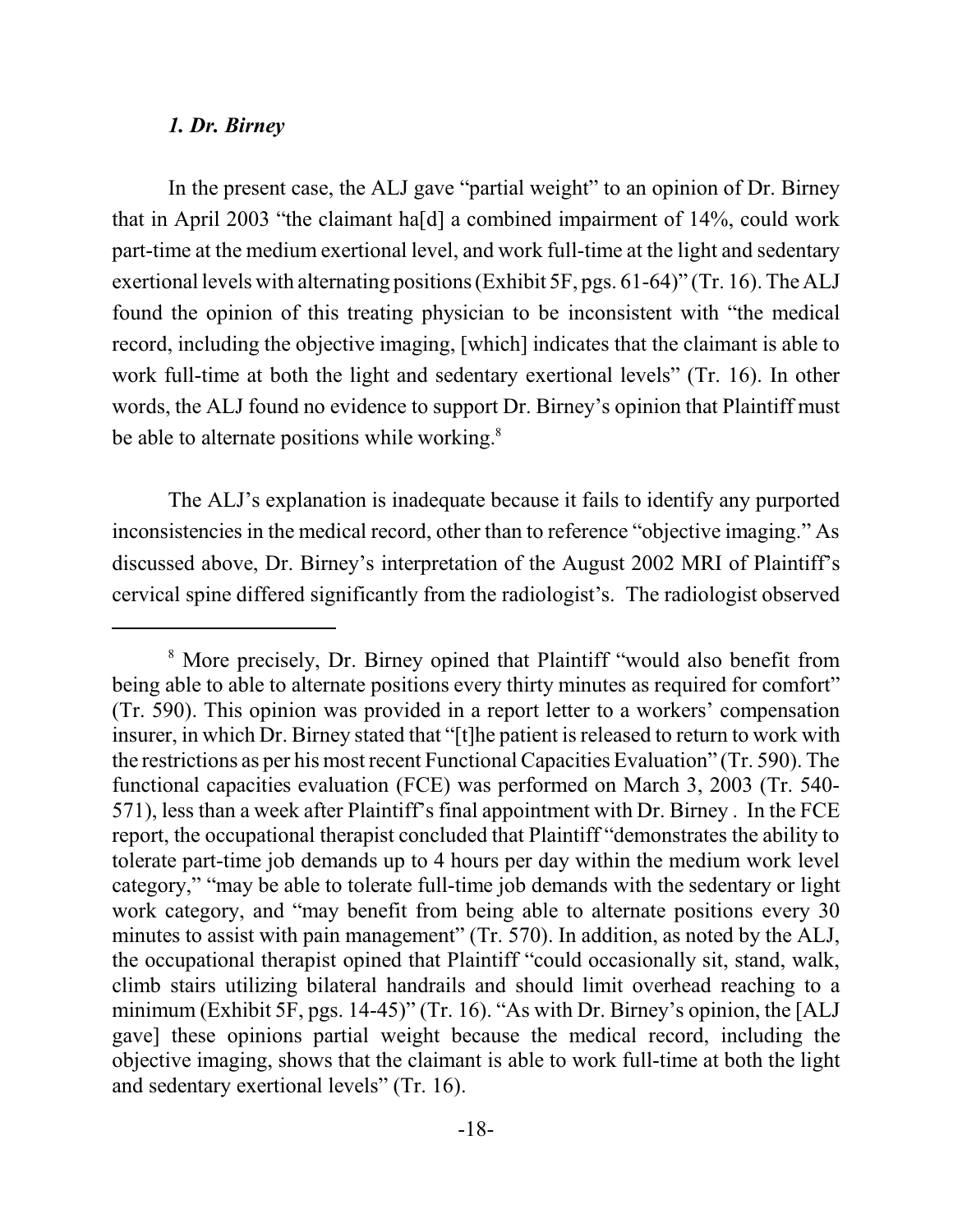only "very minor" disc bulging and "no significant congenital spinal stenosis" (Tr. 379), but Dr. Birney saw narrowing of Plaintiff's spinal canal which "could be the cause of his current upper extremity complaints ... [and] numbness in both lower extremities" (Tr. 532).

"[T]he ALJ is not free to ignore medical evidence but rather must consider the whole record." *Reeder v. Apfel*, [214 F.3d 984, 988 \(8th Cir. 2000\)](https://web2.westlaw.com/find/default.wl?cite=214+F.3d+988+&rs=WLW13.10&vr=2.0&rp=%2ffind%2fdefault.wl&sv=Split&fn=_top&mt=Westlaw). "An ALJ's failure to cite specific evidence does not indicate that it was not considered,"*[Craig v. Apfel](https://web2.westlaw.com/find/default.wl?cite=212+F.3d+436&rs=WLW13.10&vr=2.0&rp=%2ffind%2fdefault.wl&sv=Split&fn=_top&mt=Westlaw)*, 212 F.3d 433, [436 \(8th Cir.2000\)](https://web2.westlaw.com/find/default.wl?cite=212+F.3d+436&rs=WLW13.10&vr=2.0&rp=%2ffind%2fdefault.wl&sv=Split&fn=_top&mt=Westlaw), but "[i]t is the ALJ's function to resolve conflicts among the opinions of various treating and examining physicians." *[Pearsall v.](https://web2.westlaw.com/find/default.wl?cite=274+F.3d+1219+&rs=WLW13.10&vr=2.0&rp=%2ffind%2fdefault.wl&sv=Split&fn=_top&mt=Westlaw) Massanari*, [274 F.3d 1211, 1219 \(8th Cir. 2001\)](https://web2.westlaw.com/find/default.wl?cite=274+F.3d+1219+&rs=WLW13.10&vr=2.0&rp=%2ffind%2fdefault.wl&sv=Split&fn=_top&mt=Westlaw). In this instance, the ALJ either overlooked Dr. Birney's opinion concerning the cervical MRI or else neglected his duty to provide "good reasons" for not accepting Dr. Birney's opinion. Whichever was the case here, the ALJ committed reversible error.

The ALJ further explained that he did not give controlling weight to Dr. Birney's opinion because it "is remote in time, Social Security uses different standards for evaluating disability that Worker's Compensation, and whether an individual is disabled or able to work is an issue reserved for the Commissioner" (Tr. 16). $9$  These are valid considerations. 10 *See, e.g,, Rogers v. Chater*[, 118 F.3d 600, 602 \(8th Cir.](https://web2.westlaw.com/find/default.wl?cite=118+F.3d+602+&rs=WLW13.10&vr=2.0&rp=%2ffind%2fdefault.wl&sv=Split&fn=_top&mt=Westlaw) [1997\)](https://web2.westlaw.com/find/default.wl?cite=118+F.3d+602+&rs=WLW13.10&vr=2.0&rp=%2ffind%2fdefault.wl&sv=Split&fn=_top&mt=Westlaw) (ALJ properly discounted treating physician's opinion that was several years

<sup>&</sup>lt;sup>9</sup> The ALJ gave the same reasons for discounting the FCE report and also noted that occupational therapists are "non-acceptable medical sources" (Tr. 16-17).

<sup>&</sup>lt;sup>10</sup> However, the "remoteness" factor cannot negate Dr. Birney's diagnosis of cervical stenosis with myelopathy because this is not a medical condition that heals itself. "The natural history of cervical stenosis and cervical myelopathy is that of a progressive disease which eventually may lead to severe disabilities if left untreated." New York University Hospital for Joint Diseases Spine Center, "Patient Education, Neck and Arm Pain, Cervical Stenosis and Myelopathy," [http://hjd.med.nyu.edu/](http://hjd.med.nyu.edu/spine/patient-education/spine-problems/neck-and-arm-pain/cervical-stenosis-and-myelopathy) [spine/patient-education/spine-problems/neck-and-arm-pain/cervical-stenosis](http://hjd.med.nyu.edu/spine/patient-education/spine-problems/neck-and-arm-pain/cervical-stenosis-and-myelopathy)[and-myelopathy](http://hjd.med.nyu.edu/spine/patient-education/spine-problems/neck-and-arm-pain/cervical-stenosis-and-myelopathy).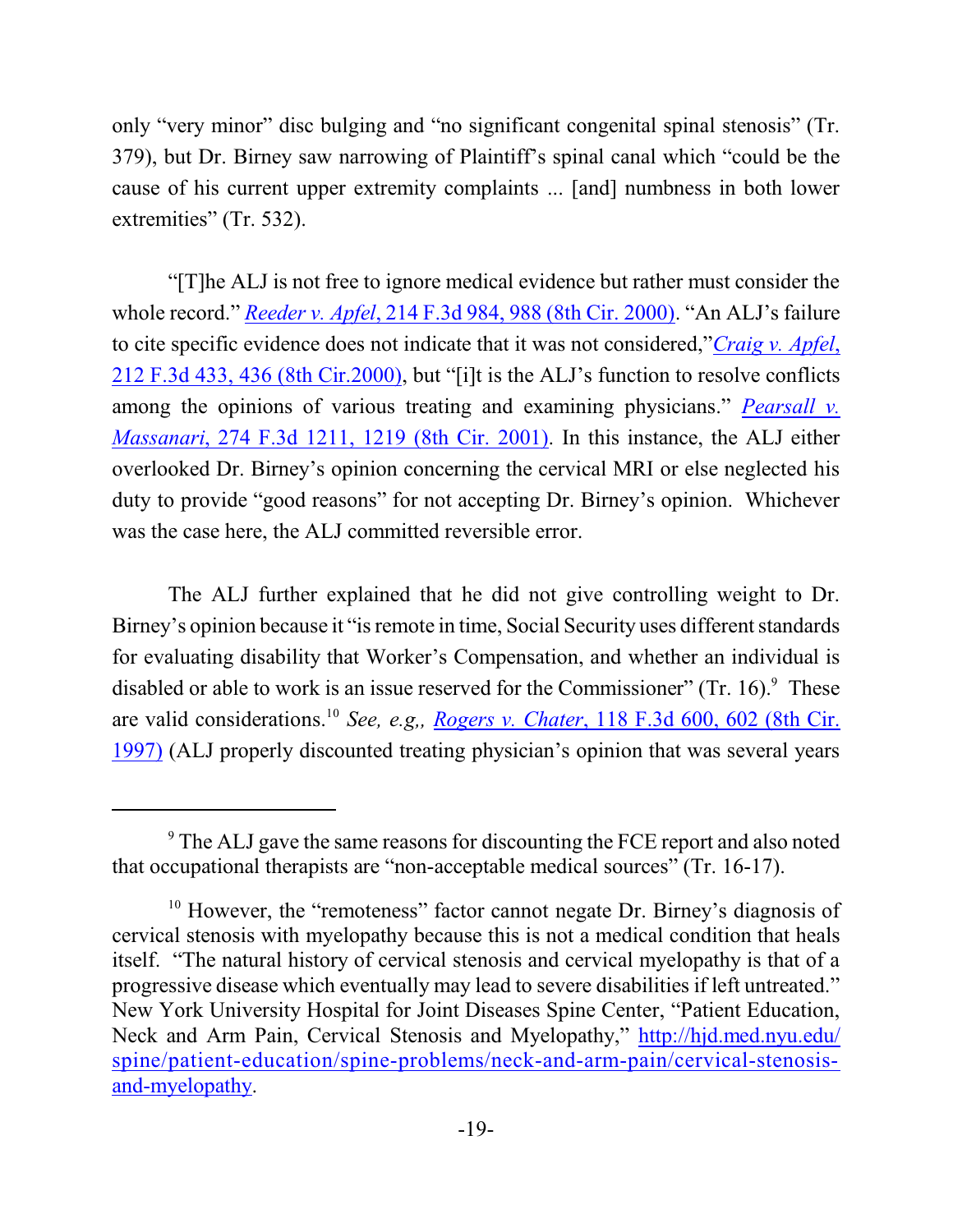removed from the time period relevant to claimant's Social Security application); *Loeffler v. Massanari*[, 23 Fed.Appx. 605, 606, 2001 WL 1426581, \\*1 \(8th Cir. 2001\)](https://web2.westlaw.com/find/default.wl?cite=2001+WL+1426581&rs=WLW13.10&vr=2.0&rp=%2ffind%2fdefault.wl&sv=Split&fn=_top&mt=Westlaw) (claimant's reliance on doctors' statements related to her workers' compensation claim was misplaced because disability determination by another agency is not binding on the Social Security Administration) (citing [20 C.F.R. §§ 404.1504](https://web2.westlaw.com/find/default.wl?mt=Westlaw&db=1000547&docname=20CFRS404.1504&rp=%2ffind%2fdefault.wl&findtype=L&ordoc=2001965060&tc=-1&vr=2.0&fn=_top&sv=Split&tf=-1&pbc=9A6F6B69&rs=WLW13.10), [416.904](https://web2.westlaw.com/find/default.wl?mt=Westlaw&db=1000547&docname=20CFRS416.904&rp=%2ffind%2fdefault.wl&findtype=L&ordoc=2001965060&tc=-1&vr=2.0&fn=_top&sv=Split&tf=-1&pbc=9A6F6B69&rs=WLW13.10)); [20 C.F.R. §§ 404.1527\(d\)](https://web2.westlaw.com/find/default.wl?rs=WLW11.07&rp=%2ffind%2fdefault.wl&vr=2.0&fn=_top&mt=Westlaw&cite=20cfr404.1527&sv=Split), [416.927\(d\)](https://web2.westlaw.com/find/default.wl?rs=WLW11.07&rp=%2ffind%2fdefault.wl&vr=2.0&fn=_top&mt=Westlaw&cite=20cfr416.927&sv=Split) ("A statement by a medical source that you are 'disabled' or 'unable to work' does not mean that we will determine that you are disabled.").

# *2. Dr. Lamberty*

Leland F. Lamberty, M.D., examined Plaintiff in January 2007 in connection with an earlier application for disability benefits. It is stated in the ALJ's decision that Dr. Lamberty "opined that he should not repetitively lift, twist or bend and would have difficulty working as a truck driver, but could perform sedentary work (Exhibit 6F)" (Tr. 17). <sup>11</sup> The ALJ gave this opinion "little weight because he only examined

X-rays of the claimant brought with him taken back in 2002 showed some anterior narrowing of T12 and Ll and other than that nothing terribly unusual noted. The MRI reports of all three areas of the spine were noted with no evidence of severe focal spinal stenosis or compression of thoracic or lumbar cord. Minor degenerative changes were noted.

(Tr. 596).

Dr. Lamberty's impressions were:

- 1. Chronic back pain worse, midthoracic and lumbar spine secondary to injury of 05/02.
- 2. Intermittent numbness and tingling, left lower extremity.

 $11$  On examination, Dr. Lamberty found no motor or sensory deficits (Tr. 596). Plaintiff's reflexes were " 3+ and equal in the lower extremities" (Tr. 596). It was also reported that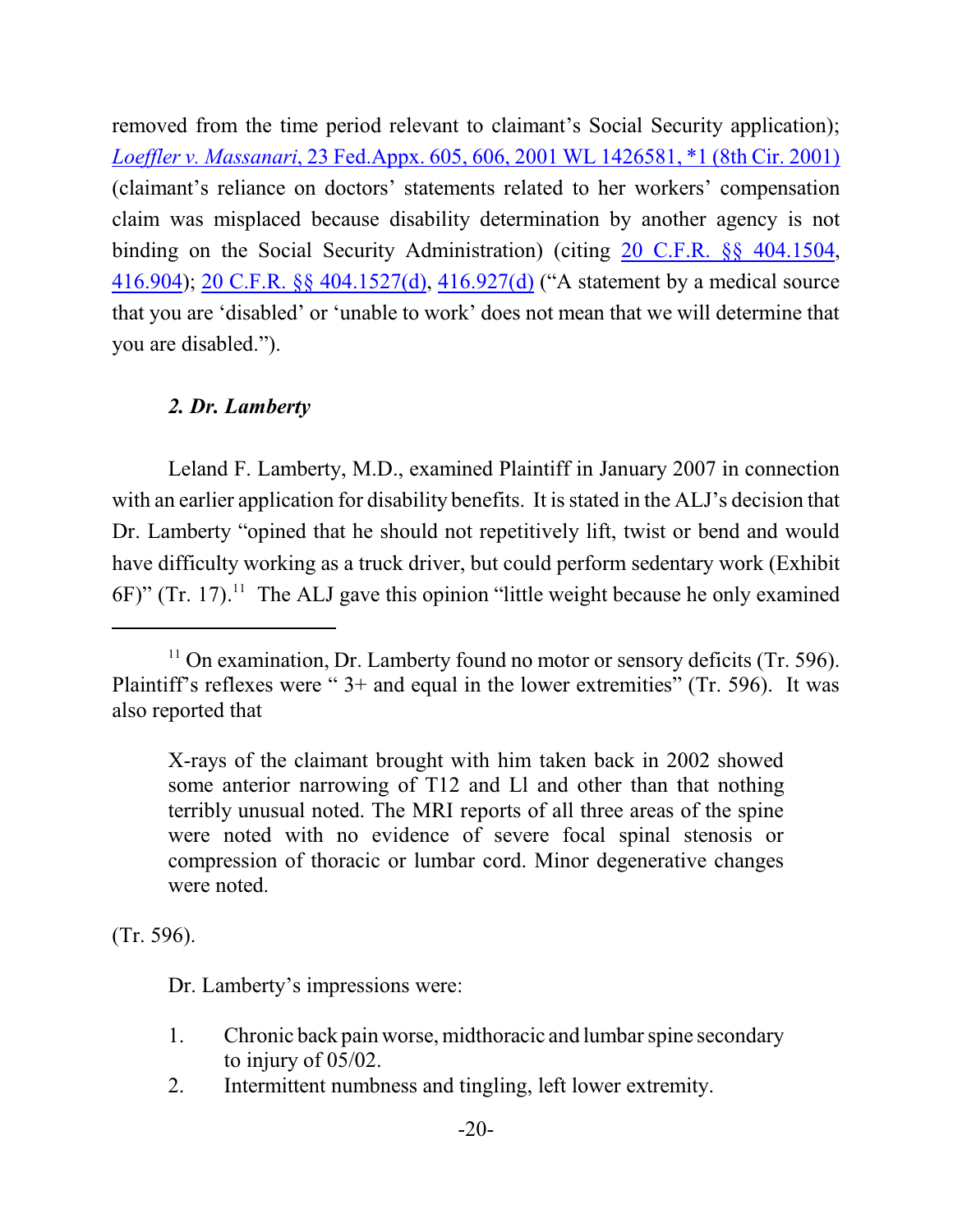the claimant one time and his opinion is remote in time, in that it was rendered nearly two years prior to the claimant's amended alleged onset date" (Tr. 17).

"The opinion of a consulting physician who examines a claimant once ... does not generally constitute substantial evidence." *Kelley v. Callahan*[, 133 F.3d 583, 589](https://web2.westlaw.com/find/default.wl?cite=133+F.3d+589+&rs=WLW13.10&vr=2.0&rp=%2ffind%2fdefault.wl&sv=Split&fn=_top&mt=Westlaw) [\(8th Cir. 1998\)](https://web2.westlaw.com/find/default.wl?cite=133+F.3d+589+&rs=WLW13.10&vr=2.0&rp=%2ffind%2fdefault.wl&sv=Split&fn=_top&mt=Westlaw).<sup>12</sup> This does not necessarily mean, however, that Dr. Lamberty's

(Tr. 596).

Dr. Lamberty's consultative examination report concluded:

This gentleman certainly seemed to be in discomfort during the examination, but there are little else in the way of findings. He was able to walk on his toes or his heels with a little bit of difficulty, but still accomplished it. There was certainly no localization as far as muscle weakness or wasting. It is certainly possible that the pain he is having is secondary to his injury with little findings in the way of physical exam or imaging at least from 2002. He certainly, at this point in time, would be no candidate to do any kind of repetitive lifting, twisting, bending at the waist, and because of the intermittent numbness of the left lower extremity it would certainly make it difficult for him to work as a truck driver since he would have difficulty managing the clutch pedal. Sedentary-type work would certainly be within his grasp, as mentally he does seem to be reasonably sharp and motivated.

(Tr. 596-597).

<sup>12</sup> "Nonetheless, there are two exceptions to this general rule. *[Anderson v.](https://web2.westlaw.com/find/default.wl?cite=344+F.3d+812+&rs=WLW13.10&vr=2.0&rp=%2ffind%2fdefault.wl&sv=Split&fn=_top&mt=Westlaw) Barnhart*[, 344 F.3d 809, 812 \(8th Cir. 2003\)](https://web2.westlaw.com/find/default.wl?cite=344+F.3d+812+&rs=WLW13.10&vr=2.0&rp=%2ffind%2fdefault.wl&sv=Split&fn=_top&mt=Westlaw). "Specifically, [the court] will uphold the ALJ's decision to credit a one-time consultant and discount a treating physician's opinion '(1) where [the one-time] medical assessments are supported by better or more thorough medical evidence, or (2) where a treating physician renders inconsistent opinions that undermine the credibility of such opinions.'" *Id*. [at 812-13](https://web2.westlaw.com/find/default.wl?cite=344+F.3d+812+&rs=WLW13.10&vr=2.0&rp=%2ffind%2fdefault.wl&sv=Split&fn=_top&mt=Westlaw)

<sup>3.</sup> Decreased strength both hands with decrease in manual dexterity.

<sup>4.</sup> Migraine headaches secondary to back injury.

<sup>5.</sup> Status post kidney donation.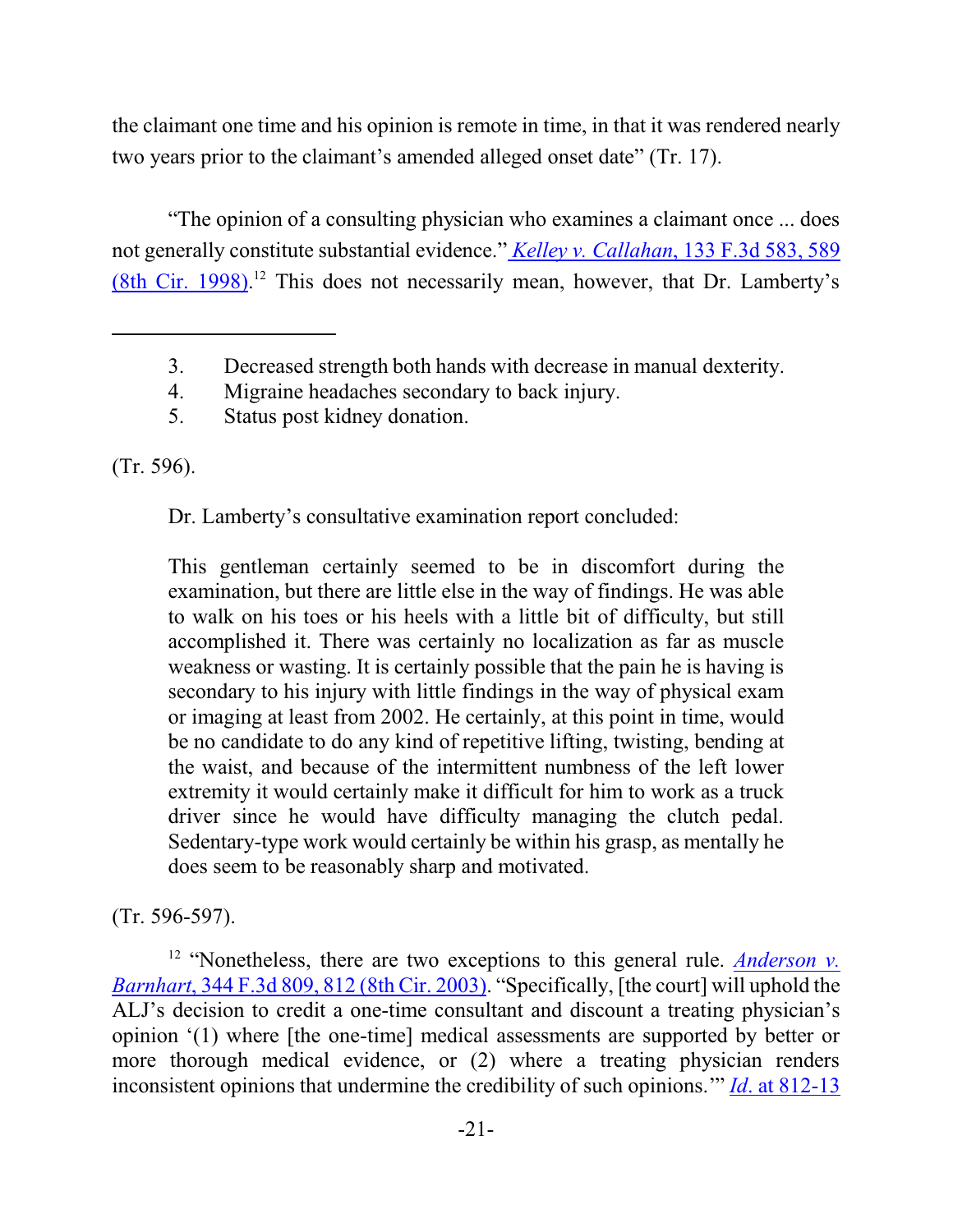opinion carries only "little" weight. Also, the ALJ gave no weight to Dr. Lamberty's opinion that Plaintiff should not repetitively lift, twist or bend. There may be good reasons for this decision—possibly including the "remoteness" factor—but the ALJ's explanation was again inadequate.

# *3. Dr. Lindley*

Another consultative physician, David Lindley, M.D., examined Plaintiff in March 2010<sup>13</sup> and, as noted by the ALJ, "opined that 'he has not been deemed a

<sup>13</sup> Plaintiff told Dr. Lindley he

had a Workmen's Comp injury where he fell and knocked pretty significantly his back as he was pulling on some heavy equipment and lost balance and he apparently ruptured a disk in his lower back. He was told he was not a candidate for surgery due to severe spinal stenosis. Unfortunately, his pains have gradually gotten worse. He has gone to work until about a year ago, but now he just cannot do anything any longer. He is in constant pain in his lower back all the way up into his thoracic spine up into his occiput of his head, aching all around his head and he gets horrible headaches....

He also gets pain shooting down his arms, worse in the left than the right arm with a tingling in his hands and weakness in his hands and occasionally he drops things. He also gets pain shooting down his legs. He gets tingling in his lower legs and in his feet intermittently. He tries not to bend or lift. Laying in bed, he can only do this for two to three hours. He can stand for about five minutes, can sit for half an hour and he can walk around for about five minutes using a cane and then has to sit down due to increasing severe pains in his back .

(Tr. 631-632).

<sup>(</sup>quoting *Cantrell v. Apfel*, [231 F.3d 1104, 1107 \(8th Cir. 2000\)](https://web2.westlaw.com/find/default.wl?mt=Westlaw&db=506&tc=-1&rp=%2ffind%2fdefault.wl&findtype=Y&ordoc=2003659733&serialnum=2000597826&vr=2.0&fn=_top&sv=Split&tf=-1&referencepositiontype=S&pbc=6324983A&referenceposition=1107&rs=WLW13.10)). In this instance, Dr. Lamberty did not review the actual MRI results, but instead relied on the radiologist's reports. His opinion therefore cannot be used to discredit Dr. Birney's interpretation of the cervical MRI results.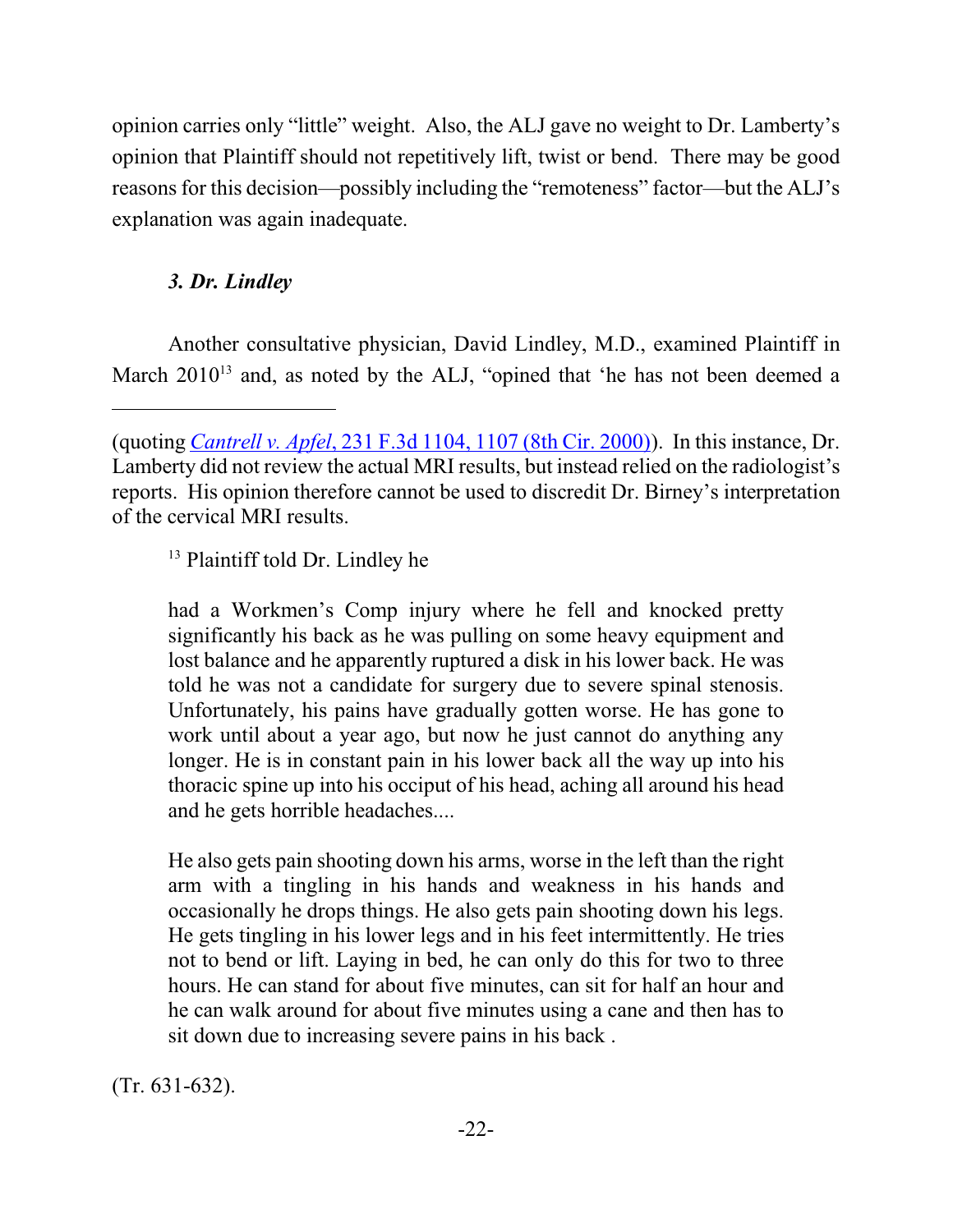candidate for surgery and is getting increasing disability related to this [osteoarthritis with an old injury at L4 and L5 as well as back pain] (Exhibit l0F)<sup>\*\*</sup> (Tr. 17). The ALJ also gave this opinion "little weight" because Dr. Lindley "only examined the

[h]as obvious muscle spasm in the thoracic and paralumbar muscles with severe tenderness in the parathoracic muscles, a little bit tenderness in the paralumbar muscles. He has reduced range of motion of the spine. He also has reduced range of motion on lifting the right and the left arm, both arms to get above shoulder height is hard or behind his back and reduced straight leg raising again with pain shooting down his legs from his back.

Cranial nerves II through XII intact. Normal peripheral nervous system. Tone, power, muscle coordination, and sensation were intact. Reflexes are normal. Downward going plantars.

X-rays taken of the lumbosacral spine showed some clips from the removal of his right kidney, showed loss of lumbar lordosis with mild muscle spasm. Disk spaces looked pretty well preserved. He has significant abnormality to the L4 and the L5 vertebral bodies with some old vertebral body fractures there. He has some sclerotic changes to the vertebral bodies.

(Tr. 634-635). Dr. Lindley's overall impressions were:

- l. Muscle spasm and osteoarthritis with probably old injury in L4 and L5, possible vertebral fractures that are healed.
- 2. Severe back pain.
- 3. Headaches, probably radiating from the back pain.
- 4. Neuropathic symptoms, variable, sometimes to the stage of even paralyzing him, stopping him walking around, hardly much \_\_\_\_\_\_\_\_\_\_\_ particularly on his left leg.

(Tr. 635 (blank in original)).

Dr. Lindley observed that Plaintiff "obviously ... has problems getting around the exam room and has his cane with him and uses it even just in the exam room" (Tr. 633). On examination, Dr. Lindley found that Plaintiff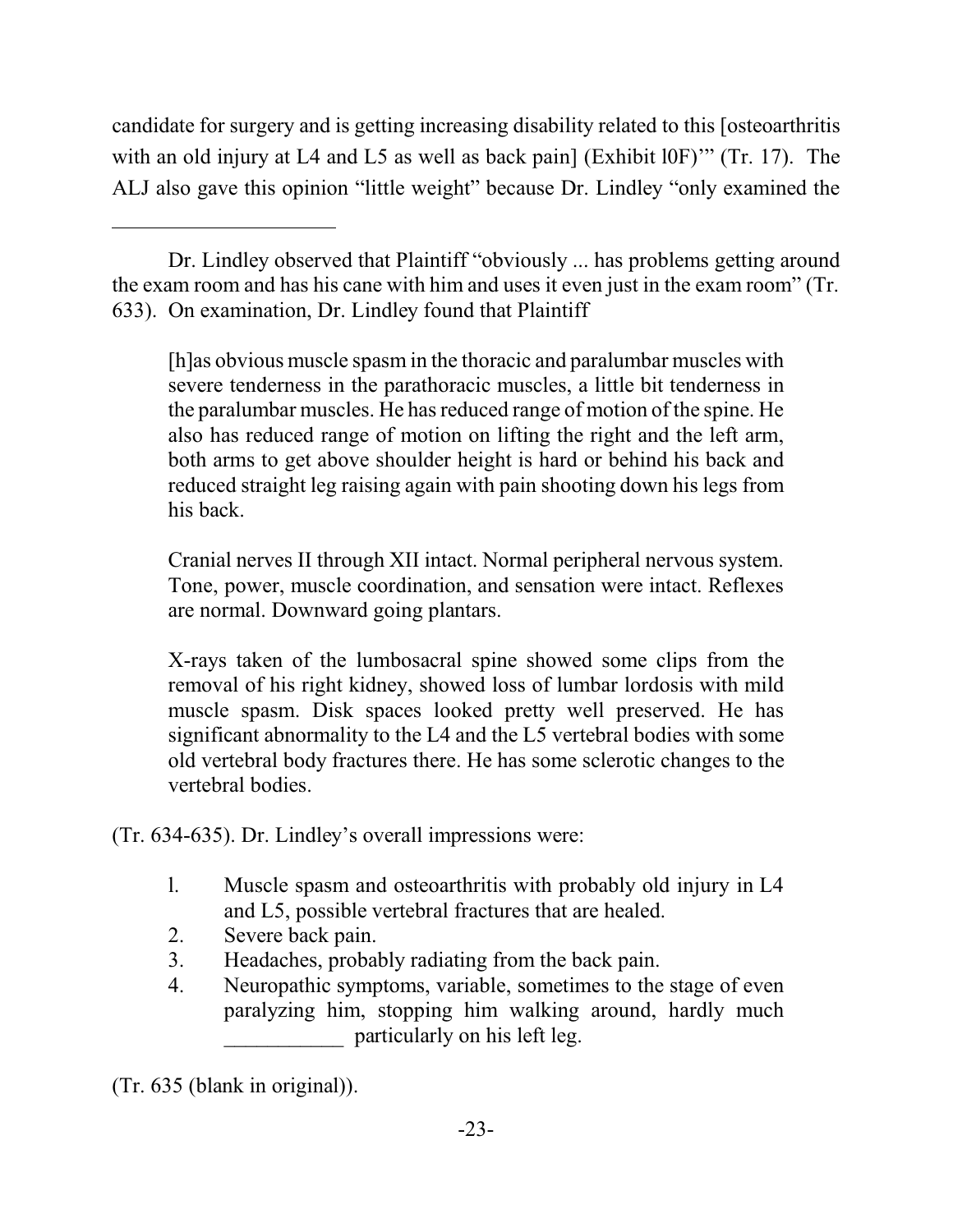claimant one time, it is inconsistent with the objective medical evidence that shows relatively benign findings, and whether an individual is disabled is an issue reserved for the Commissioner" (Tr. 17).

Dr. Lindley is the only doctor to examine Plaintiff since the alleged disability onset date, but he failed to provide a medical opinion about Plaintiff's functional limitations. Instead, he concluded his report by stating only that Plaintiff "appears to have struggled with his back for sometime [*sic*]" but "has not been deemed a candidate for surgery and is getting increasing disability related to this" (Tr. 635). It was proper for the ALJ to disregard Dr. Lindley's conclusory opinion about Plaintiff's "increasing disability." *See Ellis v. Barnhart*[, 392 F.3d 988, 994 \(8th Cir. 2005\)](https://web2.westlaw.com/find/default.wl?cite=392+F.3d+994+&rs=WLW13.10&vr=2.0&rp=%2ffind%2fdefault.wl&sv=Split&fn=_top&mt=Westlaw) ("A medical source opinion that an applicant is 'disabled' or 'unable to work,' ... involves an issue reserved for the Commissioner ..."). However, "[t]he ALJ has a duty to fully and fairly develop the evidentiary record," *Byes v. Astrue*, [687 F.3d 913, 916 \(8th Cir.](https://web2.westlaw.com/find/default.wl?cite=687+F.3d+916+&rs=WLW13.10&vr=2.0&rp=%2ffind%2fdefault.wl&sv=Split&fn=_top&mt=Westlaw) [2012\)](https://web2.westlaw.com/find/default.wl?cite=687+F.3d+916+&rs=WLW13.10&vr=2.0&rp=%2ffind%2fdefault.wl&sv=Split&fn=_top&mt=Westlaw), and "should recontact a treating or consulting physician if a critical issue is undeveloped." *Johnson v. Astrue*[, 627 F.3d 316, 320 \(8th Cir. 2010\)](https://web2.westlaw.com/find/default.wl?cite=627+F.3d+320+&rs=WLW13.10&vr=2.0&rp=%2ffind%2fdefault.wl&sv=Split&fn=_top&mt=Westlaw).

Also, the ALJ made no mention of the fact that Dr. Lindley took x-rays of Plaintiff's lumbosacral spine and noted "significant abnormality to the L4 and the L5 vertebral bodies" and "some sclerotic changes to the vertebral bodies" (Tr. 635). The x-rays of Plaintiff's lumbar spine that were taken eight years earlier revealed only mild degenerative changes (Tr. 579). In this circumstance, the ALJ could not dismiss Dr. Lindley's opinion as being "inconsistent with the objective medical evidence that shows relatively benign findings" without providing some explanation for accepting the "remote in time" findings over those of Dr. Lindley.

### *4. Non-Examining Medical Consultants*

A state agencymedical consultant, JerryReed, M.D., completed a physical RFC assessment form on March 31, 2010. He reviewed the reports of Dr. Lamberty and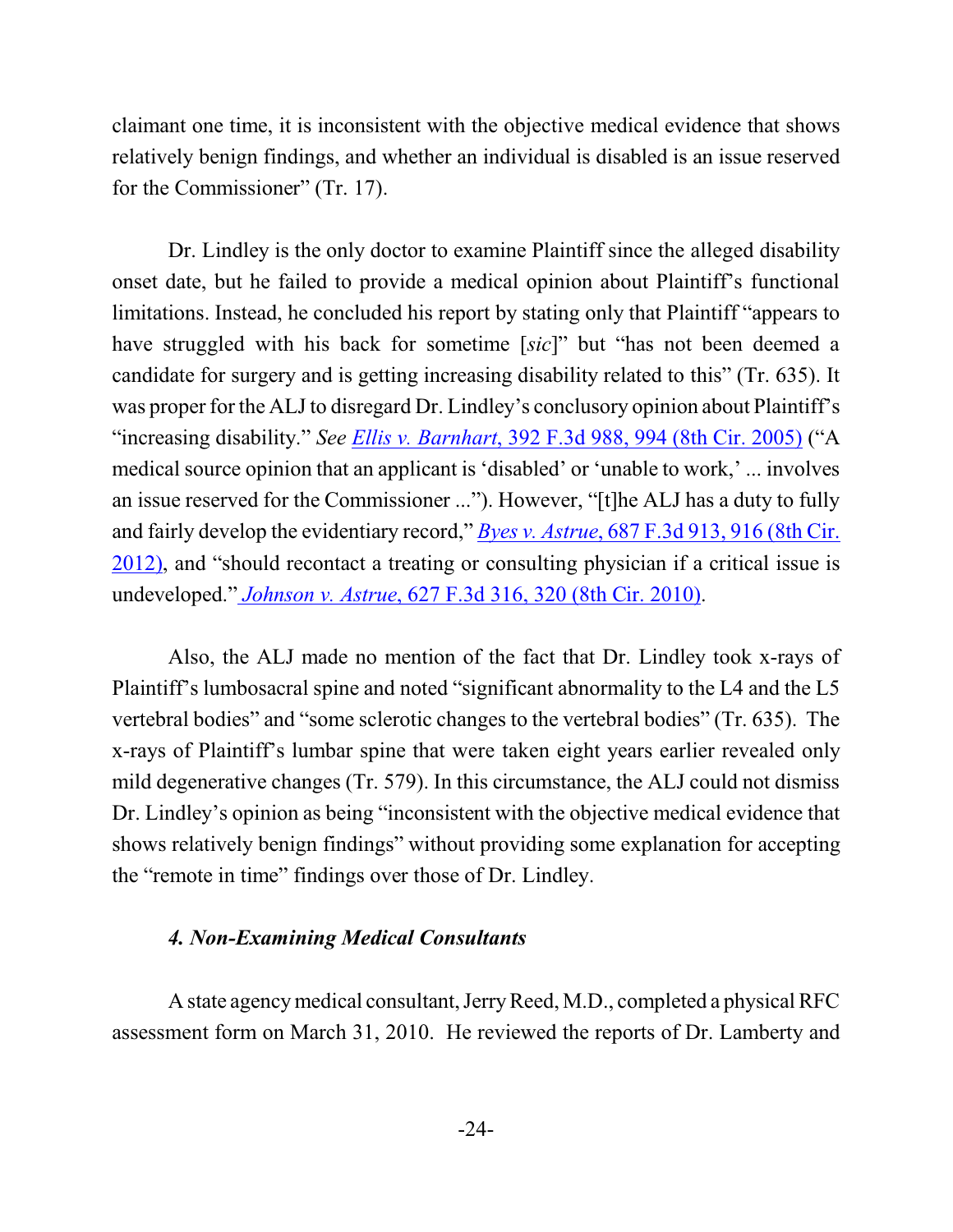Dr. Lindley and concluded that Plaintiff's complaints are "less than fully credible" (Tr. 665). Dr. Reed's comments on the form were as follows:

46 y/o male, 5'7", 181 lbs. Alleges disability second to; Back Injury, possible brain tumor. Longitudinal mer [medical record] is quite sparse. A review of prior filings produced mer from 2007. Clmt apparently suffered an injury to mid thoracic spinal region in 2002. Clmt seen for CE [consultative examination] w/Dr Lamberty on 1/12/07. On exam, clmt complaining of back pain w/numbness and tingling in the LUE [left upper extremity] and weakness in his hands. Exam revealed that clmt appeared quite healthy but moved slowly. Tenderness noted over entire length of spine and at paraspinous muscles. ROM [range of motion] of spine WNL [within normal limits], extremities WNL, and neuro exam WNL. Clmt's symptoms noted to be out of proportion w/the objective evidence.

Current CE conducted by David Lindley, MD on 3/2/10. On exam, clmt complaining of back pain, headaches, shooting pain down arms, legs, and feet, and tingling and weakness in hands. Examrevealed clmt having problems getting around the exam room w/cane. Vision WNL. Obvious muscle spasm noted in the thoracic and paralumbar muscles w/severe tenderness in the parathoracic muscles. ROM in elevation of arms above shoulder height SLR limited w/shooting pain down legs from clmt's back. Neuro intact XR's of the L-spine revealed loss of lumbar lordosis w/mild muscle spasm. Disc spaces well preserved, but significant abnormality identified at the L4 and L5 vertebral bodies w/some old vertebral body fx's. ROM of C-spine limited to 15º extension, 20º flexion, 10º L lat flexion, 30º lat flexion, and 20º bilat rotation. ROM of L-spine limited to 5º extension, 30º flexion, 10º L lat flexion, 15º R lat flexion, and 15ºrotation bilat Dr. Lindley confirmed diagnoses of muscle spasm and OA [osteoarthritis] w/probably old injury. In L4 and L5, possible healed vertebral fx's, severe back pain, headaches, probably radiating from back pain, and neuropathic symptoms, variable, sometimes to the stage of even paralyzing clmt, preventing ambulation. Clmt noted to be an unsuitable candidate for surgery in the past.

Claimant has an MDI [medically determinable impairment] of OA and muscle spasm at L-spine w/severe back pain that could reasonably produce the limitations alleged. Physicians' notes from AOD [alleged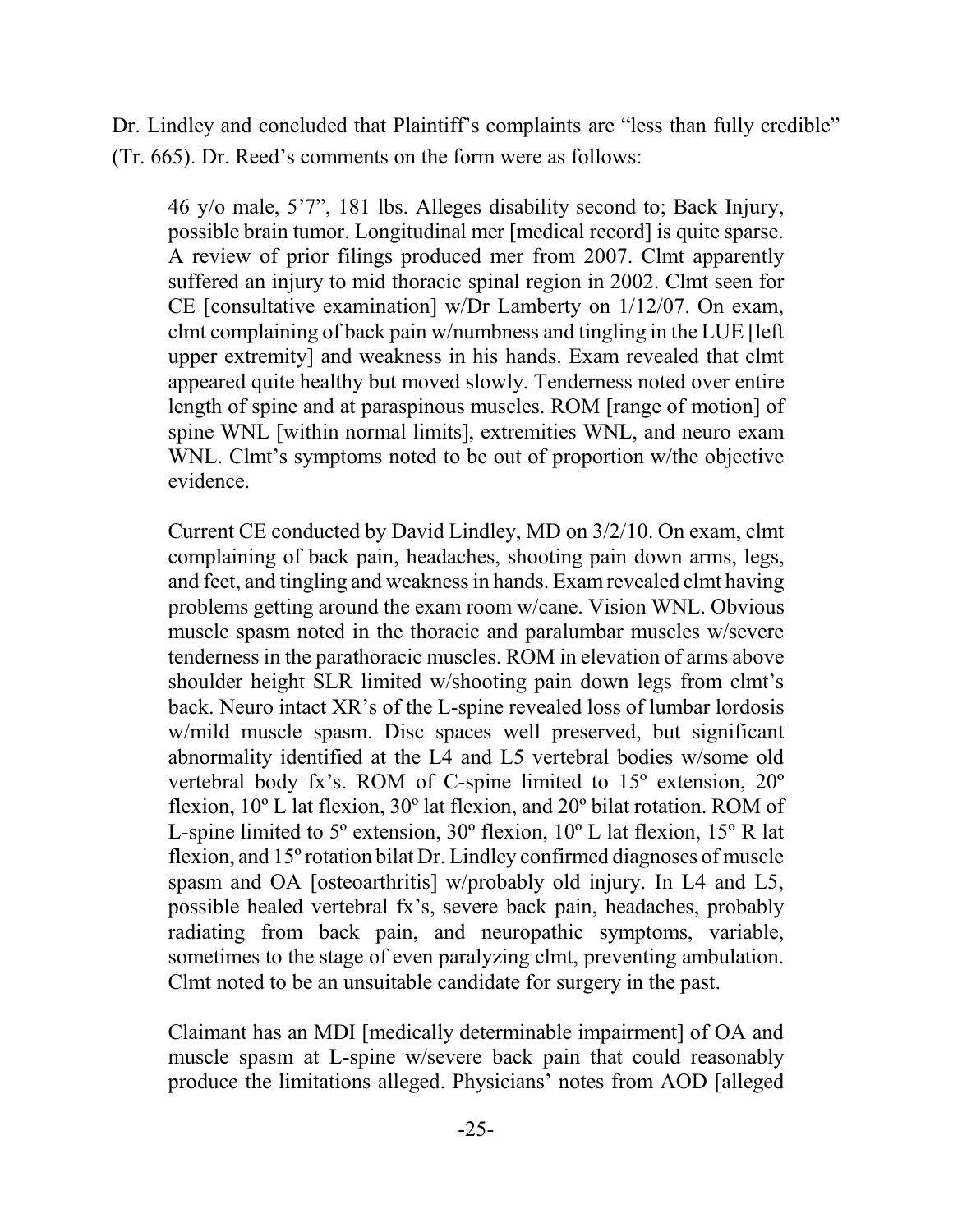onset date] to the present generally indicate physical findings partially supporting claimant's allegations. Claimant alleged in his ADL's [activities of daily living] that he can only walk 2-3 blocks on a bad day and 10-15 minutes on a good day, is able to stand for 15-30 minutes, and can sit for 2-3 hours. Clmt however alleges during CE that he can sit for only half an hour and can walk for about five minutes using a cane and then has to sit down due to increasing severe pain in his back. Overall, claimant's allegations and his ADL's are inconsistent with the longitudinal evidence therefore claimant's allegations are considered to be less than fully credible. Thus the overall pattern of evidence is partially consistent with W/E's allegations in that physical conditions are present, but is not consistent with any claim of marked physical limitations. Given claimant's condition, claimant would have difficulty lifting/carrying heavy objects in addition to the other limitations as outlined at this time in this RFC.

 $(Tr. 665).$ <sup>14</sup>

Dr. Reed opined on the form's checklist that Plaintiff can lift 20 pounds occasionally and 10 pounds frequently; that he can sit and stand for 6 hours each in an 8-hour workday; that he is not limited in the ability to push or pull; that he can occasionally climb, balance, stoop, kneel, crouch, and crawl; that his ability to reach in all directions is limited; and that he should avoid concentrated exposure to vibration and hazards such as machinery or heights (Tr. 659-662). This opinion matches the ALJ's subsequent assessment of Plaintiff's RFC.

Another state medical consultation, Glen Knosp, M.D., affirmed Dr. Reed's RFC assessment on August 6, 2010, stating:

The claimant is a 47 y/o male who alleges disability since 12/1/08 due to back injury. He does not report additional allegations at RECON.

<sup>&</sup>lt;sup>14</sup> Significantly, Dr. Reed's comments give no indication that he reviewed Dr. Birney's treatment records or opinions. There is also no indication that he reviewed any reports concerning the 2002 x-rays and MRIs of Plaintiff's spine.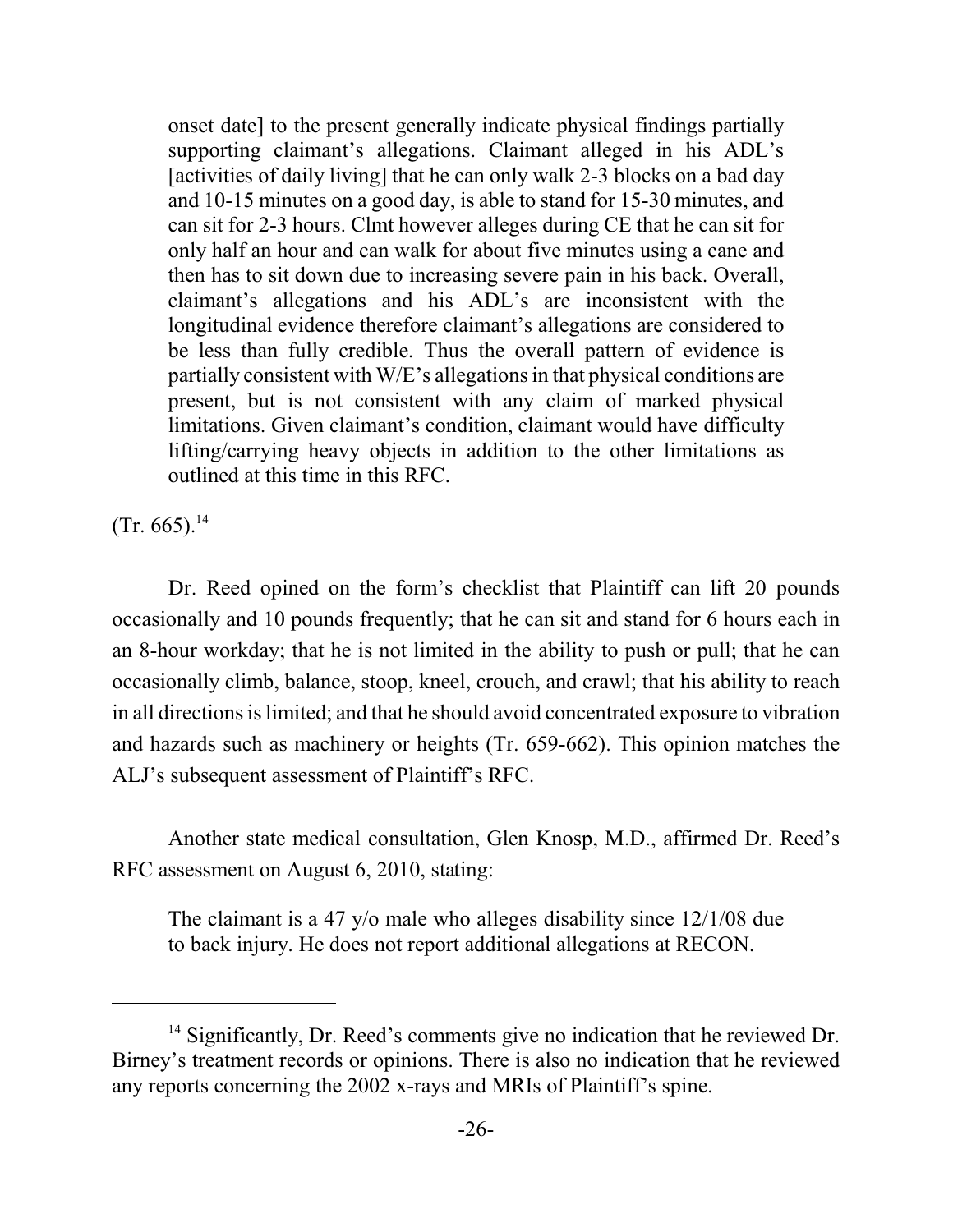There is no additional evidence submitted at RECON. The claimant does have a history of mid thoracic spine injury in 2002. In 3/10, he was seen for CE and the imaging of spine shows disc spaces well preserved, but significant abnormality identified at the L4 and L5 vertebral lbodies [*sic*] w/some old vertebral body fractures. He has decreased ROM of spine. He used cane at CE but neurologically he was intact and there is no evidence this cane was prescribed.

This claimant does not M/E [medically equal] any listing. He is considered partially credible as severe limitations are not supported with objective MER in file. There is no evidence of change since prior RFC.

I have reviewed all of the evidence in file and the RFC of 3/31/10 is affirmed.

(Tr. 669)

The ALJ gave "significant weight" to the opinions of these non-examining physicians.<sup>15</sup> In fact, the ALJ adopted their RFC assessments *in toto*.

In *Nevland v. Apfel*[, 204 F.3d 853 \(8th Cir. 2000\)](https://web2.westlaw.com/find/default.wl?cite=204+F.3d+853+&rs=WLW13.10&vr=2.0&rp=%2ffind%2fdefault.wl&sv=Split&fn=_top&mt=Westlaw), the Eighth Circuit made clear that the opinions of a non-examining state agency medical consultants are not considered substantial evidence at step 5 of the sequential evaluation process.<sup>16</sup> The court stated:

In the case at bar, there is no *medical* evidence about how Nevland's impairments affect his ability to function now. The ALJ relied on the opinions of non-treating, non-examining physicians who reviewed

<sup>&</sup>lt;sup>15</sup> Social Security regulations provide that "administrative law judges must consider findings and other opinions of State agency medical ... consultants ... as opinion evidence, except for the ultimate determination about whether [the claimant is] disabled." [20 CFR §§ 404.1527\(e\)\(2\)\(i\)](https://web2.westlaw.com/find/default.wl?rs=WLW11.07&rp=%2ffind%2fdefault.wl&vr=2.0&fn=_top&mt=Westlaw&cite=20cfr404.1527&sv=Split), [416.927\(e\)\(2\)\(i\)](https://web2.westlaw.com/find/default.wl?rs=WLW11.07&rp=%2ffind%2fdefault.wl&vr=2.0&fn=_top&mt=Westlaw&cite=20cfr416.927&sv=Split).

<sup>&</sup>lt;sup>16</sup> "*[Nevland](https://web2.westlaw.com/find/default.wl?rs=WLW13.10&pbc=877D7155&vr=2.0&findtype=Y&rp=%2ffind%2fdefault.wl&sv=Split&fn=_top&tf=-1&ordoc=2013391101&mt=Westlaw&serialnum=2000065661&tc=-1)* does not preclude the ALJ's reliance on a reviewing physician's report at step four when the burden is on the claimant to establish an inability to do past relevant work." *Casey v. Astrue*[, 503 F.3d 687, 697 \(8th Cir. 2007\)](https://web2.westlaw.com/find/default.wl?cite=503+F.3d+697+&rs=WLW13.10&vr=2.0&rp=%2ffind%2fdefault.wl&sv=Split&fn=_top&mt=Westlaw).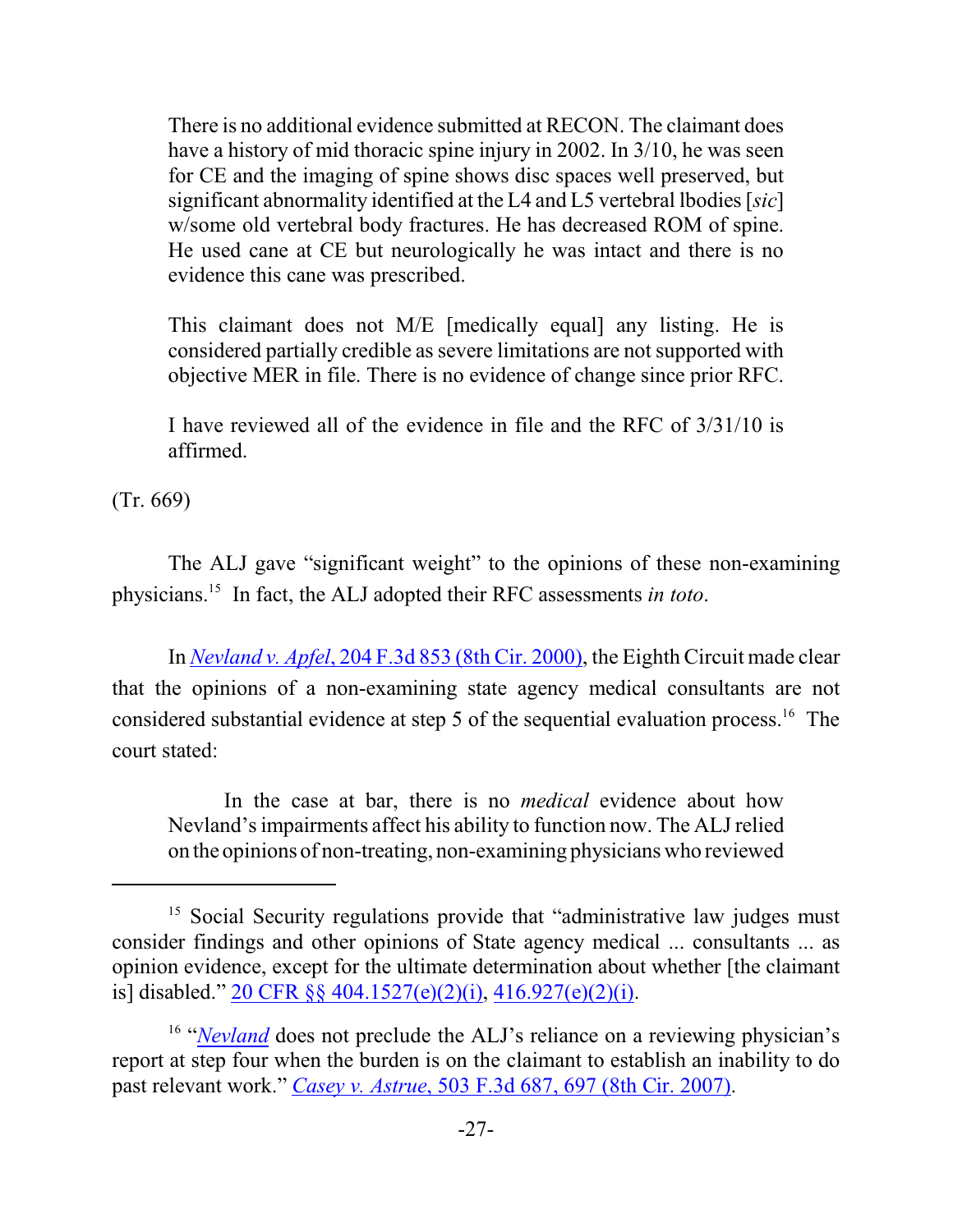the reports of the treating physicians to form an opinion of Nevland's RFC. In our opinion, this does not satisfy the ALJ's duty to fully and fairly develop the record. The opinions of doctors who have not examined the claimant ordinarily do not constitute substantial evidence on the record as a whole. *Jenkins v. Apfel*[, 196 F.3d 922, 925 \(8th Cir.](https://web2.westlaw.com/find/default.wl?mt=Westlaw&db=506&tc=-1&rp=%2ffind%2fdefault.wl&findtype=Y&ordoc=2000065661&serialnum=1999248976&vr=2.0&fn=_top&sv=Split&tf=-1&referencepositiontype=S&pbc=F771977E&referenceposition=925&rs=WLW13.10) [1999\)](https://web2.westlaw.com/find/default.wl?mt=Westlaw&db=506&tc=-1&rp=%2ffind%2fdefault.wl&findtype=Y&ordoc=2000065661&serialnum=1999248976&vr=2.0&fn=_top&sv=Split&tf=-1&referencepositiontype=S&pbc=F771977E&referenceposition=925&rs=WLW13.10). Likewise, the testimony of a vocational expert who responds to a hypothetical based on such evidence is not substantial evidence upon which to base a denial of benefits. *[Id](https://web2.westlaw.com/find/default.wl?mt=Westlaw&db=506&tc=-1&rp=%2ffind%2fdefault.wl&findtype=Y&ordoc=2000065661&serialnum=1999248976&vr=2.0&fn=_top&sv=Split&tf=-1&referencepositiontype=S&pbc=F771977E&referenceposition=925&rs=WLW13.10).* In our opinion, the ALJ should have sought such an opinion from Nevland's treating physicians or, in the alternative, ordered consultative examinations, including psychiatric and/or psychological evaluations to assess Nevland's mental and physical residual functional capacity. As this Court said in *[Lund v.](https://web2.westlaw.com/find/default.wl?mt=Westlaw&db=350&tc=-1&rp=%2ffind%2fdefault.wl&findtype=Y&ordoc=2000065661&serialnum=1975111908&vr=2.0&fn=_top&sv=Split&tf=-1&referencepositiontype=S&pbc=F771977E&referenceposition=785&rs=WLW13.10) Weinberger*[, 520 F.2d 782, 785 \(8th Cir. 1975\)](https://web2.westlaw.com/find/default.wl?mt=Westlaw&db=350&tc=-1&rp=%2ffind%2fdefault.wl&findtype=Y&ordoc=2000065661&serialnum=1975111908&vr=2.0&fn=_top&sv=Split&tf=-1&referencepositiontype=S&pbc=F771977E&referenceposition=785&rs=WLW13.10): "An administrative law judge may not draw upon his own inferences from medical reports. *See Landess v. Weinberger*[, 490 F.2d 1187, 1189 \(8th Cir. 1974\)](https://web2.westlaw.com/find/default.wl?mt=Westlaw&db=350&tc=-1&rp=%2ffind%2fdefault.wl&findtype=Y&ordoc=2000065661&serialnum=1973112859&vr=2.0&fn=_top&sv=Split&tf=-1&referencepositiontype=S&pbc=F771977E&referenceposition=1189&rs=WLW13.10); *[Willem v.](https://web2.westlaw.com/find/default.wl?mt=Westlaw&db=350&tc=-1&rp=%2ffind%2fdefault.wl&findtype=Y&ordoc=2000065661&serialnum=1974109031&vr=2.0&fn=_top&sv=Split&tf=-1&referencepositiontype=S&pbc=F771977E&referenceposition=1248&rs=WLW13.10) Richardson*[, 490 F.2d 1247, 1248–49 n. 3 \(8th Cir. 1974\)](https://web2.westlaw.com/find/default.wl?mt=Westlaw&db=350&tc=-1&rp=%2ffind%2fdefault.wl&findtype=Y&ordoc=2000065661&serialnum=1974109031&vr=2.0&fn=_top&sv=Split&tf=-1&referencepositiontype=S&pbc=F771977E&referenceposition=1248&rs=WLW13.10)."

*Id.* [at 858](https://web2.westlaw.com/find/default.wl?cite=204+F.3d+853+&rs=WLW13.10&vr=2.0&rp=%2ffind%2fdefault.wl&sv=Split&fn=_top&mt=Westlaw) (emphasis in original); *see also [Strongson v. Barnhart](https://web2.westlaw.com/find/default.wl?cite=361+F.3d+1071&rs=WLW13.10&vr=2.0&rp=%2ffind%2fdefault.wl&sv=Split&fn=_top&mt=Westlaw)*, 361 F.3d 1066, [1071-72 \(8th Cir.](https://web2.westlaw.com/find/default.wl?cite=361+F.3d+1071&rs=WLW13.10&vr=2.0&rp=%2ffind%2fdefault.wl&sv=Split&fn=_top&mt=Westlaw) 2004) ("[T]he ALJ's duty to develop the record fully and fairly ... includes the responsibility of ensuring that the record includes evidence from a treating physician, or at least an examining physician, addressing the particular impairments at issue."); *Flynn v. Astrue*, 513 F.3d 788, [792 \(8th Cir. 2008\)](https://web2.westlaw.com/find/default.wl?cite=513+F.3d+792+&rs=WLW13.10&vr=2.0&rp=%2ffind%2fdefault.wl&sv=Split&fn=_top&mt=Westlaw) ("If the ALJ does not find any of the medical opinions credible, then she should develop the record further to include medical evidence of a claimant's limitations.").

This case presents essentially the same situation as *[Nevland](https://web2.westlaw.com/find/default.wl?cite=204+F.3d+853+&rs=WLW13.10&vr=2.0&rp=%2ffind%2fdefault.wl&sv=Split&fn=_top&mt=Westlaw)*. The ALJ made an assessment of Plaintiff's RFC relying exclusively upon the opinions of state agency consultants who did not examine Plaintiff but instead reviewed the written results of examinations conducted by Dr. Lamberty in January 2007 and Dr. Lindley in March 2010. The ALJ discounted the opinions of both examining physicians because they only saw Plaintiff once and also discounted the opinion of Dr. Lamberty because his examination occurred almost 2 years before the alleged disability onset date. These criticisms apply equally to the opinions of the non-examining physicians, Dr. Reed and Dr. Knosp, who formed their opinions based entirely upon the results of the examinations that were conducted by Dr. Lamberty and Dr. Lindley. As discussed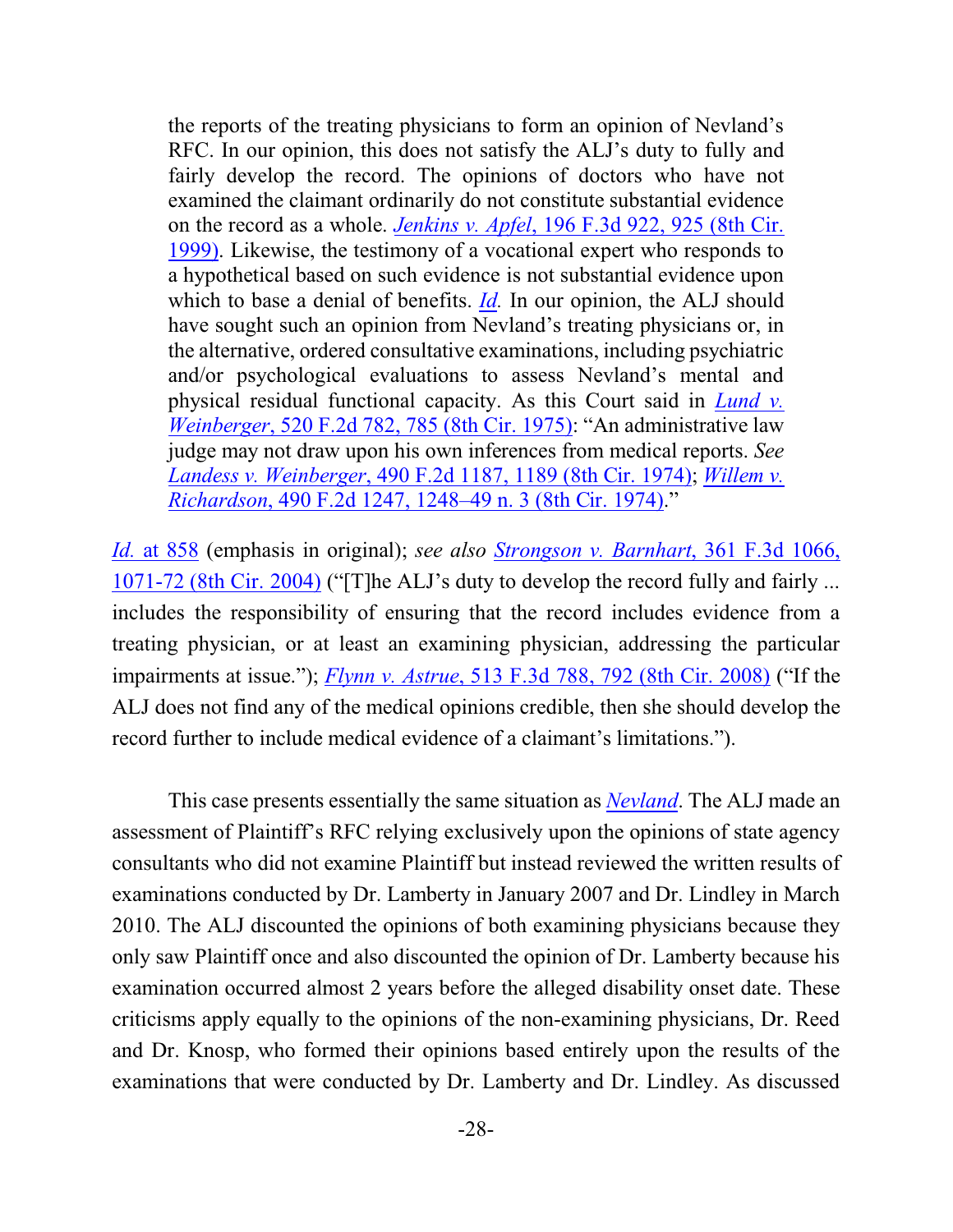above, Dr. Lindley is the only physician to examine Plaintiff during the relevant time period, and he did not provide an opinion about Plaintiff's functional limitations.

# *C. Plaintiff's Credibility*

"The credibility of a claimant's subjective testimony is primarily for the ALJ to decide, not the courts." *Baldwin v. Barnhart*[, 349 F.3d 549, 558 \(8th Cir. 2003\)](http://web2.westlaw.com/find/default.wl?cite=349+F.3d+549&rs=WLW12.01&vr=2.0&rp=%2ffind%2fdefault.wl&sv=Split&fn=_top&mt=Westlaw). To analyze a claimant's subjective complaints, the ALJ considers the entire record including the medical records, third party and the claimant's statements, and factors such as: 1) the claimant's daily activities; 2) the duration, frequency and intensity of pain; 3) dosage, effectiveness, and side effects of medication; 4) precipitating and aggravating factors; and 5) functional restrictions. *See* [20 C.F.R. §](http://web2.westlaw.com/find/default.wl?cite=20+C.F.R.+%c2%a7+404.1529&rs=WLW12.01&vr=2.0&rp=%2ffind%2fdefault.wl&sv=Split&fn=_top&mt=Westlaw) 404.1529; *[Polaski](http://web2.westlaw.com/find/default.wl?cite=739+F.2d+1320&rs=WLW12.01&vr=2.0&rp=%2ffind%2fdefault.wl&sv=Split&fn=_top&mt=Westlaw) v. Heckler*[, 739 F.2d 1320, 1322 \(8th Cir. 1984\)](http://web2.westlaw.com/find/default.wl?cite=739+F.2d+1320&rs=WLW12.01&vr=2.0&rp=%2ffind%2fdefault.wl&sv=Split&fn=_top&mt=Westlaw)).

In this case, the ALJ concluded that "the claimant's medically determinable impairments could reasonably be expected to produce the alleged symptoms, but that the claimant's statements concerning the intensity, persistence and limiting effects of these symptoms are generally not fully credible" (Tr. 17). Plaintiff contests each of the reasons that were provided by the ALJ to support this credibility assessment.

The ALJ first stated that "[t]he claimant is able to engage in a wide range of activities of daily living that could translate into performing a job including household chores, such as sweeping, washing the dishes, feeding the dogs, and laundry" (Tr.  $17$ ).<sup>17</sup> This is an overstatement by the ALJ because Plaintiff testified he performs limited household chores and he did not admit to engaging in a "wide range" of

<sup>&</sup>lt;sup>17</sup> "Allegations of pain may be discredited by evidence of daily activities inconsistent with such allegations." *Davis v. Apfel*, [239 F.3d 962, 966-67 \(8th Cir.](https://web2.westlaw.com/find/default.wl?cite=239+F.3d+966&rs=WLW13.10&vr=2.0&rp=%2ffind%2fdefault.wl&sv=Split&fn=_top&mt=Westlaw) [2001\)](https://web2.westlaw.com/find/default.wl?cite=239+F.3d+966&rs=WLW13.10&vr=2.0&rp=%2ffind%2fdefault.wl&sv=Split&fn=_top&mt=Westlaw). However, the Eighth Circuit "has repeatedly stated that a person's ability to engage in personal activities such as cooking, cleaning or a hobby does not constitute substantial evidence that he or she has the functional capacity to engage in substantial gainful activity." *Singh v. Apfel*[, 222 F.3d 448, 453 \(8th Cir. 2000\)](https://web2.westlaw.com/find/default.wl?cite=222+F.3d+448+&rs=WLW13.10&vr=2.0&rp=%2ffind%2fdefault.wl&sv=Split&fn=_top&mt=Westlaw).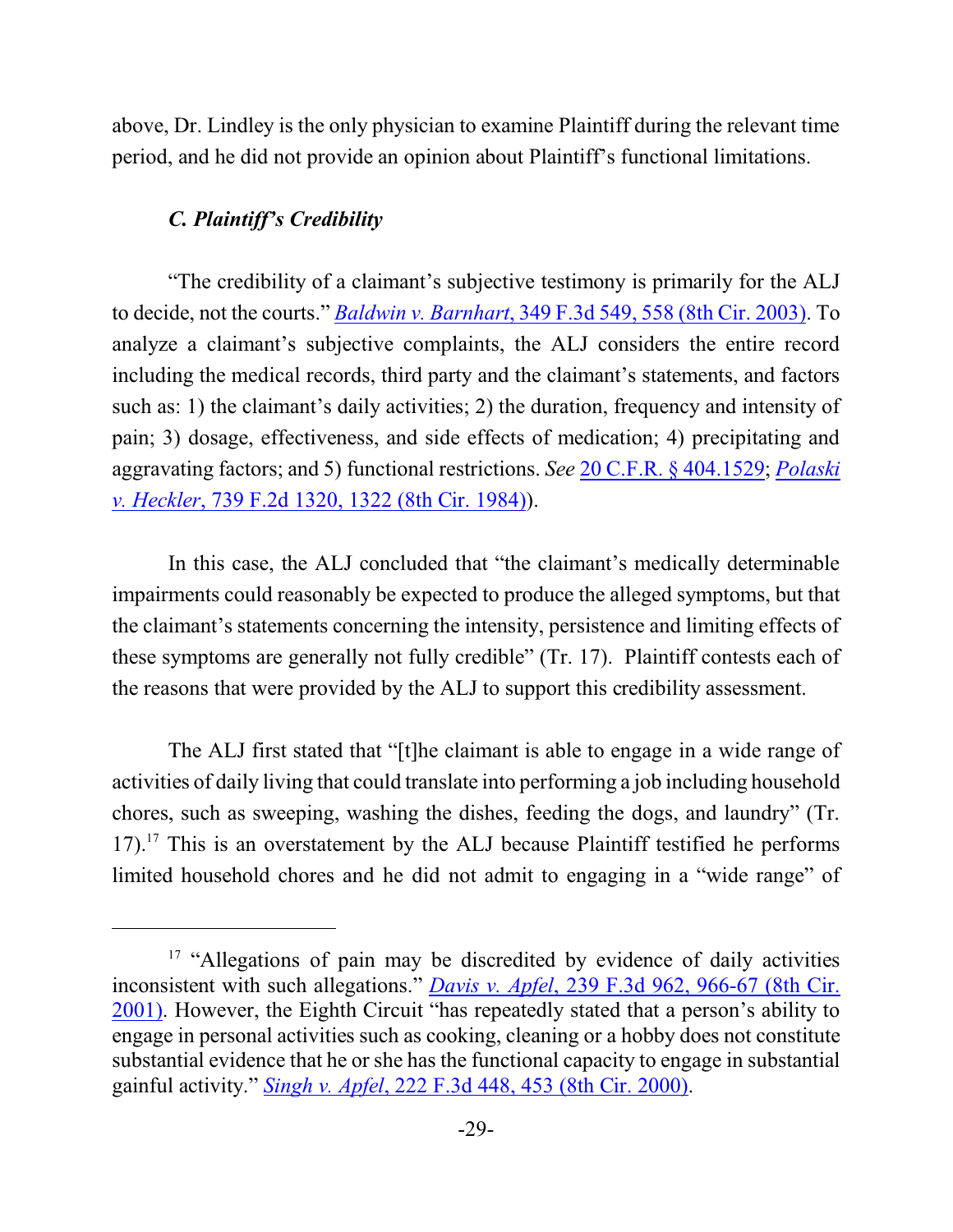activities.<sup>18</sup> However, it is unclear from Eighth Circuit precedent whether the ALJ erred by finding Plaintiff's activities of daily living to be inconsistent with his complaints of pain. *Compare McDade v. Astrue*[, 720 F.3d 994, 998 \(8th Cir. 2013\)](https://web2.westlaw.com/find/default.wl?cite=720+F.3d+998+&rs=WLW13.10&vr=2.0&rp=%2ffind%2fdefault.wl&sv=Split&fn=_top&mt=Westlaw) (claimant with pain in back, neck, and pelvis was not unduly restricted in his daily activities, which included the ability to perform some cooking, take care of his dogs, use a computer, drive with a neck brace, and shop for groceries with the use of an electric cart) *with Ford v. Astrue*[, 518 F.3d 979, 983 \(8th Cir. 2008\)](https://web2.westlaw.com/find/default.wl?cite=518+F.3d+979&rs=WLW13.10&vr=2.0&rp=%2ffind%2fdefault.wl&sv=Split&fn=_top&mt=Westlaw) (claimant's activities, which included washing a few dishes, ironing one or two pieces of clothing, making three or four meals each week, and reading, were not inconsistent with her complaints of shoulder and neck pain caused by degenerative disc disease, as well as pain in her hands, wrists, and arms caused by carpal tunnel syndrome); *see also Clevenger v. Social Sec. Admin*[., 567 F.3d 971, 976 \(8th Cir. 2009\)](https://web2.westlaw.com/find/default.wl?cite=567+F.3d+971&rs=WLW13.10&vr=2.0&rp=%2ffind%2fdefault.wl&sv=Split&fn=_top&mt=Westlaw) ("Our cases admittedly send mixed signals about the significance of a claimant's daily activities in evaluating claims of disabling pain....").

<sup>&</sup>lt;sup>18</sup> Plaintiff testified: "I usually wake up about  $4:00$  a.m., ... have a cup of coffee, smoke a cigarette, cope with some pain and then I get up and work around and try to do little chores as I can, try to sweep part of the floor or do what little dishes that need to be done because it's just my wife and I" (Tr. 41). "Feed the puppies in the morning ... right outside the door so I only have to take two steps" (Tr. 41). "I try to do as much as I can, you know, even though it hurts" (Tr. 41). "When I go to do the dishes at the house I can do about 10 or 15 items and then I've got to go sit down and relax for a half-hour doing it or then I can get up and finish a few more. It's just like everything I do. I get up and I can do it slowly, then I go back [to sitting in a chair]" (Tr. 38). "I try to do a load of laundry every other day if I'm able to get up and down the stairs.... I can sit and do folding" (Tr. 41). "[My wife] takes out the trash and sometimes I feel good enough to help her" (Tr. 41). "I walk down to the coffee shop ... about once a week, try to.... It's about six blocks" (Tr. 39-40). "I used to love playing guitar and I can get about 15 minutes of practice when I used to play three to four hours without even thinking" (Tr. 40). "[J]et skiing I can't do anymore, and golfing I can't do anymore. I don't even rake my yard or even do any yard work" (Tr. 40). "[R]eading gives me a headache" (Tr. 42).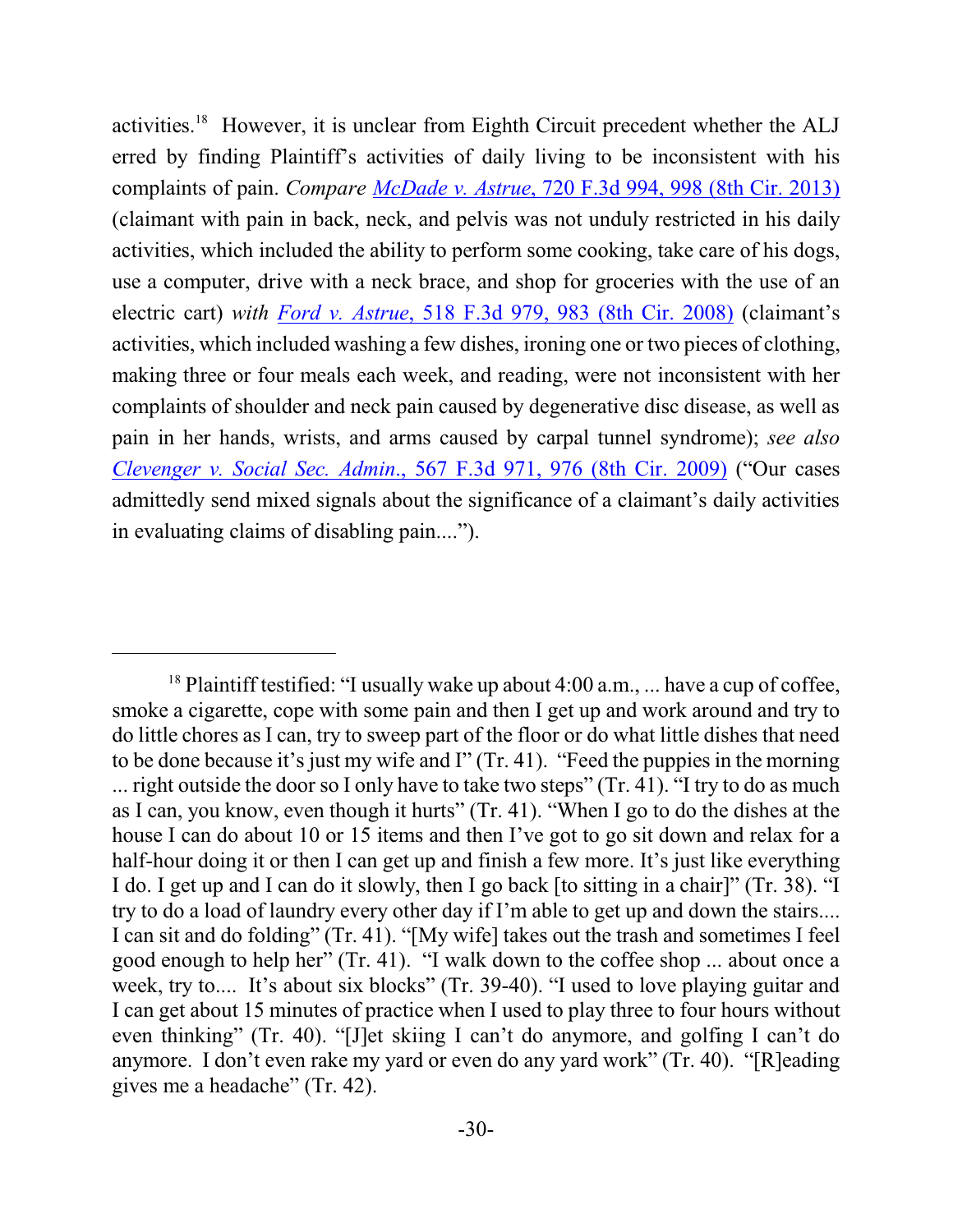Even assuming that the ALJ did err in this regard, such error is not cause for reversal unless the ALJ gave undue significance to Plaintiff's daily activities when making the credibility assessment. *See Cox v. Barnhart*, [471 F.3d 902, 908 \(8th Cir.](http://web2.westlaw.com/find/default.wl?cite=471+F.3d+902&rs=WLW12.04&vr=2.0&rp=%2ffind%2fdefault.wl&sv=Split&fn=_top&mt=Westlaw) [2006\)](http://web2.westlaw.com/find/default.wl?cite=471+F.3d+902&rs=WLW12.04&vr=2.0&rp=%2ffind%2fdefault.wl&sv=Split&fn=_top&mt=Westlaw) ("[E]ven if the ALJ had overestimated [the claimant's] capabilities, that would not have shown that his overall credibility decision was flawed because this was only one of the several inconsistencies he identified."); *see also [Mouser v. Astrue](https://web2.westlaw.com/find/default.wl?cite=545+F.3d+638&rs=WLW13.10&vr=2.0&rp=%2ffind%2fdefault.wl&sv=Split&fn=_top&mt=Westlaw)*, 545 F.3d [634, 638 \(8th Cir. 2008\)](https://web2.westlaw.com/find/default.wl?cite=545+F.3d+638&rs=WLW13.10&vr=2.0&rp=%2ffind%2fdefault.wl&sv=Split&fn=_top&mt=Westlaw) (based on record as whole, credibility assessment was proper; ALJ may have overstated extent of daily activities, but record indicated claimant was generally able to care for himself). Reviewing the ALJ's decision, it is evident that other factors weighed more heavily in the credibility assessment.

The ALJ declared that "[w]hile the medical record evidences that the claimant has degenerative disc disease/osteoarthritis, ... there are few objective findings and what objective evidence does exist is relatively benign (Exhibits 1F; 2F, pgs. 7-9; and 5F, pg. 53)" (Tr. 17-18). The exhibits referenced by the ALJ have been discussed above in connection with the ALJ's "step 2" finding: Exhibit 1F (Tr. 377-379) and pages 7-9 of Exhibit 2F (Tr. 386-388) contain the radiologist's reports for the June 2002 MRIs of Plaintiff's thoracic and lumbar spine and the August 2002 MRI of Plaintiff's cervical spine; page 53 of Exhibit 5F (Tr. 579) is the radiologist's report for the June 2002 x-rays of Plaintiff's lumbar spine. The ALJ's description of the radiologist's reports as containing "relatively benign" findings is accurate, and this was a proper consideration. "Although an ALJ may not disregard a claimant's subjective pain allegations solely because they are not fully supported by objective medical evidence, an ALJ is entitled to make a factual determination that a claimant's subjective pain complaints are not credible in light of objective medical evidence to the contrary." *Gonzales*[, 465 F.3d at 895](https://web2.westlaw.com/find/default.wl?cite=465+F.3d+895+&rs=WLW13.10&vr=2.0&rp=%2ffind%2fdefault.wl&sv=Split&fn=_top&mt=Westlaw) (internal quotations and alterations omitted) (quoting *Ramirez v. Barnhart*[, 292 F.3d 576, 581 \(8th Cir. 2002\)](https://web2.westlaw.com/find/default.wl?cite=292+F.3d+581+&rs=WLW13.10&vr=2.0&rp=%2ffind%2fdefault.wl&sv=Split&fn=_top&mt=Westlaw)).

However, the ALJ did not reference Dr. Birney's reading of the cervical spine MRI results. Dr. Birney's findings indicated that Plaintiff's physical problems with degenerative disc disease were compounded by a narrowing of the spinal canal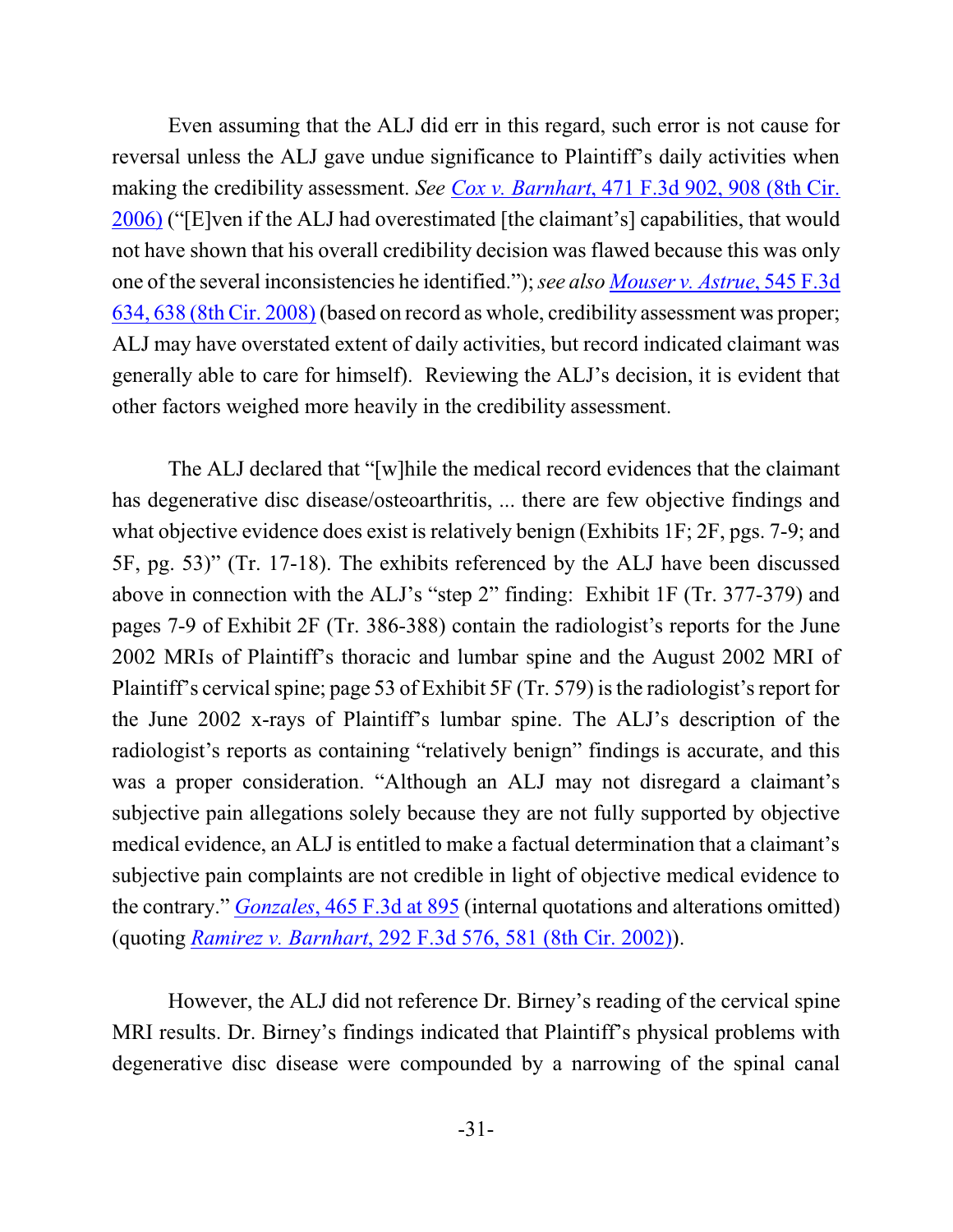between C3 and C6. He believed this cervical stenosis "could be the cause of [Plaintiff's] current upper extremity complaints ... [and] numbness in both lower extremities" (Tr. 532).

In addition, the ALJ found that "the medical record indicates minimal treatment since [Plaintiff's] amended alleged onset date and gaps in treatment" (Tr. 18). The Eighth Circuit has consistently held that allegations of a disabling impairment may be properly discounted because of inconsistencies such as minimal or conservative medical treatment. *See, e.g., Edwards v. Barnhart*, [314 F.3d 964, 967 \(8th Cir. 2003\)](http://web2.westlaw.com/find/default.wl?cite=314+F.3d+967+&rs=WLW12.01&vr=2.0&rp=%2ffind%2fdefault.wl&sv=Split&fn=_top&mt=Westlaw) ("[T]he ALJ concluded, and we agree, that if her pain was as severe as she alleges, [the plaintiff] would have sought regular medical treatment.").

Plaintiff claims he cannot afford to seek medical treatment, but, as noted by the ALJ, Plaintiff "testified that he smokes [costly] cigarettes" and there is no evidence that he "was ever refused treatment or medication for any reason," or that he "ever sought the aid ... to help defray the cost of treatment" (Tr. 18). These are all legitimate considerations. *See*, *e.g., Riggins v. Apfel*, [177 F.3d 689, 693 \(8th Cir.](https://web2.westlaw.com/find/default.wl?cite=177+F.3d+693&rs=WLW13.10&vr=2.0&rp=%2ffind%2fdefault.wl&sv=Split&fn=_top&mt=Westlaw) 1999) ("Although Riggins claims he could not afford such medication, there is no evidence to suggest that he sought any treatment offered to indigents or chose to forgo smoking three packs of cigarettes a day to help finance pain medication."); *[Goff v. Barnhart](http://web2.westlaw.com/find/default.wl?cite=421+F.3d+793&rs=WLW12.01&vr=2.0&rp=%2ffind%2fdefault.wl&sv=Split&fn=_top&mt=Westlaw)*, [421 F.3d 785, 793 \(8th Cir. 2005\)](http://web2.westlaw.com/find/default.wl?cite=421+F.3d+793&rs=WLW12.01&vr=2.0&rp=%2ffind%2fdefault.wl&sv=Split&fn=_top&mt=Westlaw) ("[T]here is no evidence [the claimant] was ever denied medical treatment due to financial reasons."); *[Harris v. Barnhart](https://web2.westlaw.com/find/default.wl?cite=356+F.3d+930&rs=WLW13.10&vr=2.0&rp=%2ffind%2fdefault.wl&sv=Split&fn=_top&mt=Westlaw)*, 356 F.3d [926, 930 \(8th Cir. 2004\)](https://web2.westlaw.com/find/default.wl?cite=356+F.3d+930&rs=WLW13.10&vr=2.0&rp=%2ffind%2fdefault.wl&sv=Split&fn=_top&mt=Westlaw) ("[I]t was permissible for the ALJ to consider the lack of evidence that [the claimant] had sought out stronger pain treatment available to indigents.").

Plaintiff next complains about the ALJ's statement that "[w]hile the claimant testified that he uses a cane for balance, there is no indication in the medical record that it was prescribed" (Tr. 18). Again, this lack of supporting medical evidence was properly considered by the ALJ in assessing Plaintiff's subjective complaints. *See, e.g., Raney v. Barnhart*, [396 F.3d 1007, 1010 \(8th Cir. 2005\)](https://web2.westlaw.com/find/default.wl?cite=396+F.3d+1010+&rs=WLW13.10&vr=2.0&rp=%2ffind%2fdefault.wl&sv=Split&fn=_top&mt=Westlaw) ("We also find no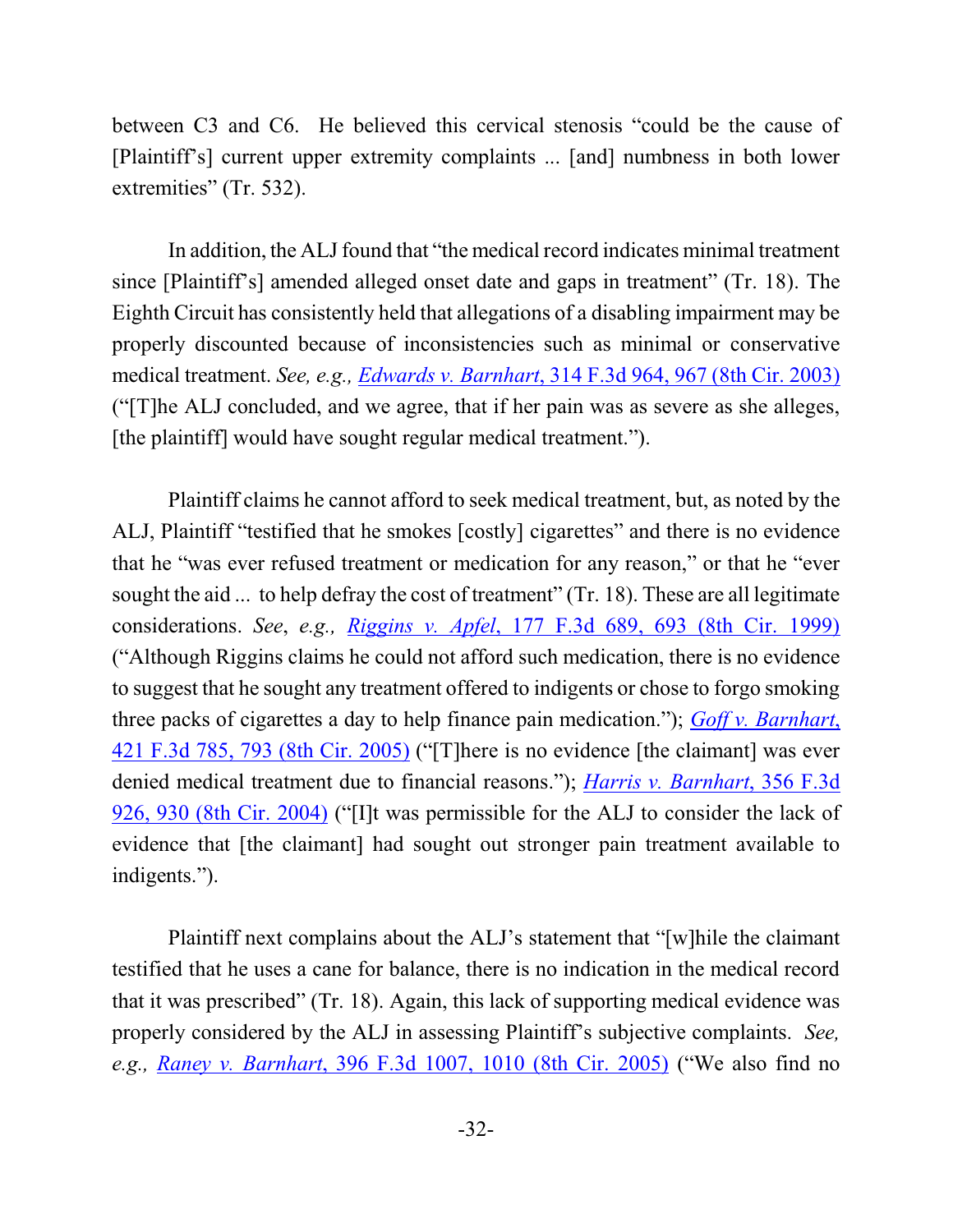medical records or opinions documenting [the claimant's] use of a cane as being medically necessary.").

Plaintiff also complains about the ALJ's observation that "the claimant was in no apparent distress at the hearing" (Tr. 18). While it is true that the claimant's "failure to 'sit and squirm' with pain during the hearing cannot be dispositive of [his] credibility," *Muncy v. Apfel*[, 247 F.3d 728, 736 \(8th Cir. 2001\)](https://web2.westlaw.com/find/default.wl?cite=247+F.3d+728&rs=WLW13.10&vr=2.0&rp=%2ffind%2fdefault.wl&sv=Split&fn=_top&mt=Westlaw), this does not mean that the ALJ is prohibited from considering a claimant's hearing behavior as part of the credibility analysis. "The ALJ's personal observations of the claimant's demeanor during the hearing is completely proper in making credibility determinations." *Johnson v. Apfel*[, 240 F.3d 1145, 1147-48 \(8th Cir. 2001\)](https://web2.westlaw.com/find/default.wl?cite=240+F.3d+1147&rs=WLW13.10&vr=2.0&rp=%2ffind%2fdefault.wl&sv=Split&fn=_top&mt=Westlaw).

The ALJ also noted Plaintiff's testimony "that he sits most of the day, which is his most comfortable position" (Tr. 18). Although Plaintiff complains the ALJ ignored his additional testimony that he would "get up and walk around every time it hurts[,] ... usually within a half-hour after sitting" (Tr. 43), "[a]n ALJ's failure to cite specific evidence does not indicate that such evidence was not considered." *Wildman v. Astrue*[, 596 F.3d 959, 966 \(8th Cir. 2010\)](https://web2.westlaw.com/find/default.wl?cite=596+F.3d+966+&rs=WLW13.10&vr=2.0&rp=%2ffind%2fdefault.wl&sv=Split&fn=_top&mt=Westlaw) (quoting *Black [v. Apfel](https://web2.westlaw.com/find/default.wl?mt=Westlaw&db=506&tc=-1&rp=%2ffind%2fdefault.wl&findtype=Y&ordoc=2021490319&serialnum=1998093805&vr=2.0&fn=_top&sv=Split&tf=-1&referencepositiontype=S&pbc=FA9DFCBE&referenceposition=386&rs=WLW13.10)*, 143 [F.3d 383, 386 \(8th Cir. 1998\)](https://web2.westlaw.com/find/default.wl?mt=Westlaw&db=506&tc=-1&rp=%2ffind%2fdefault.wl&findtype=Y&ordoc=2021490319&serialnum=1998093805&vr=2.0&fn=_top&sv=Split&tf=-1&referencepositiontype=S&pbc=FA9DFCBE&referenceposition=386&rs=WLW13.10)). In any event, the ALJ stated earlier in his decision that Plaintiff "testified that he lies down two to three times a day to alleviate his pain, he has difficulties moving his legs, his legs tingle and have pressure, ... he uses a cane for balance, ... he can stand for 5-15 minutes, *walks every* 30 minutes, sits for half the day, and that sitting is his most comfortable position, but he could not work a 'desk job' because his back pain is too severe" (Tr. 16 (emphasis supplied)). The ALJ also stated that Plaintiff had previously reported that "he cooks, can drive for one and a half hours, sits and watches television, and *can sit for two to three hours at one time with breaks*, but is not able to do much due to pain (Exhibits 13E and 14E)" (Tr. 16 (emphasis supplied)).

Finally, Plaintiff objects to the ALJ's statement that "the claimant's migraines, status-post kidney donation, mood disorder, and personality disorder were determined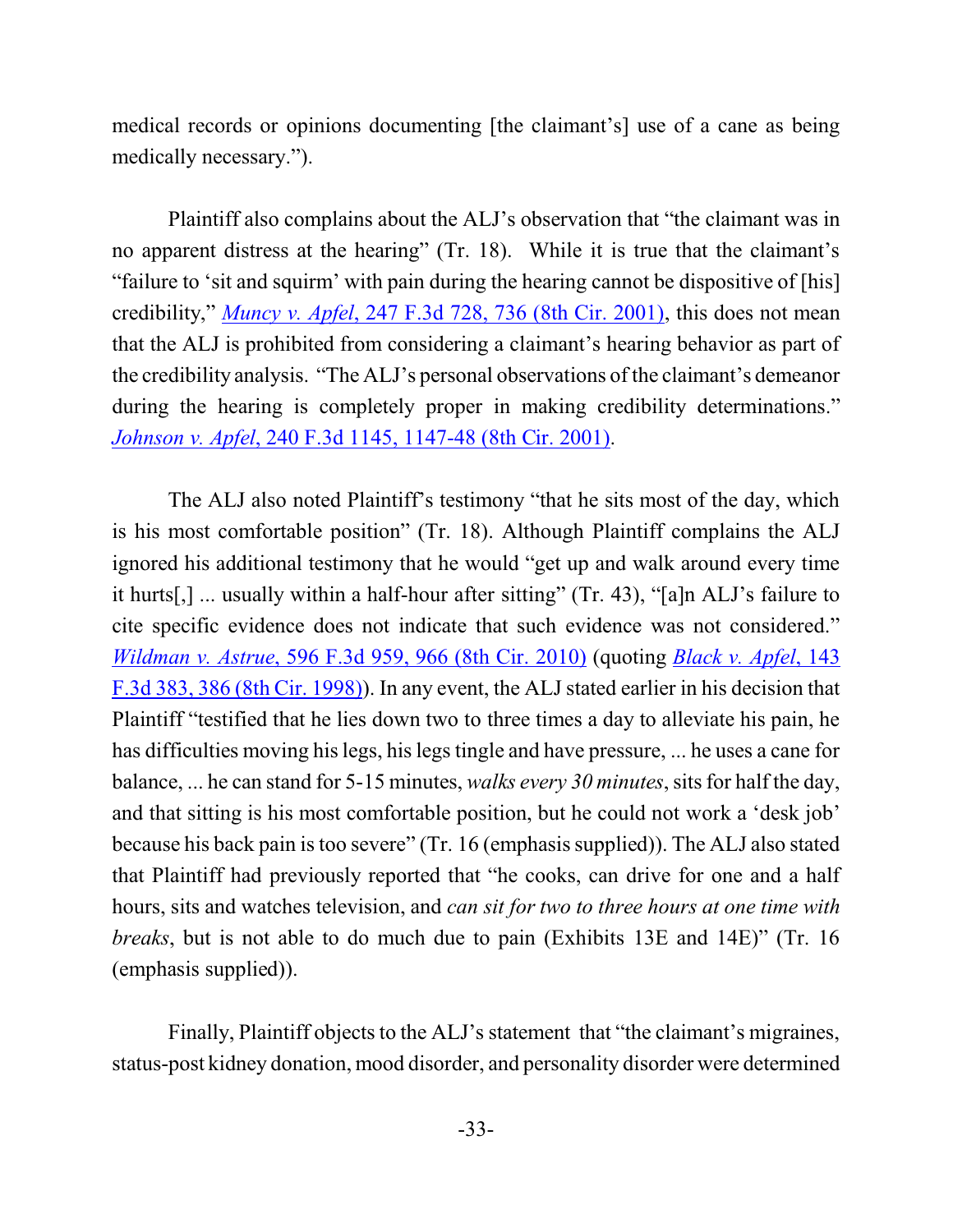to be non-severe" (Tr. 18 ) because this "step 2" determination is not inconsistent with Plaintiff's disability claim. While the ALJ's statement does not provide a legitimate reason for discrediting Plaintiff's testimony, neither does it establish that the ALJ's credibility assessment is erroneous. "[A]n arguable deficiency in opinion-writing technique does not require [the court] to set aside an administrative finding when that deficiency had no bearing on the outcome." *Buckner v. Astrue*[, 646 F.3d 549, 559 \(8th](http://web2.westlaw.com/find/default.wl?cite=646+F.3d+559&rs=WLW13.04&vr=2.0&rp=%2ffind%2fdefault.wl&sv=Split&fn=_top&mt=Westlaw) [Cir. 2011\)](http://web2.westlaw.com/find/default.wl?cite=646+F.3d+559&rs=WLW13.04&vr=2.0&rp=%2ffind%2fdefault.wl&sv=Split&fn=_top&mt=Westlaw) (quoting *Robinson v. Sullivan*[, 956 F.2d 836, 841 \(8th Cir. 1992\)](http://web2.westlaw.com/find/default.wl?mt=Westlaw&db=350&tc=-1&rp=%2ffind%2fdefault.wl&findtype=Y&ordoc=2025707618&serialnum=1992040339&vr=2.0&fn=_top&sv=Split&tf=-1&referencepositiontype=S&pbc=12955AC1&referenceposition=841&rs=WLW13.04)).

The ALJ noted that Plaintiff only claimed to be disabled because of "back injury and lumbar fractures (Exhibits 4E, pg. 1; 12E, pg. 2; and 24E)" (Tr. 16), but nonetheless made a finding at step 2 that "*a review of the medical record* reflects the impairments of migraines (Exhibits 6F, pg. 6 and l0F, pg. 5); status-post kidney donation (Exhibits 4F and 6F, pg. 6); mood disorder and personality disorder (Exhibits 9F, pg. 1 and 11F, pg. 4)" (Tr. 13-14 (emphasis supplied)). In further finding that Plaintiff's mental impairments caused "no degree of limitation" in activities of daily living and other functional areas, the ALJ also correctly noted that Plaintiff "*did not allege* [mood disorder or personality disorder] as a medical condition that impairs his ability to work at the hearing" (Tr. 14 (emphasis supplied)). The ALJ made no finding that Plaintiff had exaggerated any of his symptoms associated with the nonsevere impairments.

Overall, the ALJ has provided good reasons for his credibility findings. *See, e.g., Medhaug v. Astrue*[, 578 F.3d 805, 816 \(8th Cir. 2009\)](https://web2.westlaw.com/find/default.wl?rs=WLW11.07&rp=%2ffind%2fdefault.wl&vr=2.0&fn=_top&mt=Westlaw&cite=578+F.3d+816+&sv=Split) (ALJ properly considered that claimant's back pain responded to medical treatment and that he maintained activities of daily living with minimal accommodations). The credibility assessment is flawed, however, insofar as the ALJ determined, without any discussion of Dr. Birney's diagnosis of cervical stenosis with myelopathy, that Plaintiff's subjective complaints are not fully supported by objective medical evidence.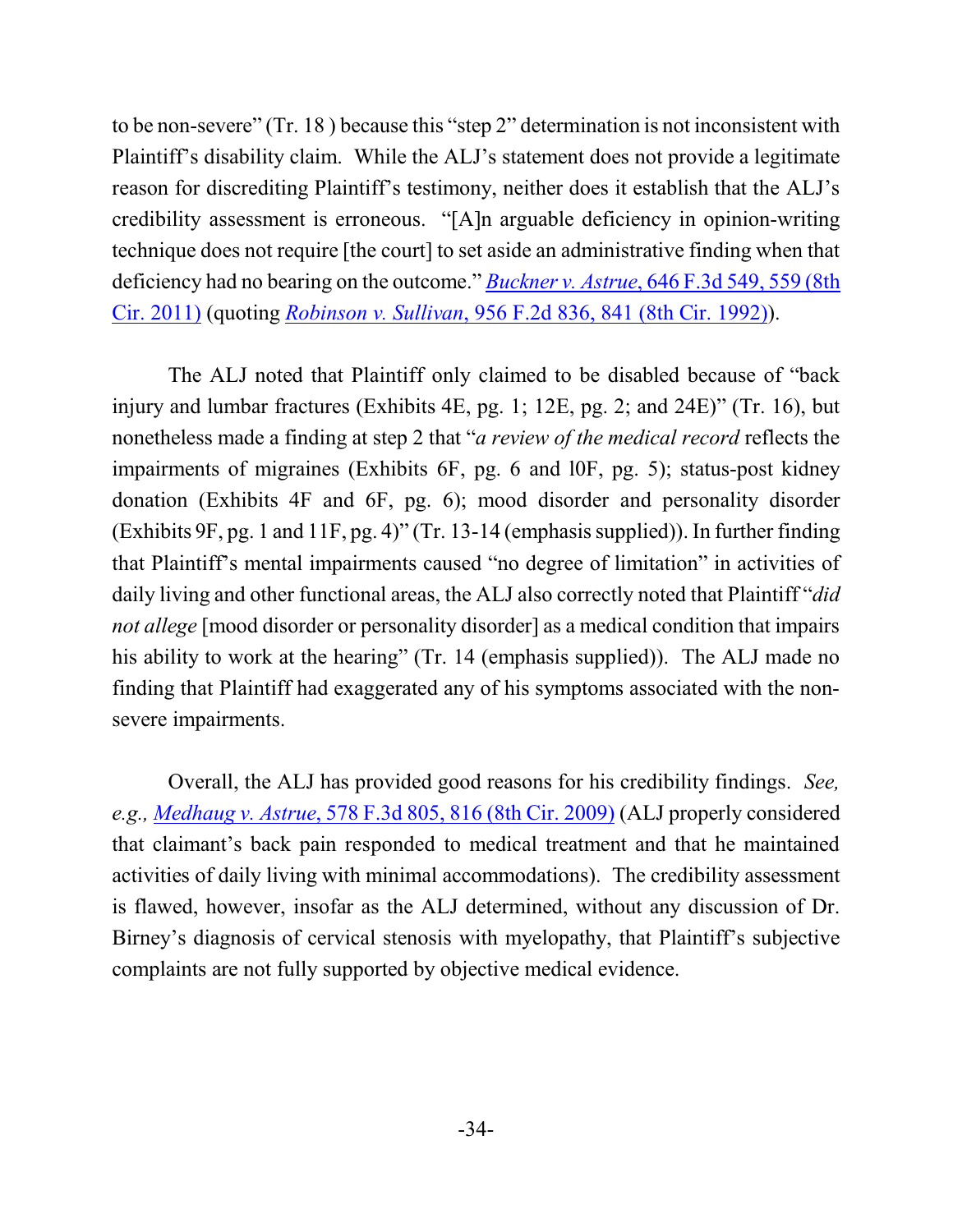#### *D. Residual Functional Capacity*

"'Residual functional capacity' [('RFC')] is what the claimant is able to do despite limitations caused by all of the claimant's impairments." *Lowe [v. Apfel](http://web2.westlaw.com/find/default.wl?cite=226+F.3d+972&rs=WLW13.04&vr=2.0&rp=%2ffind%2fdefault.wl&sv=Split&fn=_top&mt=Westlaw)*, 226 [F.3d 969, 972 \(8th Cir. 2000\)](http://web2.westlaw.com/find/default.wl?cite=226+F.3d+972&rs=WLW13.04&vr=2.0&rp=%2ffind%2fdefault.wl&sv=Split&fn=_top&mt=Westlaw). "RFC is an administrative assessment of the extent to which an individual's medically determinable impairment(s), including any related symptoms, such as pain, may cause physical or mental limitations or restrictions that may affect his or her capacity to do work-related physical and mental activities. . .. Ordinarily, RFC is the individual's maximum remaining ability to do sustained work activities in an ordinary work setting on a regular and continuing basis, and the RFC assessment must include a discussion of the individual's abilities on that basis. A 'regular and continuing basis' means 8 hours a day, for 5 days a week, or an equivalent work schedule." [Social Security Ruling 96-8p, 1996 WL 374184, \\*2](http://www.westlaw.com/find/default.wl?rs=CLWP3.0&vr=2.0&cite=1996+WL+374184) [\(S.S.A. July](http://www.westlaw.com/find/default.wl?rs=CLWP3.0&vr=2.0&cite=1996+WL+374184) 2, 1996). "The ALJ must assess a claimant's RFC based on all relevant, credible evidence in the record, including themedical records, observations of treating physicians and others, and an individual's own description of his limitations." *[Goff](http://www.westlaw.com/find/default.wl?rs=WLW9.05&ifm=NotSet&fn=_top&sv=Split&cite=421+f3d+793&vr=2.0&rp=%2ffind%2fdefault.wl&mt=Westlaw) v. Barnhart*, [421 F.3d 785, 793 \(8th Cir. 2005\)](http://www.westlaw.com/find/default.wl?rs=WLW9.05&ifm=NotSet&fn=_top&sv=Split&cite=421+f3d+793&vr=2.0&rp=%2ffind%2fdefault.wl&mt=Westlaw) (internal quotations and citations omitted).

"In assessing RFC, the adjudicator must consider limitations and restrictions imposed by all of an individual's impairments, even those that are not 'severe.' While a 'not severe' impairment(s) standing alone may not significantly limit an individual's ability to do basic work activities, it may—when considered with limitations or restrictions due to other impairments—be critical to the outcome of a claim. For example, in combination with limitations imposed by an individual's other impairments, the limitations due to such a 'not severe' impairment may prevent an individual from performing past relevant work or may narrow the range of other work that the individual may still be able to do." [Social Security](http://www.westlaw.com/find/default.wl?rs=CLWP3.0&vr=2.0&cite=1996+WL+374184) Ruling 96-8p, 1996 WL [374184, \\*2 \(S.S.A. July 2, 1996\)](http://www.westlaw.com/find/default.wl?rs=CLWP3.0&vr=2.0&cite=1996+WL+374184).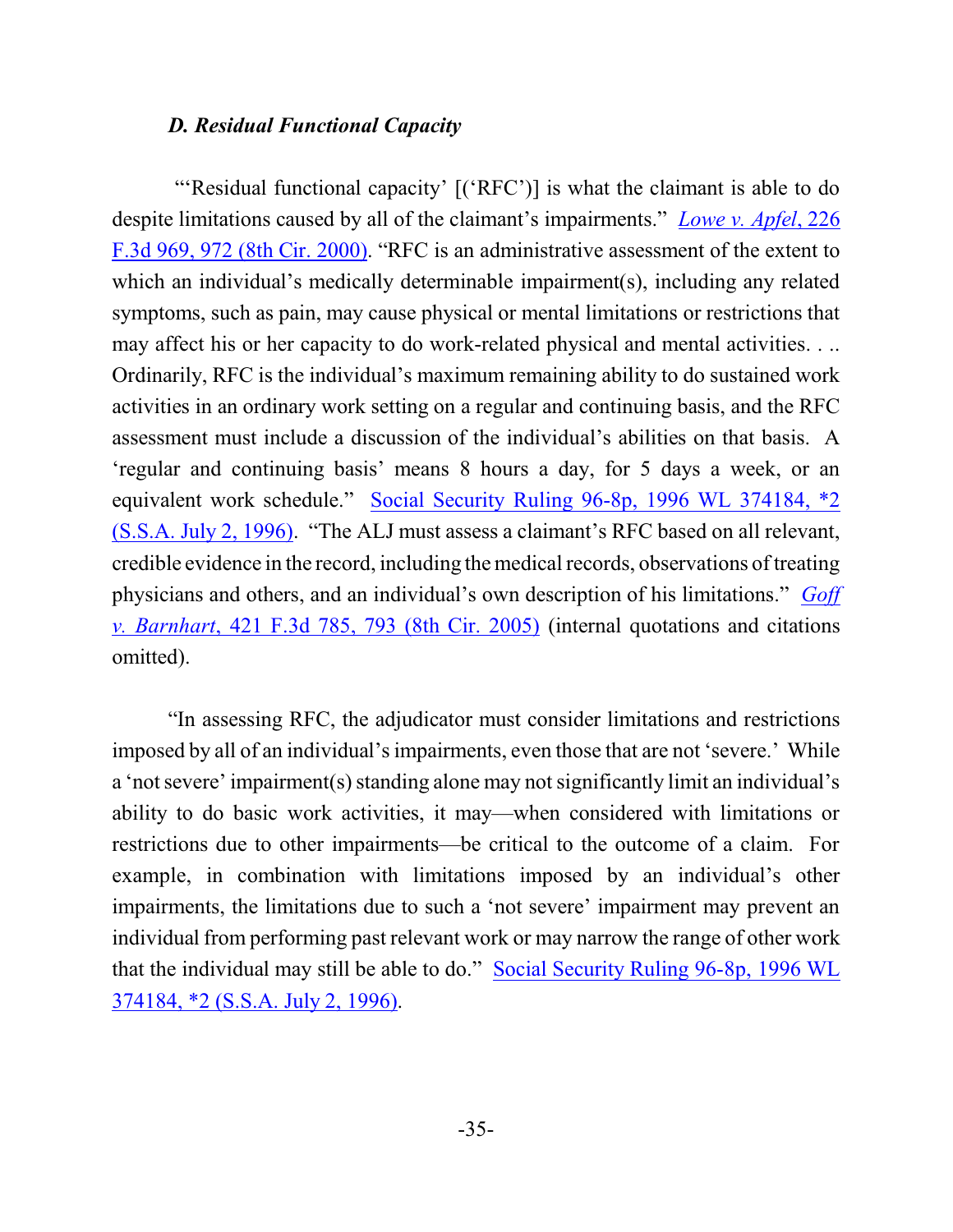The ALJ's assessment of Plaintiff's RFC supports his "step 4" finding that Plaintiff is unable to perform any past relevant work, but, for reasons already explained above, it does not suffice to prove that Plaintiff can perform other jobs in the national economy. *See Nevland*[, 204 F.3d at 858](https://web2.westlaw.com/find/default.wl?cite=204+F.3d+853&rs=WLW13.10&vr=2.0&rp=%2ffind%2fdefault.wl&sv=Split&fn=_top&mt=Westlaw). On remand, the Commissioner should obtain a medical opinion concerning the extent of Plaintiff's functional capacity since December 1, 2008.

### *E. "Step Five" Determination*

"[T]he testimony of a vocational expert who responds to a hypothetical based on [the opinions of doctors who have not examined the claimant] is not substantial evidence upon which to base a denial of benefits. *[Id.](https://web2.westlaw.com/find/default.wl?cite=204+F.3d+853&rs=WLW13.10&vr=2.0&rp=%2ffind%2fdefault.wl&sv=Split&fn=_top&mt=Westlaw)* (citing *Jenkins*[, 196 F.3d at 925](https://web2.westlaw.com/find/default.wl?mt=Westlaw&db=506&tc=-1&rp=%2ffind%2fdefault.wl&findtype=Y&ordoc=2000065661&serialnum=1999248976&vr=2.0&fn=_top&sv=Split&tf=-1&referencepositiontype=S&pbc=09EEB221&referenceposition=925&rs=WLW13.10)). Because the ALJ in this case only credited the opinions of non-examining physicians in assessing Plaintiff's RFC, the vocational evidence does not establish that Plaintiff is able to work. $19$ 

<sup>&</sup>lt;sup>19</sup>The Commissioner concedes that the VE's answer to the ALJ's hypothetical was partially incorrect. According to the Dictionary of Occupational Titles, two of the jobs that were identified by the VE as being suitable for a person with Plaintiff's limitations—charge account clerk and order clerk—require "frequent" reaching. The ALJ's hypothetical question permitted only "occasional" reaching. "An ALJ cannot rely on expert testimony that conflicts with the job classifications in the Dictionary of Occupational Titles unless there is evidence in the record to rebut those classifications." *Jones v. Astrue*[, 619 F.3d 963, 978 \(8th Cir. 2010\)](https://web2.westlaw.com/find/default.wl?cite=619+F.3d+978+&rs=WLW13.10&vr=2.0&rp=%2ffind%2fdefault.wl&sv=Split&fn=_top&mt=Westlaw) (internal quotations and alterations omitted) (quoting *Jones ex [rel. Morris v. Barnhart](https://web2.westlaw.com/find/default.wl?mt=Westlaw&db=506&tc=-1&rp=%2ffind%2fdefault.wl&findtype=Y&ordoc=2022882692&serialnum=2003072788&vr=2.0&fn=_top&sv=Split&tf=-1&referencepositiontype=S&pbc=49BE3AE2&referenceposition=979&rs=WLW13.10)*, 315 [F.3d 974, 979 \(8th Cir. 2003\)](https://web2.westlaw.com/find/default.wl?mt=Westlaw&db=506&tc=-1&rp=%2ffind%2fdefault.wl&findtype=Y&ordoc=2022882692&serialnum=2003072788&vr=2.0&fn=_top&sv=Split&tf=-1&referencepositiontype=S&pbc=49BE3AE2&referenceposition=979&rs=WLW13.10)). This error was harmless, however, because the VE identified a third job—surveillance system monitor—which requires only "occasional" reaching. The job numbers that were provided by the vocational expert for such work (*i.e.*, 500 jobs available in Nebraska and 79,280 jobs available nationally) are within the range that the Eighth Circuit has considered "significant." *See Osborne v. Barnhart*[, 316 F.3d 809, 812 \(8th Cir. 2003\)](https://web2.westlaw.com/find/default.wl?cite=316+F.3d+812+&rs=WLW13.10&vr=2.0&rp=%2ffind%2fdefault.wl&sv=Split&fn=_top&mt=Westlaw) (citing cases); *[Weiler v.](https://web2.westlaw.com/find/default.wl?cite=179+F.3d+1107&rs=WLW13.10&vr=2.0&rp=%2ffind%2fdefault.wl&sv=Split&fn=_top&mt=Westlaw) Apfel*, 179 F.3d [1107, 1111 \(8th Cir. 1999\)](https://web2.westlaw.com/find/default.wl?cite=179+F.3d+1107&rs=WLW13.10&vr=2.0&rp=%2ffind%2fdefault.wl&sv=Split&fn=_top&mt=Westlaw) (32,000 surveillance monitor positions nationwide was significant number).